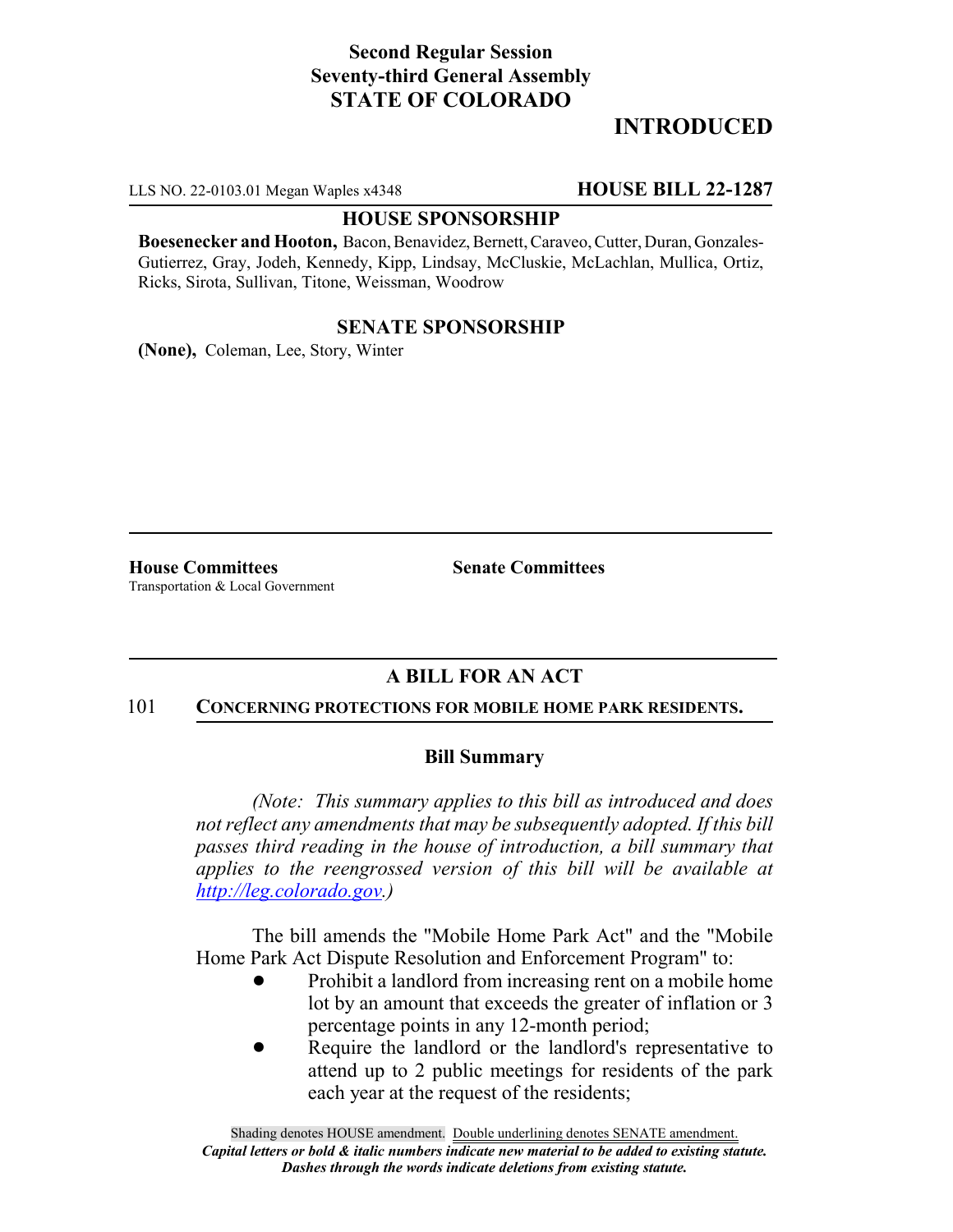- ! Clarify that a landlord is responsible for the cost of repairing any damage to a mobile home or lot that results from the landlord's failure to maintain the premises of the park;
- ! Clarify the triggering events that demonstrate a park owner's intent to sell a park for purposes of providing notice to home owners and the method for giving notice;
- ! Change the period in which a group or association of mobile home owners may make an offer to purchase the park from 90 to 180 days, and provide for tolling of that time period in certain circumstances;
- Provide a right of first refusal for a public entity that accepts an assignment of a group or association of mobile home owners' opportunity to purchase;
- ! Clarify the obligations of a landlord to provide notice to home owners concerning the terms and conditions of an offer to purchase the park that the landlord would accept and to negotiate in good faith with the home owners;
- Require a landlord who changes the use of the land comprising the park to compensate a mobile home owner who has not given notice to terminate the lease or rental agreement and who is displaced by the change in use for the reasonable costs of relocating the mobile home to a location within 100 miles of the park, the fair market value of the mobile home before the change in use, or in the amount of \$7,500 for a single-section mobile home or \$10,000 for a multi-section mobile home;
- ! Allow the department to enforce statutory provisions concerning the required notice of intent to sell or change the use of the land and the mobile home owners' opportunity to purchase by imposing a fine for a violation or filing for injunctive relief in district court;
- Allow the attorney general to investigate and enforce statutory provisions providing protections for mobile home owners;
- Allow a resident, local government, or a nonprofit to file a complaint with the division under the dispute resolution program;
- ! Clarify the procedures and penalties that apply when a party does not respond to a subpoena from the division;
- ! Allow the division to take immediate action in response to complaints or violations that will cause immediate harm to mobile home owners;
- Prohibit landlords from harassing or coercing mobile home owners in an effort to require a mobile owner to sign an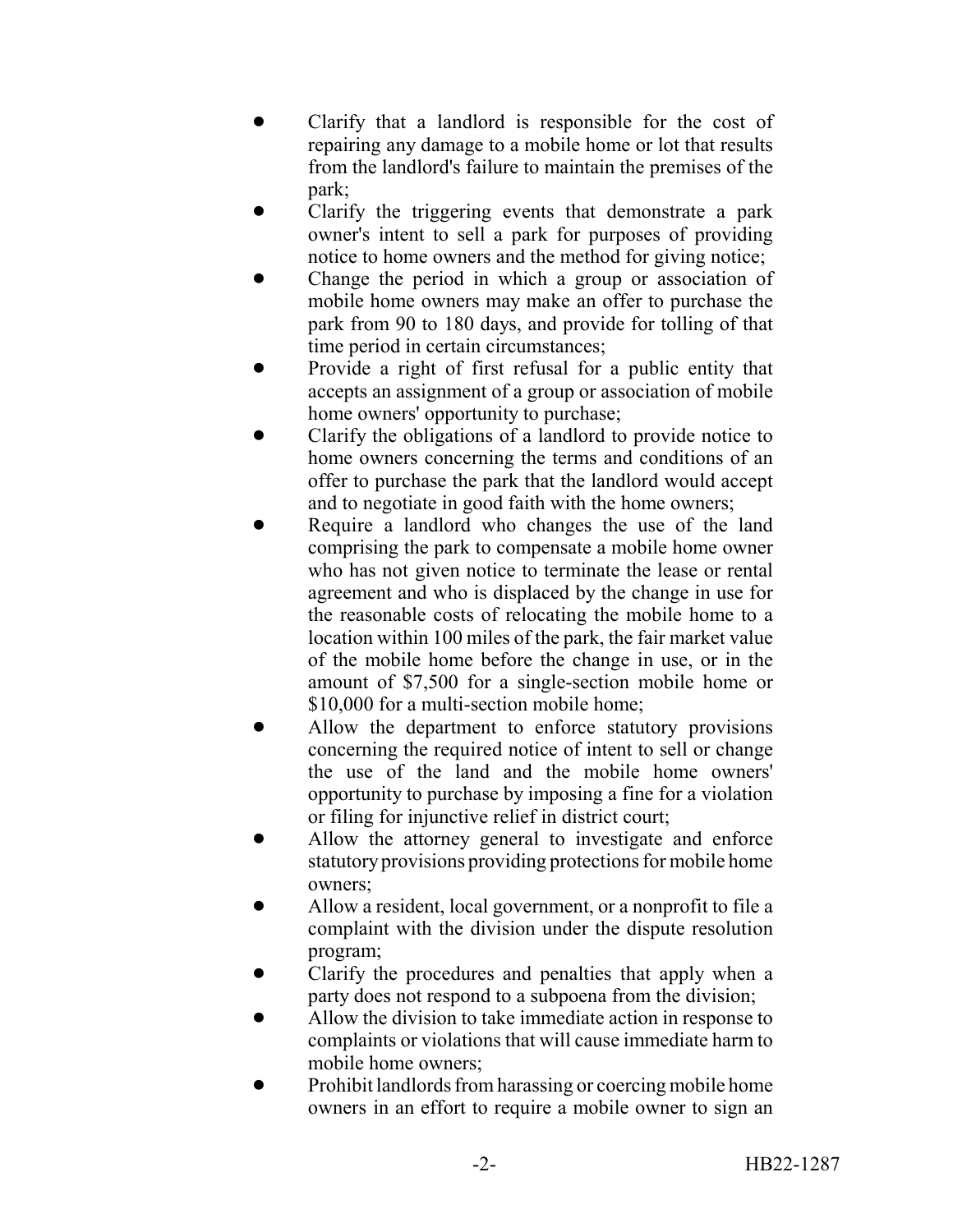agreement or to influence a decision by the home owner about an opportunity to purchase;

- Establish criteria for when a mobile home park rule or regulation that limits a home owner's right to control the use, appearance, and structure of a mobile home is enforceable;
- Prohibit a landlord from interfering with the mobile home owner's right to sell a mobile home to the buyer of his or her choice, except in limited circumstances;
- Establish record retention requirements for landlords; and
- ! Consolidate provisions concerning private rights of action for landlords, home owners, and residents, and establish penalties and remedies available in private actions.

1 *Be it enacted by the General Assembly of the State of Colorado:*

- 
- 

2 **SECTION 1.** In Colorado Revised Statutes, 24-31-101, **amend**  $3$  (1)(i) as follows:

- 4 **24-31-101. Powers and duties of attorney general.** (1) The 5 attorney general:
- 6 (i) May bring civil and criminal actions to enforce state laws, 7 including actions brought pursuant to the "Colorado Antitrust Act of 8 1992" in article 4 of title 6, the "Colorado Consumer Protection Act" in 9 article 1 of title 6, THE "MOBILE HOME PARK ACT" IN PART 2 OF ARTICLE 10 12 OF TITLE 38, THE "MOBILE HOME PARK ACT DISPUTE RESOLUTION AND 11 ENFORCEMENT PROGRAM" IN PART 11 OF ARTICLE 12 OF TITLE 38, the 12 "Unfair Practices Act" in article 2 of title 6, article 12 of title 6, and 13 sections 6-1-110, 11-51-603.5, 24-34-505.5, and 25.5-4-306;
- 14 **SECTION 2.** In Colorado Revised Statutes, **amend** 38-12-200.2 15 as follows:
- 16 **38-12-200.2. Legislative declaration.** The general assembly 17 hereby declares that the purpose of this part 2 is to establish the 18 relationship between the owner of a mobile home park, and the owner of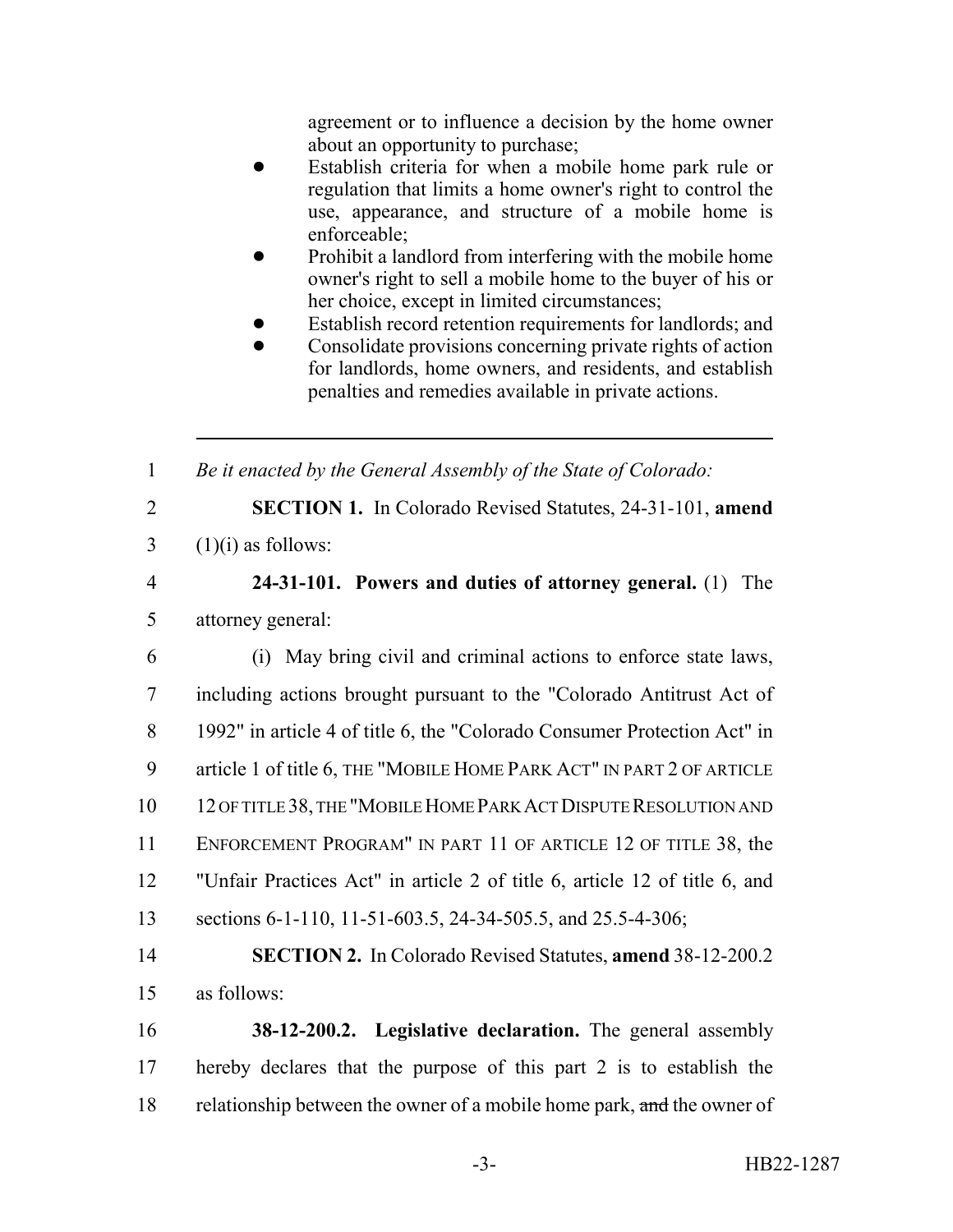a mobile home situated in such park, AND RESIDENTS IN THE PARK. **SECTION 3.** In Colorado Revised Statutes, 38-12-201.5, **amend** (1)(e), (1)(f), and (6); and **add** (1)(g) and (6.5) as follows: **38-12-201.5. Definitions.** As used in this part 2 and in part 11 of this article 12, unless the context otherwise requires: (1) "Entry fee" means any fee paid to or received from an owner of a mobile home park or an agent thereof except for: (e) Incidental reasonable charges for services actually performed by the mobile home park owner or the mobile home park owner's agent and agreed to in writing by the home owner; and (f) Late fees; AND (g) MEMBERSHIP FEES PAID TO JOIN A RESIDENT OR HOME OWNER COOPERATIVE THAT OWNS THE MOBILE HOME PARK OR OTHER PARKS QUALIFYING AS COMMON INTEREST COMMUNITIES PURSUANT TO THE "COLORADO COMMON INTEREST OWNERSHIP ACT", ARTICLE 33.3 OF THIS TITLE 38. (6) "Mobile home park" or "park" means a parcel of land used for 18 the continuous accommodation of five or more occupied mobile homes and operated for the pecuniary benefit of the owner of the parcel of land or the owner's agents, lessees, or assignees. "Mobile home park" does not include mobile home subdivisions or property zoned for manufactured 22 home subdivisions. FOR PURPOSES OF THIS DEFINITION, THE PARCEL OF LAND COMPRISING THE MOBILE HOME PARK DOES NOT NEED TO BE CONTIGUOUS, BUT MUST BE IN THE SAME NEIGHBORHOOD AS DETERMINED BY THE DIVISION. (6.5) "MOBILE HOME SUBDIVISION" OR "MANUFACTURED HOME

SUBDIVISION" MEANS ANY PARCEL OF LAND THAT IS DIVIDED INTO TWO OR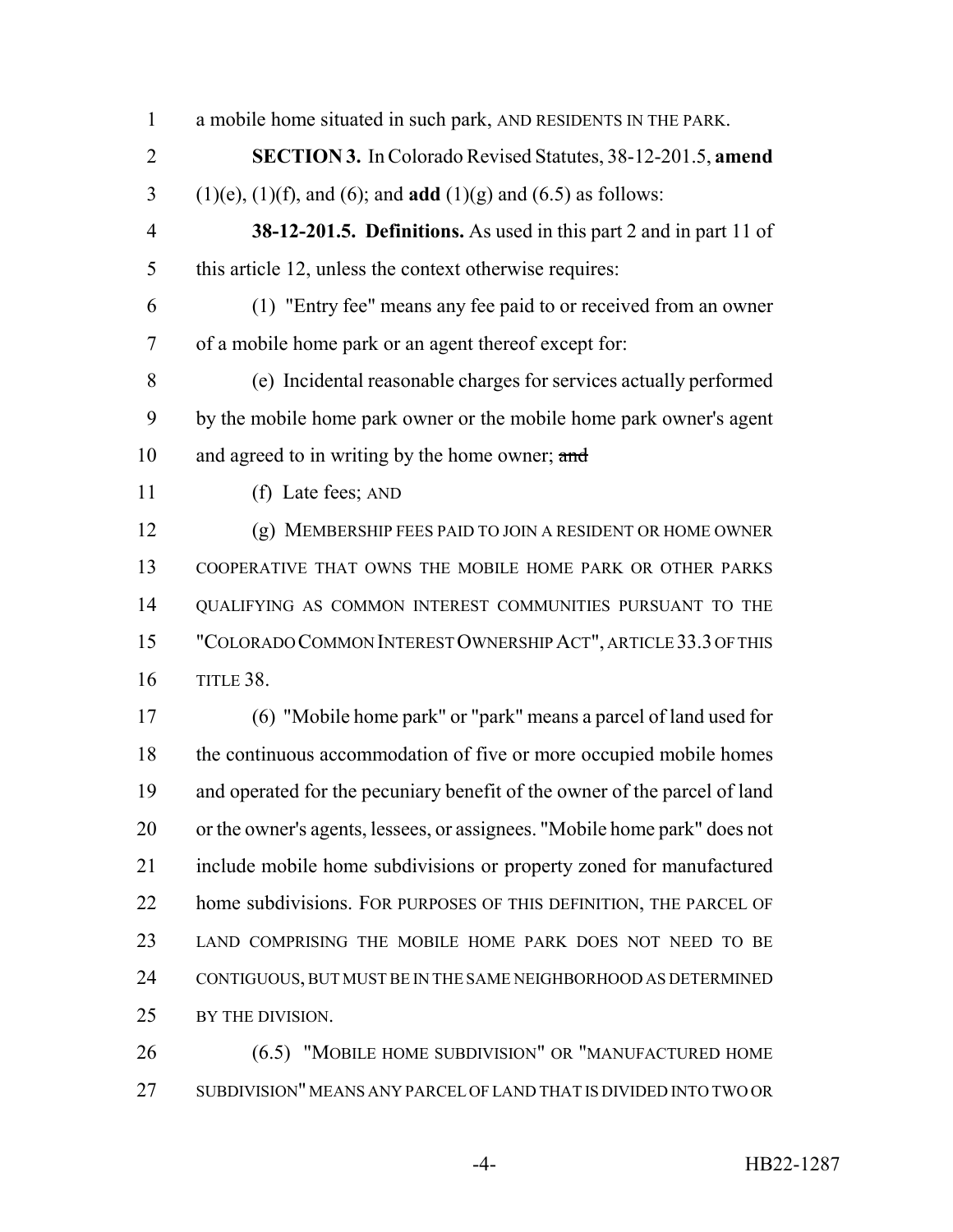MORE PARCELS, SEPARATE INTERESTS, OR INTERESTS IN COMMON, WHERE EACH PARCEL OR INTEREST IS OWNED BY AN INDIVIDUAL OR ENTITY WHO OWNS BOTH A MOBILE HOME AND THE LAND UNDERNEATH THE MOBILE HOME; EXCEPT THAT A PARCEL IS NOT A "MOBILE HOME SUBDIVISION" OR "MANUFACTURED HOME SUBDIVISION" WHEN THE SAME OWNER OWNS A PARCEL OR SUBDIVIDED PARCELS OR INTERESTS THAT ARE COLLECTIVELY USED FOR THE CONTINUOUS ACCOMMODATION OF FIVE OR MORE OCCUPIED MOBILE HOMES AND OPERATED FOR THE PECUNIARY BENEFIT OF THE LANDOWNER OR THEIR AGENTS, LESSEES, OR ASSIGNEES.

 **SECTION 4.** In Colorado Revised Statutes, 38-12-202, **amend** 11 (1)(a) introductory portion and  $(1)(c)(I)$  as follows:

 **38-12-202. Tenancy - notice to quit.** (1) (a) No tenancy or other lease or rental occupancy of space in a mobile home park shall commence without a written lease or rental agreement, and no tenancy in a mobile home park shall be terminated until a notice to quit OR NOTICE OF 16 NONPAYMENT OF RENT has been served. Said A notice to quit shall be in 17 writing and in the form specified in section 13-40-107 (2). C.R.S. The 18 property description required in section 13-40-107 (2)  $C.R.S.,$  shall be deemed IS legally sufficient if it states:

 (c) (I) Except as otherwise provided in SECTION 38-12-204 (1) OR 21 subsections  $(1)(c)(II)$  and  $(3)$  of this section, the management shall give a home owner at least ninety days after the date the notice is served or posted to sell the mobile home or remove it from the premises.

 **SECTION 5.** In Colorado Revised Statutes, 38-12-203, **amend** (1)(d)(II); and **add** (3) as follows:

 **38-12-203. Reasons for termination.** (1) The management of a mobile home park may terminate a tenancy only for one or more of the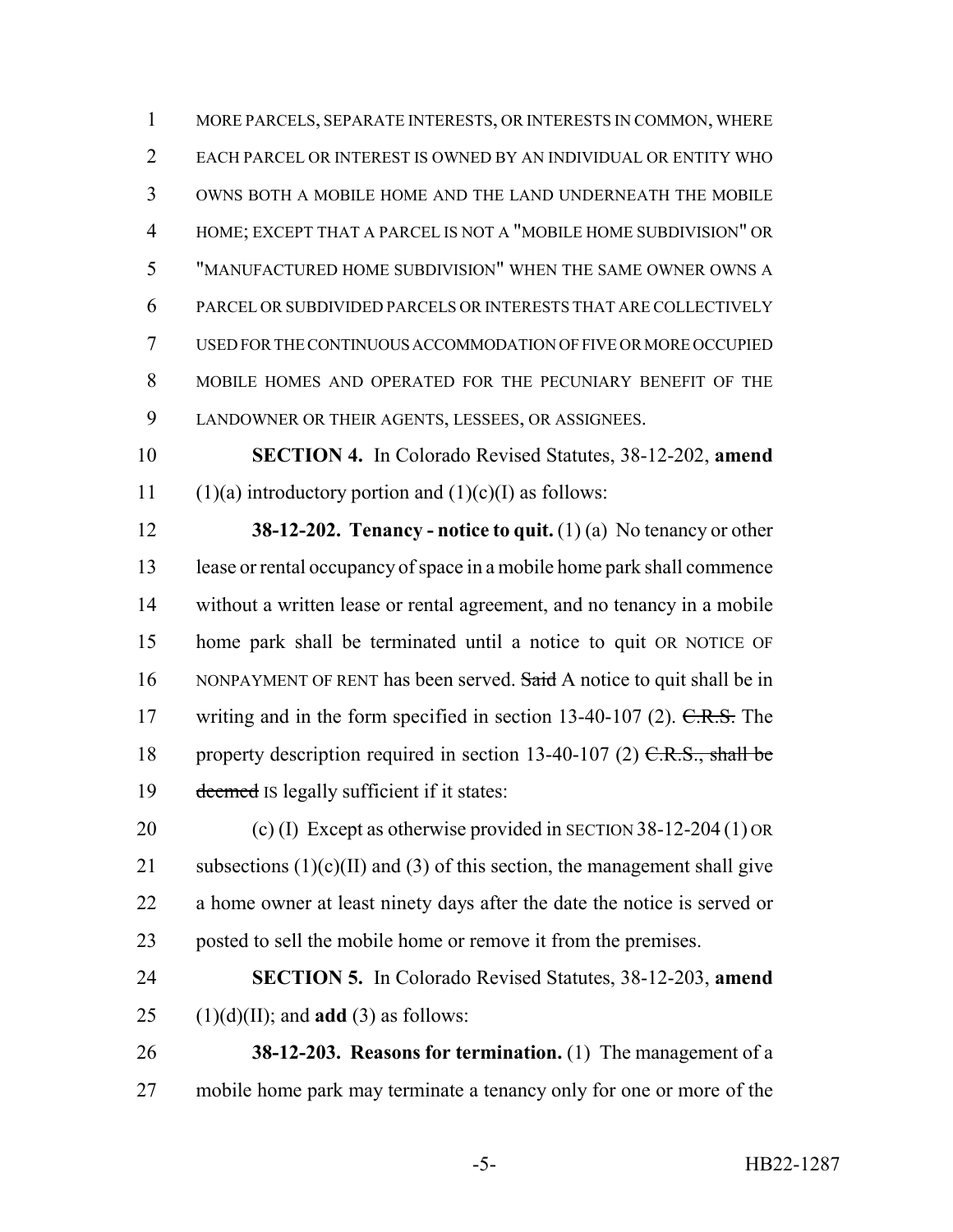following reasons:

2 (d) (II) If a landlord wants to change the use of a mobile home park, and the change of use has been approved by the local or state authority or does not require approval, and the change of use would result in the eviction of inhabited mobile homes, the landlord shall give the owner of each mobile home that is subject to the eviction a written notice of the landlord's intent to evict not less than twelve months before the change of use of the land, which notice must be mailed to each home owner. THE NOTICE MUST ADVISE THE HOME OWNER OF THE HOME 10 OWNER'S RIGHT TO COMPENSATION PURSUANT TO SUBSECTION (3) OF THIS SECTION.

 (3) A LANDLORD SHALL NOT MAKE ANY ORAL OR WRITTEN STATEMENT THREATENING EVICTION FOR A VIOLATION OR ACTION THAT IS NOT GROUNDS FOR TERMINATING A TENANCY UNDER SUBSECTION (1) OF THIS SECTION. A HOME OWNER MAY FILE A COMPLAINT PURSUANT TO SECTION 38-12-1105 OR A CIVIL ACTION PURSUANT TO SECTION 38-12-220 17 FOR A VIOLATION OF THIS SUBSECTION (3). IF THE COURT DETERMINES THAT THE LANDLORD VIOLATED THIS SUBSECTION (3), THE COURT SHALL AWARD A STATUTORY PENALTY OF UP TO TWENTY THOUSAND DOLLARS TO THE PLAINTIFF IN ADDITION TO ANY OTHER REMEDIES AUTHORIZED BY SECTION 38-12-220.

 **SECTION 6.** In Colorado Revised Statutes, **add** 38-12-203.5 as follows:

 **38-12-203.5. Change in use of the park - remedies for home owners - definitions.** (1) AS USED IN THIS SECTION, UNLESS THE 26 CONTEXT OTHERWISE REQUIRES:

(a) "IN-PLACE FAIR MARKET VALUE" MEANS THE FAIR MARKET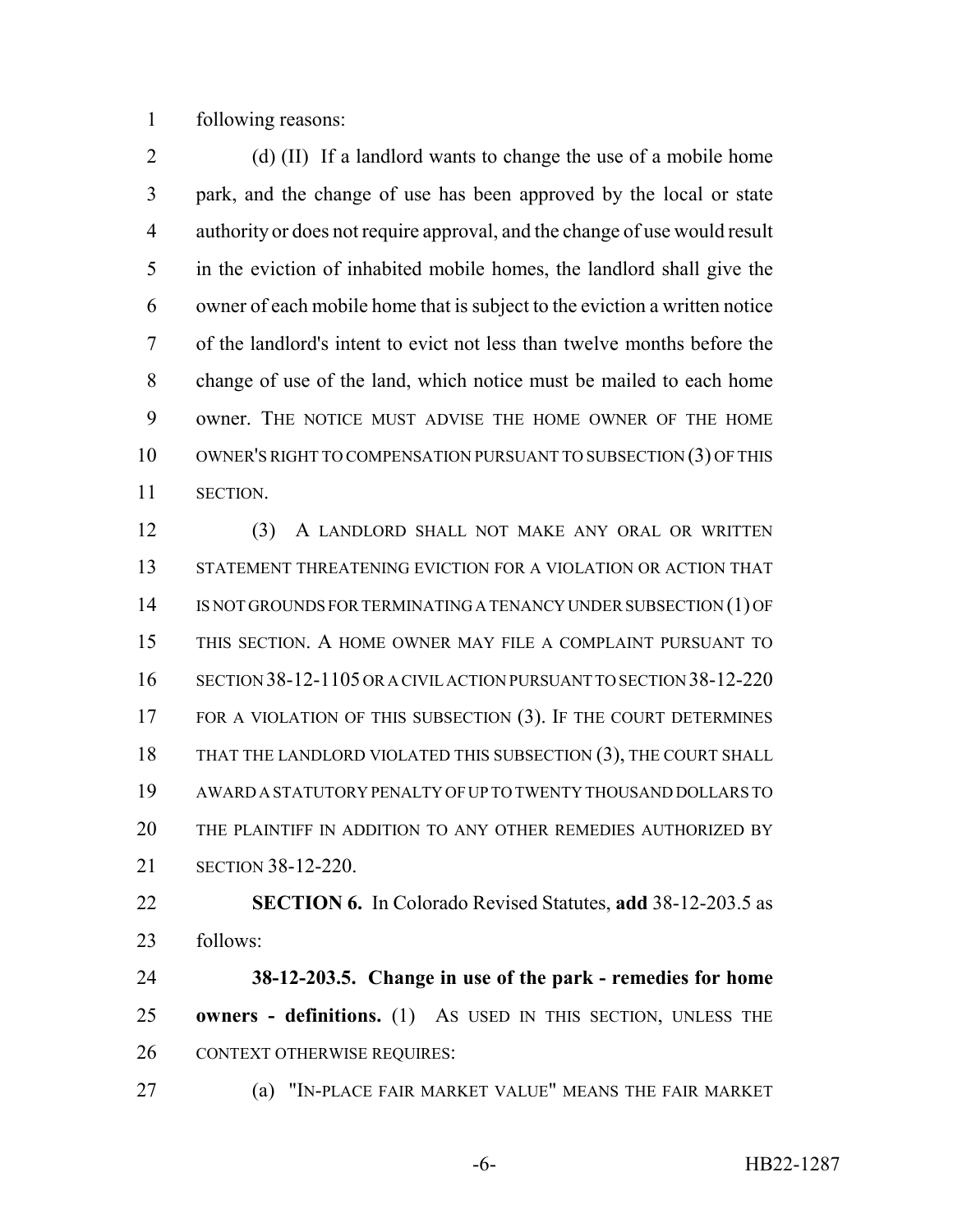VALUE OF THE MOBILE HOME AND ANY ATTACHED APPURTENANCES AND 2 STRUCTURES ON THE LOT OWNED BY THE HOME OWNER SUCH AS PORCHES. DECKS, SKIRTING, AWNINGS, AND SHEDS, TAKING INTO ACCOUNT THE ACTUAL COST OF ALL IMPROVEMENTS MADE TO THE MOBILE HOME BY THE HOME OWNER.FAIR MARKET VALUE IS DETERMINED BASED ON THE VALUE OF THE MOBILE HOME IN ITS CURRENT LOCATION PRIOR TO THE DECISION TO CHANGE THE USE OF THE PARK.

(b) "RELOCATION COSTS" INCLUDES:

 (I) ANY REASONABLE COSTS INCURRED TO MOVE THE MOBILE HOME, FURNITURE, AND PERSONAL BELONGINGS THEREIN TO A REPLACEMENT SITE;

12 (II) THE REASONABLE COST OF DISASSEMBLING, MOVING, AND REASSEMBLING ANY ATTACHED APPURTENANCES AND STRUCTURES ON THE LOT OWNED BY THE HOME OWNER SUCH AS PORCHES, DECKS, SKIRTING, AWNINGS, AND SHEDS, WHICH WERE NOT ACQUIRED BY THE LANDLORD;

17 (III) THE COSTS OF ANCHORING THE UNIT;

18 (IV) THE COSTS OF CONNECTING OR DISCONNECTING THE MOBILE **HOME TO UTILITIES;** 

(V) INSURANCE COVERAGE DURING TRANSPORT; AND

 (VI) THE COST TO DISASSEMBLE AND REINSTALL ANY ACCESSIBILITY IMPROVEMENTS SUCH AS WHEELCHAIR RAMPS, LIFTS, AND GRAB BARS.

24 (2) IF A LANDLORD INTENDS TO CHANGE THE USE OF THE LAND COMPRISING A MOBILE HOME PARK OR PART OF A MOBILE HOME PARK AND THE CHANGE IN USE WOULD RESULT IN THE DISPLACEMENT OF ONE OR 27 MORE MOBILE HOMES IN THE PARK, FOR EACH DISPLACED MOBILE HOME,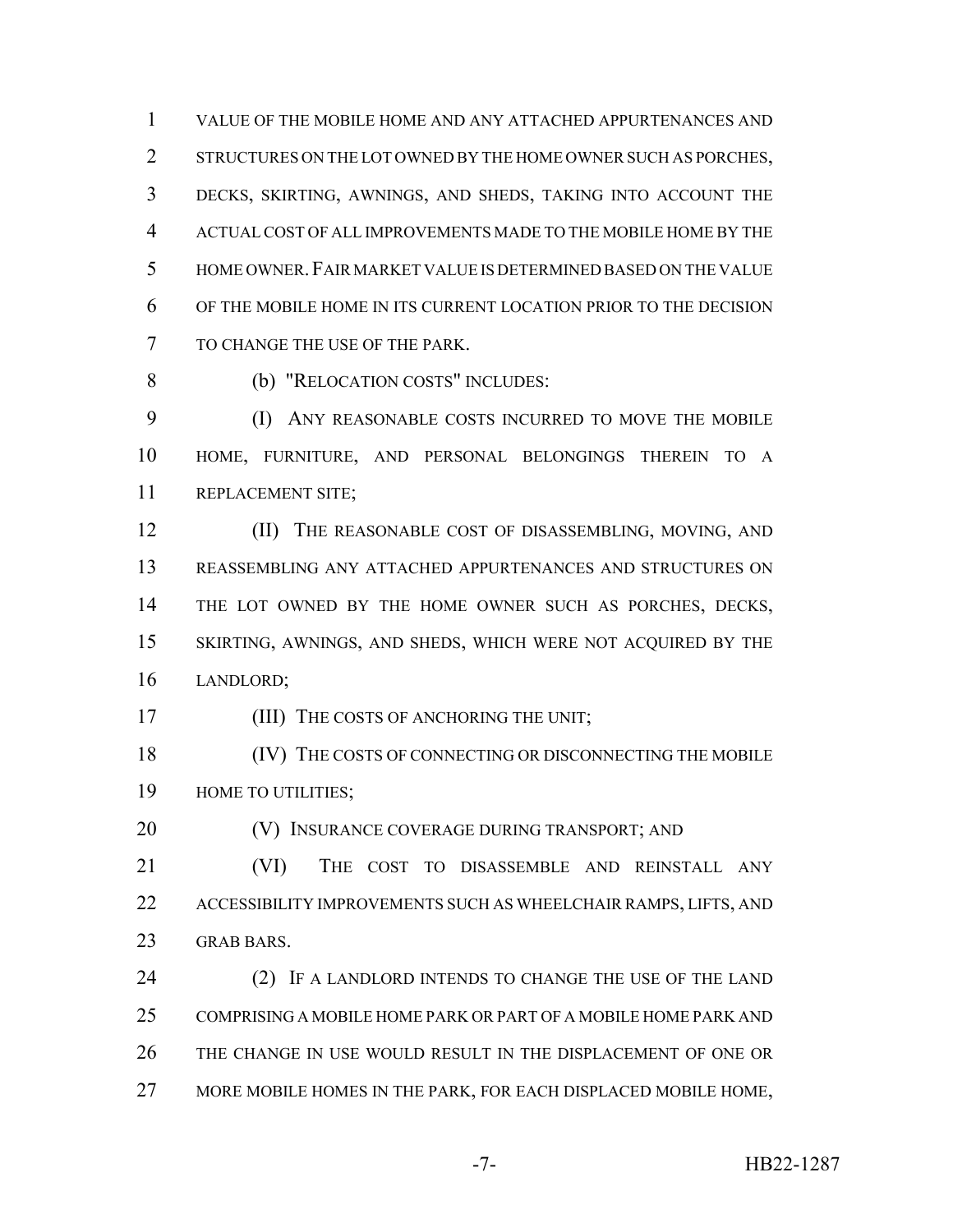THE LANDLORD SHALL PROVIDE THE HOME OWNER OR HOME OWNERS ONE OF THE FOLLOWING AT THE HOME OWNER'S OR HOME OWNERS' CHOOSING WITHIN THIRTY DAYS OF RECEIVING A WRITTEN DEMAND BY THE HOME OWNER OR HOME OWNERS:

 (a) PAYMENT OF RELOCATION COSTS TO RELOCATE THE MOBILE HOME TO A LOCATION OF THE HOME OWNER'S CHOOSING WITHIN ONE HUNDRED MILES BY ROAD OF THE PARK. RELOCATION COSTS ARE DETERMINED BASED ON THE LOWEST ESTIMATE OBTAINED BY THE HOME OWNER FROM A MOBILE HOME MOVER. THE LANDLORD MAY REQUEST A 10 COPY OF THE ESTIMATE TO SUPPORT THE REQUEST FOR PAYMENT OF RELOCATION COSTS. IF THE HOME OWNER EXERCISES THIS OPTION, THE HOME OWNER MUST ACTUALLY RELOCATE THE MOBILE HOME AND ALL PERSONAL BELONGINGS IN ACCORDANCE WITH THE ESTIMATE USED TO DETERMINE RELOCATION COSTS PRIOR TO THE DATE OF THE CHANGE IN USE 15 SET FORTH IN THE NOTICE REQUIRED BY SECTION 38-12-203 (1)(d)(II). THE HOME OWNER IS RESPONSIBLE FOR ADDITIONAL MILEAGE COSTS TO MOVE THE MOBILE HOME TO A LOCATION MORE THAN ONE HUNDRED MILES 18 FROM THE PARK.

 (b) SUBMIT A BINDING OFFER TO PURCHASE THE MOBILE HOME FOR 20 THE GREATER OF:

 (I) SEVEN THOUSAND FIVE HUNDRED DOLLARS FOR A SINGLE-SECTION MOBILE HOME OR TEN THOUSAND DOLLARS FOR A MULTI-SECTION MOBILE HOME; OR

 (II) ONE HUNDRED PERCENT OF THE IN-PLACE FAIR MARKET VALUE AS DETERMINED THROUGH THE APPRAISAL PROCESS SET FORTH IN THIS 26 SUBSECTION (2)(b)(II). WITHIN THIRTY DAYS OF SUBMITTING THE OFFER, THE LANDLORD SHALL HIRE A LICENSED OR CERTIFIED RESIDENTIAL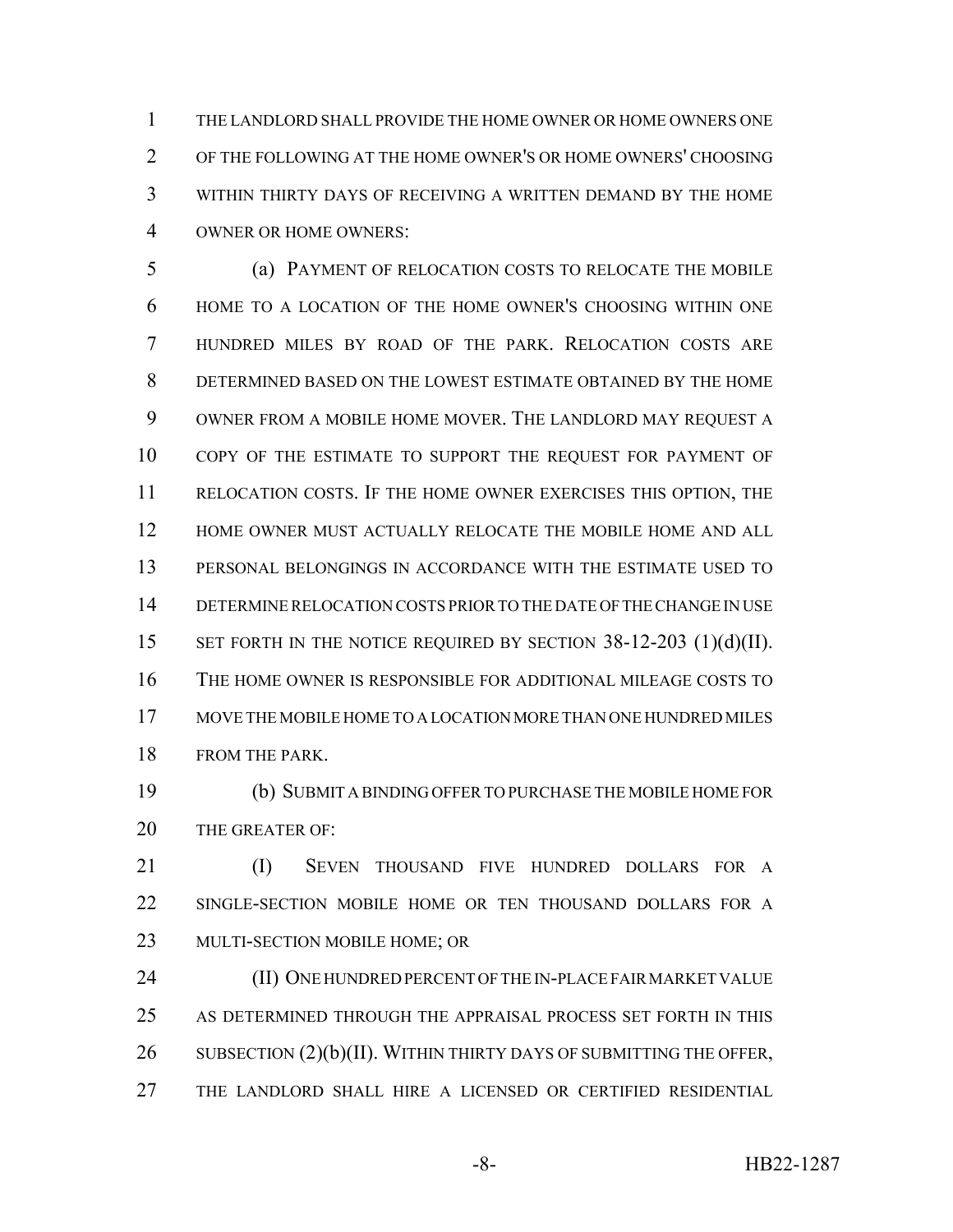APPRAISER FROM THE ACTIVE APPRAISERS LIST PUBLISHED BY THE DIVISION OF REAL ESTATE IN THE DEPARTMENT OF REGULATORY AGENCIES TO CONDUCT THE APPRAISAL. IF THE HOME OWNER DISPUTES THE APPRAISED VALUE OF THE MOBILE HOME, THE HOME OWNER MAY HIRE A LICENSED OR CERTIFIED RESIDENTIAL APPRAISER FROM THE ACTIVE APPRAISERS LIST TO OBTAIN A SECOND APPRAISAL AT THE HOME OWNER'S EXPENSE. TO BE CONSIDERED, THE HOME OWNER MUST OBTAIN THE APPRAISAL WITHIN SIXTY DAYS OF RECEIPT OF THE LANDLORD'S APPRAISAL. THE RESULTS OF ALL APPRAISALS SHALL BE PROVIDED IN WRITING BY THE APPRAISER TO BOTH LANDLORD AND HOME OWNER. IF A SECOND APPRAISAL IS OBTAINED, THE HOME OWNER IS ENTITLED TO THE AVERAGE OF THE APPRAISALS OBTAINED BY THE LANDLORD AND THE HOME OWNER.IF THE HOME OWNER IS NOT SATISFIED WITH THE APPRAISAL OR APPRAISALS RECEIVED, THE HOME OWNER MAY SUBMIT A REQUEST FOR PAYMENT OF RELOCATION COSTS AS SET FORTH IN SUBSECTION (2)(a) OF THIS SECTION.IF THE HOME OWNER EXERCISES THE OPTION FOR PURCHASE 17 UNDER THIS SUBSECTION  $(2)(b)(II)$ , THE SALE CLOSING MUST OCCUR PRIOR TO THE DATE OF THE CHANGE IN USE SET FORTH IN THE NOTICE PROVIDED PURSUANT TO SECTION 38-12-203 (1)(d)(II).

20 (3) IF AN APPRAISER CONDUCTING AN APPRAISAL PURSUANT TO 21 SUBSECTION (2)(b)(II) OF THIS SECTION IDENTIFIES LACK OF MAINTENANCE, DEFERRED MAINTENANCE, OR DETERIORATION OF THE MOBILE HOME PARK BEYOND NORMAL WEAR AND TEAR THAT NEGATIVELY AFFECTS THE VALUE OF A MOBILE HOME, THE APPRAISER SHALL DETERMINE THE VALUE OF THE HOME WITH AN UPWARD ADJUSTMENT IN VALUE IF NECESSARY TO ELIMINATE THE NEGATIVE EFFECT IN VALUE CAUSED BY THE LACK OF MAINTENANCE, DEFERRED MAINTENANCE, OR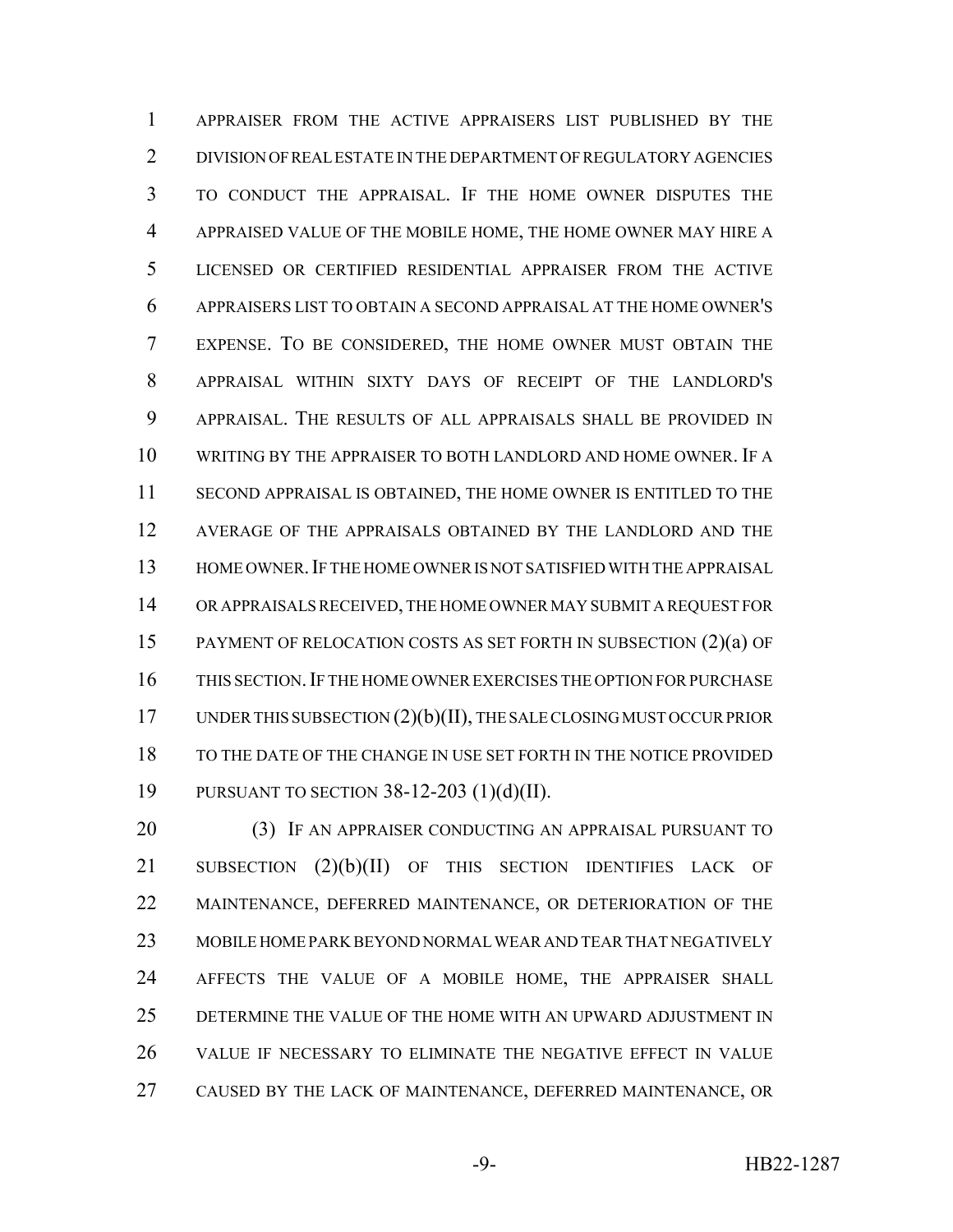DETERIORATION OF THE PARK BEYOND NORMAL WEAR AND TEAR.

 (4) ON JULY 1, 2024, AND ON JULY 1 OF EACH YEAR THEREAFTER, THE DEPARTMENT SHALL ADJUST THE AMOUNT SPECIFIED IN SUBSECTION (2)(b)(I) OF THIS SECTION IN ACCORDANCE WITH THE PERCENTAGE CHANGE FOR THE PREVIOUS TWELVE MONTHS AT THE TIME OF THE CALCULATION IN THE UNITED STATES DEPARTMENT OF LABOR, BUREAU OF LABOR STATISTICS , CONSUMER PRICE INDEX FOR DENVER-AURORA-LAKEWOOD FOR ALL ITEMS AND ALL URBAN CONSUMERS, OR ITS SUCCESSOR INDEX.THE DEPARTMENT SHALL PUBLISH THE ADJUSTED AMOUNT ON THE DEPARTMENT'S WEBSITE.

 (5) A HOME OWNER IS ENTITLED TO THE REMEDIES PROVIDED UNDER THIS SECTION ONLY IF THE HOME OWNER HAS NOT GIVEN NOTICE TO TERMINATE THE HOME OWNER'S LEASE OR RENTAL AGREEMENT AS OF 14 THE DATE OF THE NOTICE OF THE CHANGE IN USE.

 (6) ANY AGREEMENT MADE WITH A HOME OWNER TO WAIVE ANY RIGHTS UNDER THIS SECTION IS INVALID AND INEFFECTIVE FOR ANY PURPOSE.

 **SECTION 7.** In Colorado Revised Statutes, 38-12-204, **add** (4), (5), and (6) as follows:

 **38-12-204. Nonpayment of rent - notice required for rent increase - limitation on rent increases - repeal.** (4) (a) EXCEPT AS 22 PROVIDED IN SUBSECTION (4)(c) OF THIS SECTION, A LANDLORD SHALL NOT INCREASE RENT ON A MOBILE HOME LOT BY AN AMOUNT THAT EXCEEDS THE RENT INCREASE CAP CALCULATED BY THE DEPARTMENT OF LOCAL AFFAIRS IN ACCORDANCE WITH SUBSECTION (4)(b) OF THIS SECTION.

26 (b) (I) (A) WITHIN THIRTY DAYS OF THE EFFECTIVE DATE OF THIS 27 SUBSECTION (4), THE DEPARTMENT OF LOCAL AFFAIRS SHALL CALCULATE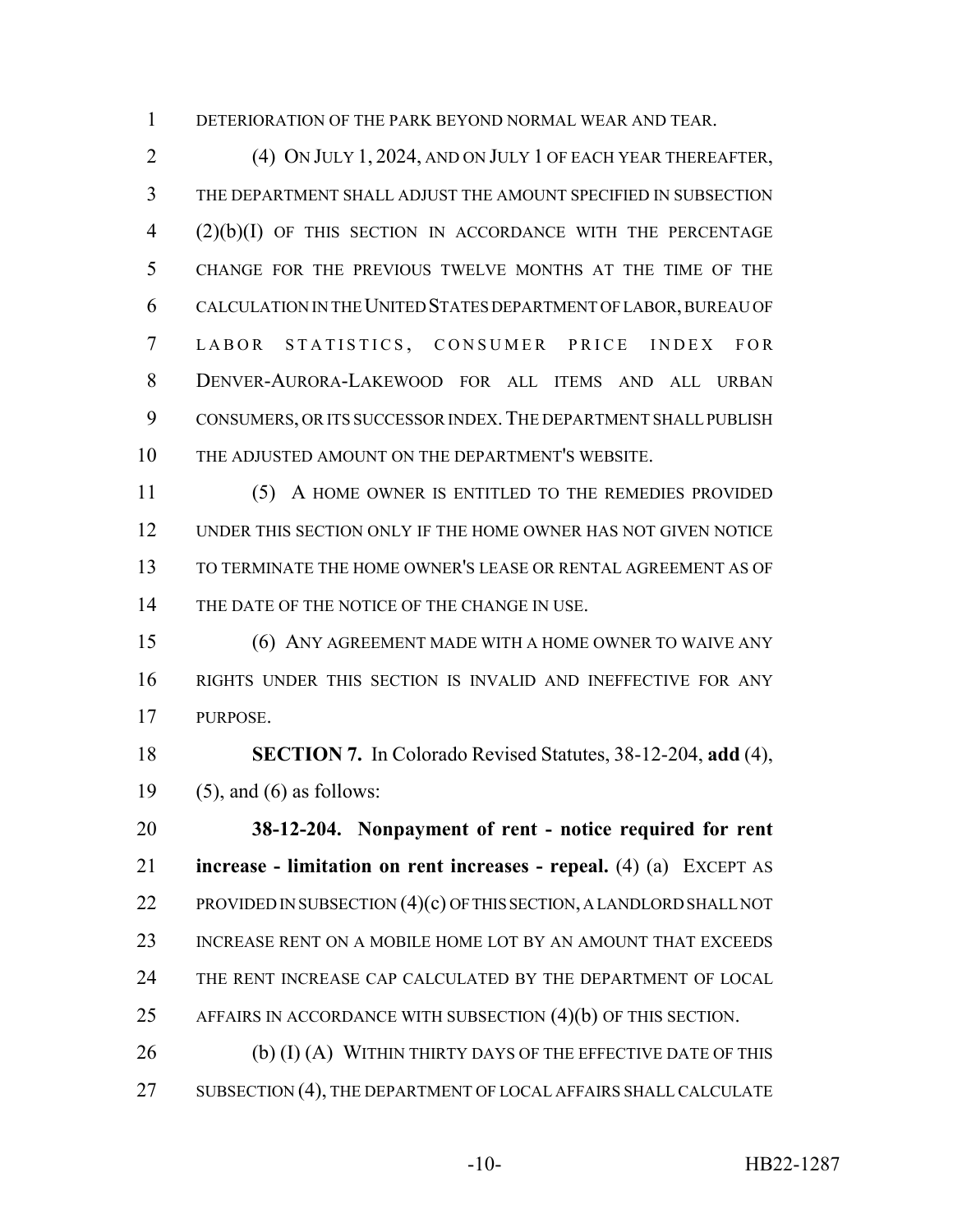AND PUBLISH ON ITS WEBSITE THE RENT INCREASE CAP FOR RENT 2 INCREASES TAKING EFFECT IN THE PERIOD BEGINNING ON THE DATE THE CAP IS PUBLISHED THROUGH DECEMBER 31, 2022.

 (B) THIS SUBSECTION (4)(b)(I) IS REPEALED, EFFECTIVE JUNE 30, 2023.

 (II) ON OR BEFORE OCTOBER 1 OF EACH YEAR, THE DEPARTMENT OF LOCAL AFFAIRS SHALL CALCULATE AND PUBLISH ON ITS WEBSITE THE RENT INCREASE CAP FOR RENT INCREASES TAKING EFFECT IN THE PERIOD BEGINNING JANUARY 1 OF THE FOLLOWING CALENDAR YEAR AND FOR THE TWELVE MONTHS THEREAFTER.

(III) THE RENT INCREASE CAP IS THE GREATER OF:

 (A) THE AVERAGE ANNUAL PERCENTAGE CHANGE FOR THE PREVIOUS TWELVE MONTHS AT THE TIME OF THE CALCULATION IN THE UNITED STATES DEPARTMENT OF LABOR, BUREAU OF LABOR STATISTICS, CONSUMER PRICE INDEX FOR DENVER-AURORA-LAKEWOOD FOR ALL 16 ITEMS AND ALL URBAN CONSUMERS, OR ITS SUCCESSOR INDEX; OR

(B) THREE PERCENTAGE POINTS OF THE CURRENT RENT.

 (c) THIS SUBSECTION (4) DOES NOT APPLY TO A RESIDENT-OWNED COMMUNITY OR TO A LANDLORD THAT IS A LOCAL GOVERNMENT, TRIBAL GOVERNMENT, HOUSING AUTHORITY, NONPROFIT WITH EXPERTISE RELATED TO HOUSING, OR THE STATE OR AN AGENCY OF THE STATE.

 (5) A LANDLORD SHALL NOT INCREASE RENT ON A MOBILE HOME 23 PARK LOT IF THE PARK:

 (a) DOES NOT HAVE A CURRENT, ACTIVE REGISTRATION FILED WITH 25 THE DIVISION OF HOUSING IN ACCORDANCE WITH SECTION 38-12-1106; (b) HAS ANY UNPAID PENALTIES OWED TO THE DIVISION OF HOUSING; OR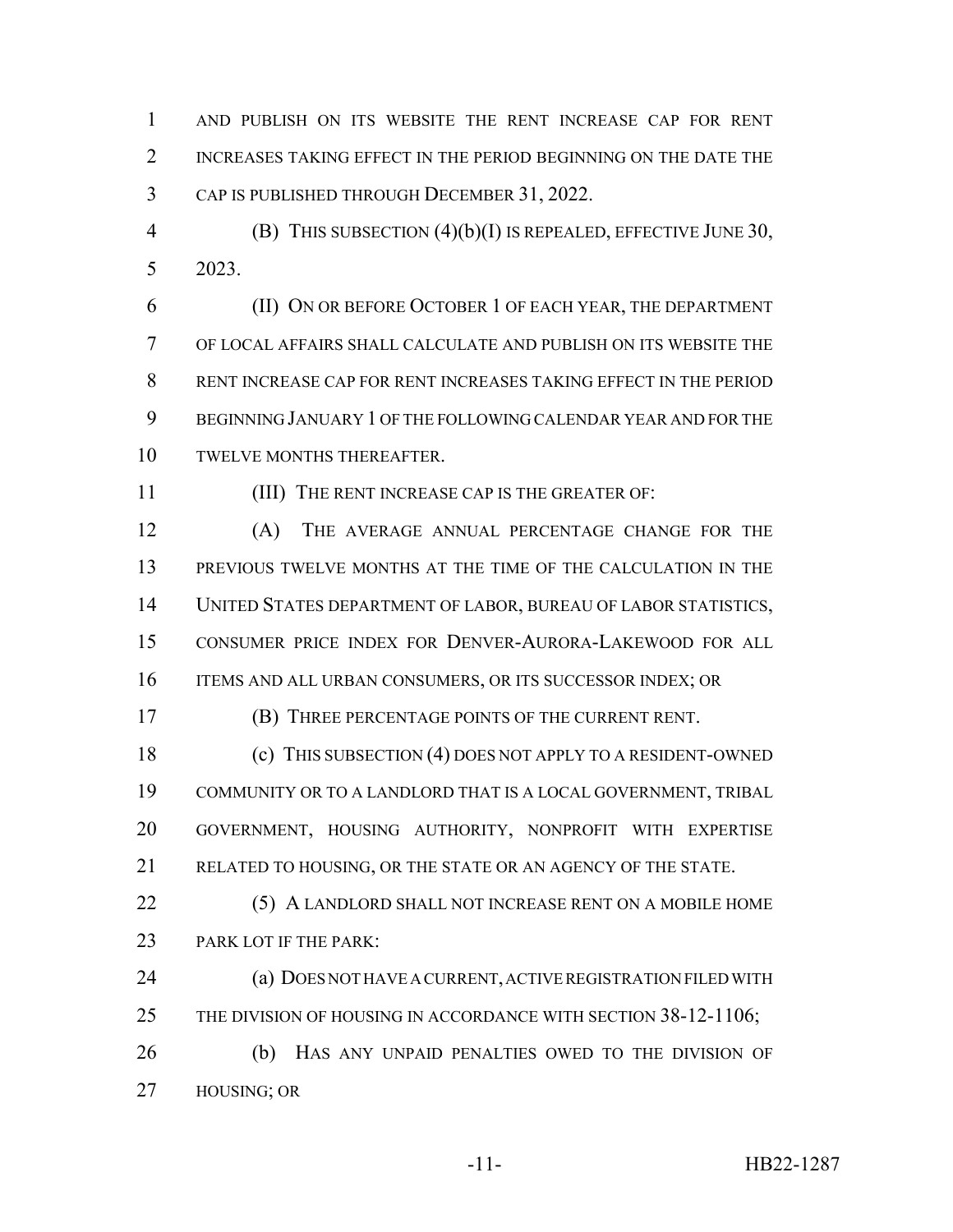(c) HAS NOT FULLY COMPLIED WITH ANY FINAL AGENCY ORDER 2 ISSUED BY THE DIVISION OF HOUSING.

 (6) A NOTICE OF A RENT INCREASE ISSUED IN VIOLATION OF THIS SECTION IS INVALID AND HAS NO FORCE AND EFFECT. A NOTICE OF A RENT INCREASE ISSUED LESS THAN SIXTY DAYS BEFORE THE EFFECTIVE DATE OF 6 THIS SUBSECTION (6) IS INVALID AND HAS NO FORCE AND EFFECT UNLESS THE INCREASE IS COMPLIANT WITH THIS SECTION.

 **SECTION 8.** In Colorado Revised Statutes, **amend** 38-12-206 as follows:

 **38-12-206. Home owner meetings - assembly in common areas - meeting hosted by landlord.** (1) Home owners shall have the right to meet and establish a homeowners' association. Meetings of home owners or the homeowners' association relating to mobile home living and affairs in their park common area, community hall, or recreation hall, if such a facility or similar facility exists, shall not be subject to prohibition by the 16 park management if the common area or hall is reserved according to the 17 park rules and such meetings are held at reasonable hours and when the facility is not otherwise in use; except that no such meetings shall be held in the streets or thoroughfares of the mobile home park.

**20 C2 C2 CHANAGEMENT SHALL NOT CHARGE HOME OWNERS OR**  RESIDENTS A FEE TO MEET IN COMMON BUILDINGS OR SPACES IN THE PARK, 22 INCLUDING ANY COMMON AREA, COMMUNITY HALL, OR RECREATION HALL; EXCEPT THAT THE MANAGEMENT MAY CHARGE FOR THE REASONABLE COSTS OF CLEANING OR REPAIRING ACTUAL DAMAGES INCURRED. THE MANAGEMENT MAY RECUPERATE THE COST OF REPAIRS FOR ACTUAL DAMAGES BEYOND NORMAL WEAR AND TEAR THAT WERE CAUSED BY A HOME OWNER BY RETAINING A PORTION OF A HOME OWNER'S SECURITY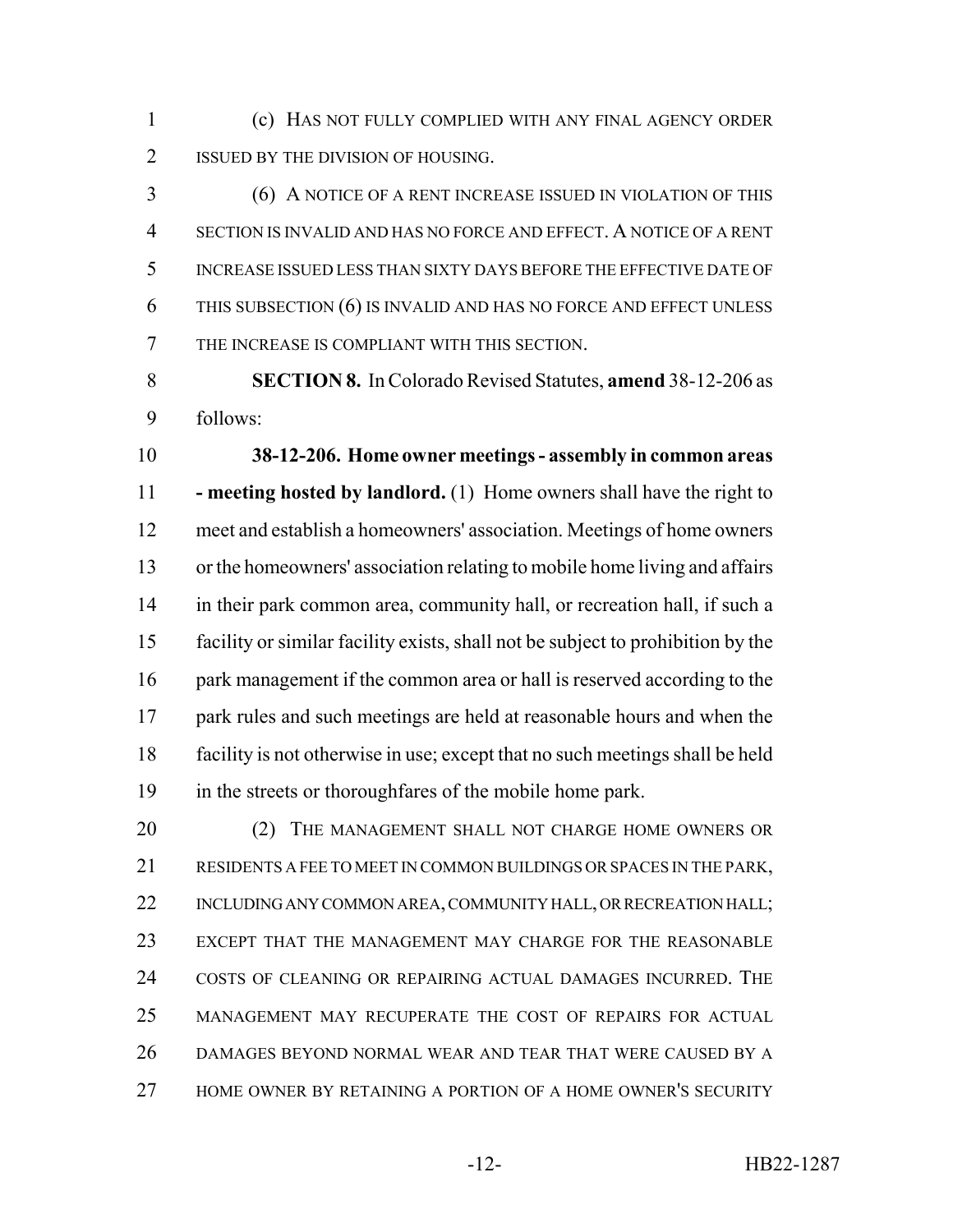DEPOSIT.

 (3) IF REQUESTED BY A HOME OWNER OR RESIDENT, THE LANDLORD OF A MOBILE HOME PARK SHALL, WITHIN THIRTY DAYS OF RECEIVING THE REQUEST, HOST AND ATTEND A FREE, PUBLIC, ACCESSIBLE MEETING FOR RESIDENTS OF THE PARK; EXCEPT THAT A LANDLORD IS NOT REQUIRED TO HOST AND ATTEND MORE THAN TWO MEETINGS IN A CALENDAR YEAR. NOTICE OF THE DATE, TIME, AND LOCATION OF THE MEETING MUST BE POSTED IN BOTH ENGLISH AND SPANISH IN A CLEARLY VISIBLE LOCATION IN COMMON AREAS OF THE MOBILE HOME PARK, INCLUDING ANY COMMUNITY HALL OR RECREATION HALL, FOR A PERIOD OF SEVEN DAYS BEFORE THE MEETING AND MUST BE PROVIDED BY MAIL AT LEAST FOURTEEN DAYS BEFORE THE MEETING TO EACH HOME OWNERS' ASSOCIATION, RESIDENTS' ASSOCIATION, OR SIMILAR BODY THAT REPRESENTS THE RESIDENTS OF THE PARK. IN ADDITION TO MAILING THE NOTICE AS REQUIRED BY THIS SECTION, THE LANDLORD SHALL PROVIDE NOTICE OF THE MEETING BY E-MAIL TO EACH HOME OWNER AND RESIDENT WHO HAS AN E-MAIL ADDRESS ON FILE WITH THE LANDLORD.

 **SECTION 9.** In Colorado Revised Statutes, 38-12-209, **repeal** (3) and (4) as follows:

 **38-12-209. Entry fees prohibited - security deposit.** (3) The 21 trial judge may award court costs and attorney fees in any court action 22 brought pursuant to any provision of this part 2 to the prevailing party 23 upon finding that the prevailing party undertook the court action and legal 24 representation for a legally sufficient reason and not for a dilatory or unfounded cause.

 (4) The management or a resident may bring a civil action for 27 violation of the rental agreement or any provision of this part 2 in the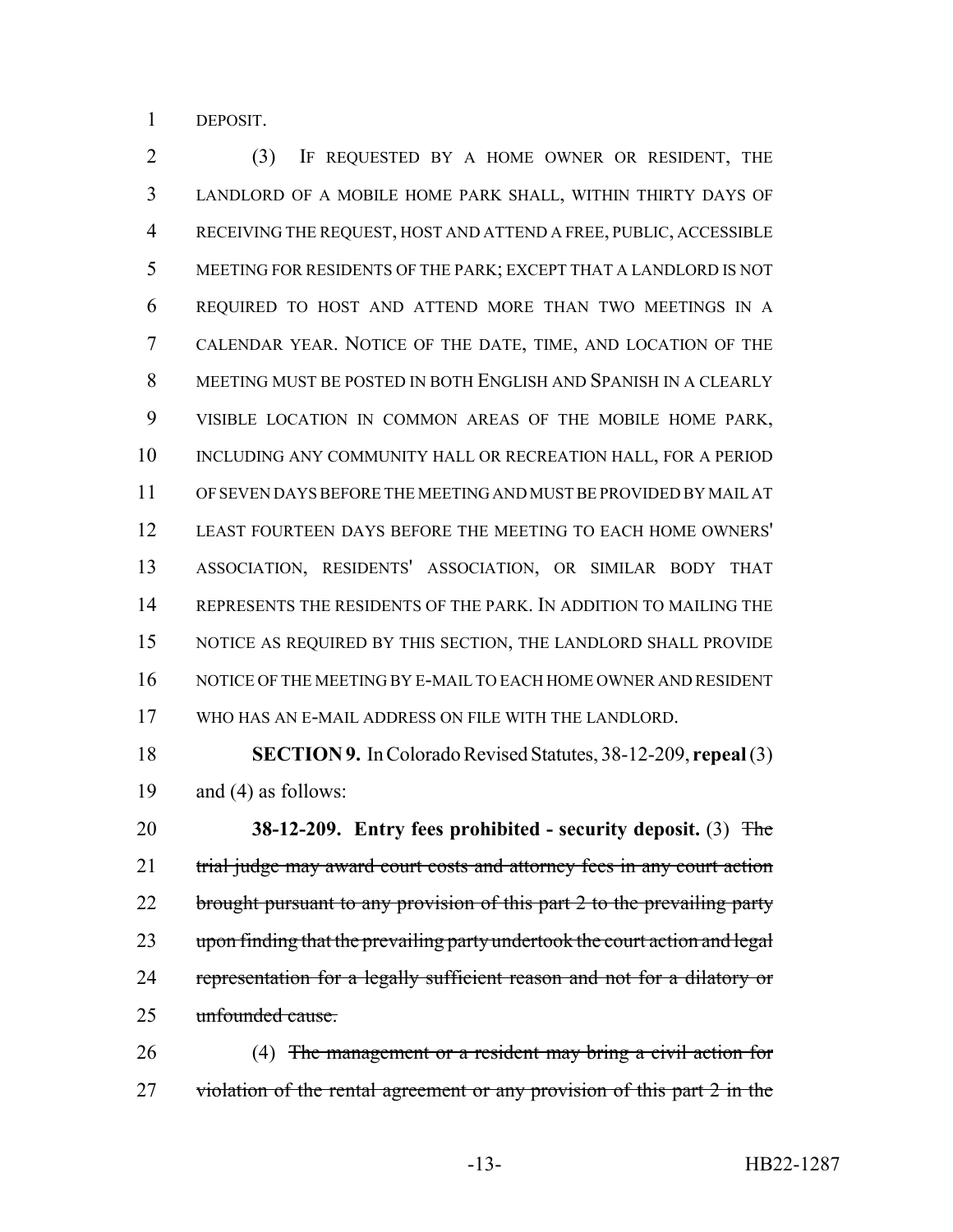1 appropriate court of the county in which the park is located. Either party 2 may recover actual damages or the court may in its discretion award such equitable relief as it deems necessary, including the enjoining of either party from further violations.

 **SECTION 10.** In Colorado Revised Statutes, 38-12-211, **amend** (1) as follows:

 **38-12-211. Selling and transfer fees prohibited - "for sale" signs permitted.** (1) Neither the owner of a mobile home park nor the 9 owner's agent may A LANDLORD SHALL NOT require payment of any type 10 of selling fee or transfer fee by either a home owner in the park wishing to sell the home owner's mobile home to another party, A HOME OWNER WISHING TO REMOVE THE HOME OWNER'S MOBILE HOME FROM THE PARK, 13 or by any party wishing to buy a mobile home from a home owner in the 14 park as a condition of tenancy in a park for the prospective buyer. This 15 SUBSECTION (1) DOES NOT PROHIBIT THE LANDLORD FROM CHARGING A RENTAL APPLICATION FEE THAT COMPLIES WITH SECTION 38-12-903 IF THE PROSPECTIVE BUYER IS BUYING THE MOBILE HOME IN PLACE AND IS 18 APPLYING FOR TENANCY IN THE PARK.

 **SECTION 11.** In Colorado Revised Statutes, 38-12-212.3, **amend** (1)(b) introductory portion, (1)(b)(II), (3), (4)(b), (5), (6) 21 introductory portion,  $(6)(c)$ , and  $(6)(d)$  as follows:

 **38-12-212.3. Responsibilities of landlord - acts prohibited.** (1) (b) If a landlord fails to maintain or repair the items described in 24 subsection  $(1)(a)(II)$  OR  $(2)(b)$  of this section:

 (II) The landlord is responsible for and shall pay the cost of providing alternative sources of potable water and maintaining portable toilets, which portable toilets are located reasonably near affected mobile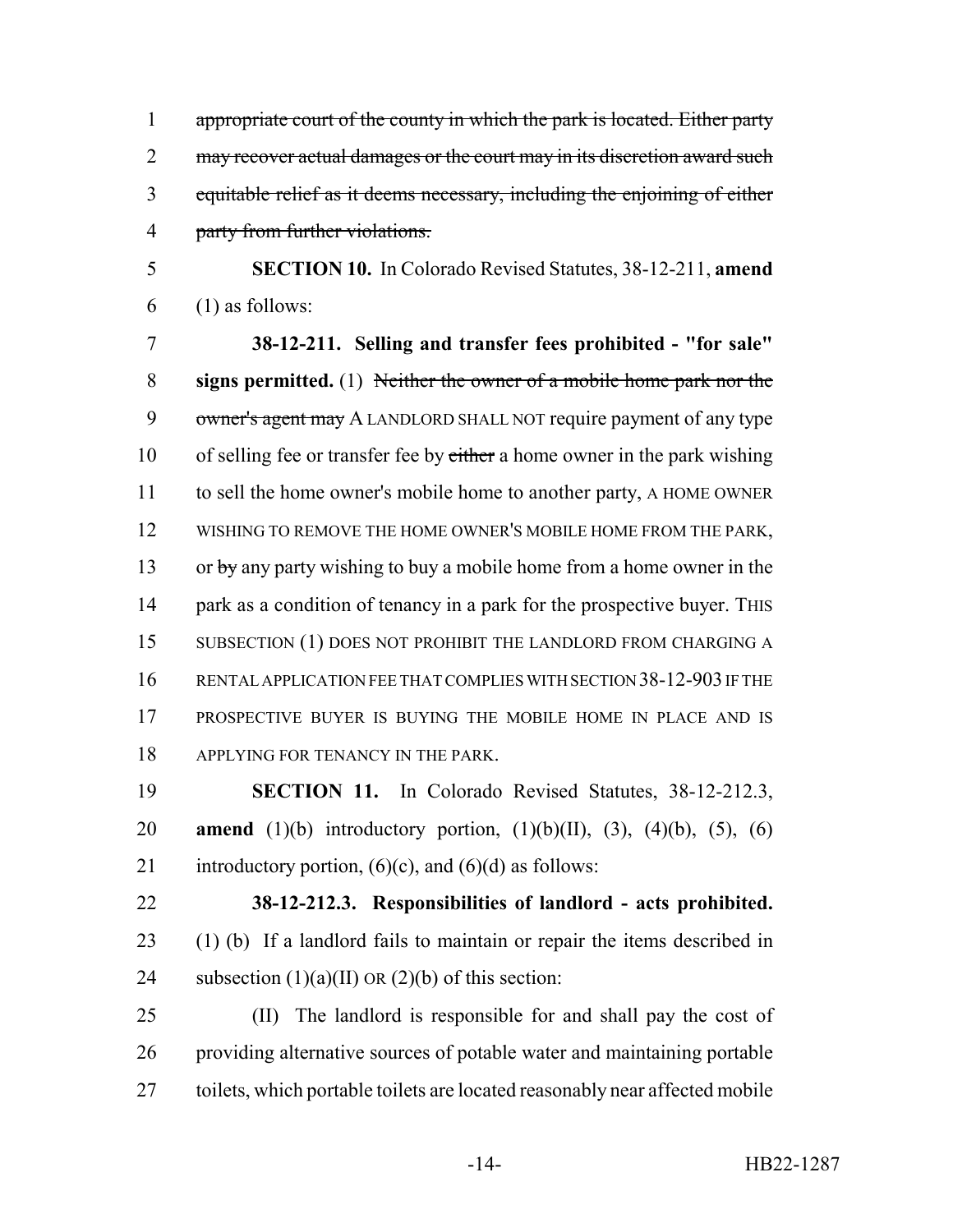homes in a manner that renders them accessible to people with 2 disabilities, no later than twenty-four TWELVE hours after the service disruption begins, unless conditions beyond the landlord's control prevent 4 compliance with this subsection  $(1)(b)(II)$ ; and

- (3) A landlord shall not require a resident to assume any of the responsibilities described in subsection (1) or (2) of this section as a 7 condition of any home owner's tenancy in the park.
- 

(4) Nothing in this section may be construed as:

 (b) Restricting a landlord from requiring a home owner OR RESIDENT to comply with rules and regulations of the park that are enforceable pursuant to section 38-12-214 or with terms of the rental agreement and any covenants binding upon the landlord or home owner OR RESIDENT, including covenants running with the land that pertain to the cleanliness of the home owner's OR RESIDENT'S lot and routine lawn and yard maintenance, and excluding major landscaping projects.

 (5) A landlord shall establish and maintain an emergency contact number, post the number in common areas of the park, and communicate 18 the number to home owners AND RESIDENTS in each rental agreement and each revision of the park rules and regulations. A home owner OR RESIDENT who uses the emergency contact number in a timely manner to 21 report a problem with a condition described in subsection  $(1)$  or  $(2)$  of this section is deemed to have provided notice to the landlord of the problem.

 (6) If a landlord fails to comply with the requirements of this section, a home owner of the park may file a complaint with the division of housing pursuant to the "Mobile Home Park Act Dispute Resolution and Enforcement Program" created in section 38-12-1104. ON AND AFTER 27 JULY 1, 2024, OR EARLIER IF ALLOWED BY THE DIVISION, A RESIDENT WHO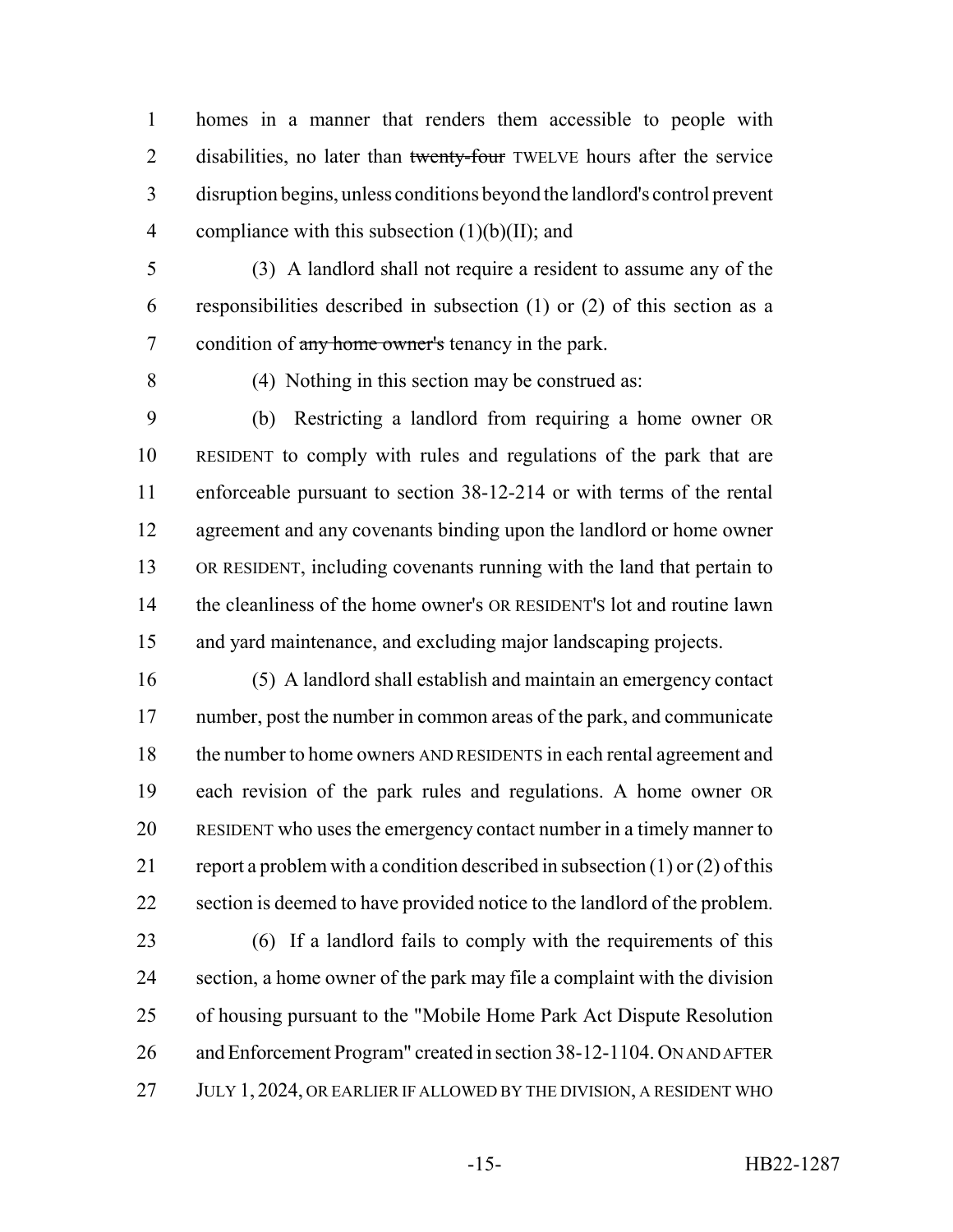IS NOT A HOME OWNER MAY FILE SUCH A COMPLAINT. If the division finds by a written determination that the landlord has violated this section, the division may:

 (c) Require the landlord to reduce the rent owed by a home owner OR RESIDENT on a prorated basis to reflect the home owner's OR RESIDENT'S loss of use of the mobile home space; or

 (d) Require the landlord to compensate a home owner OR RESIDENT for housing expenses on a per diem basis if the home owner OR 9 RESIDENT is displaced from the home owner's mobile home as a result of the landlord's violation.

 **SECTION 12.** In Colorado Revised Statutes, 38-12-212.4, **amend** (1) introductory portion, (1)(a), (1)(b), (2), (3), (4), (5), and (6) as follows:

 **38-12-212.4. Required disclosure and notice of water usage and billing - responsibility for leaks.** (1) If the management charges home owners OR RESIDENTS individually for water usage in the park, then, on or before January 31 of each year, the management shall provide to each home owner AND RESIDENT and post IN BOTH ENGLISH AND SPANISH in a clearly visible location in at least one common area of the mobile home park the following information:

 (a) The methodology by which the management calculates the 22 amount charged to each home owner OR RESIDENT for water usage on the home owner's OR RESIDENT'S lot;

 (b) The methodology by which the management calculates the amount charged to each home owner OR RESIDENT for water usage in common areas of the mobile home park; and

(2) If the management charges home owners OR RESIDENTS for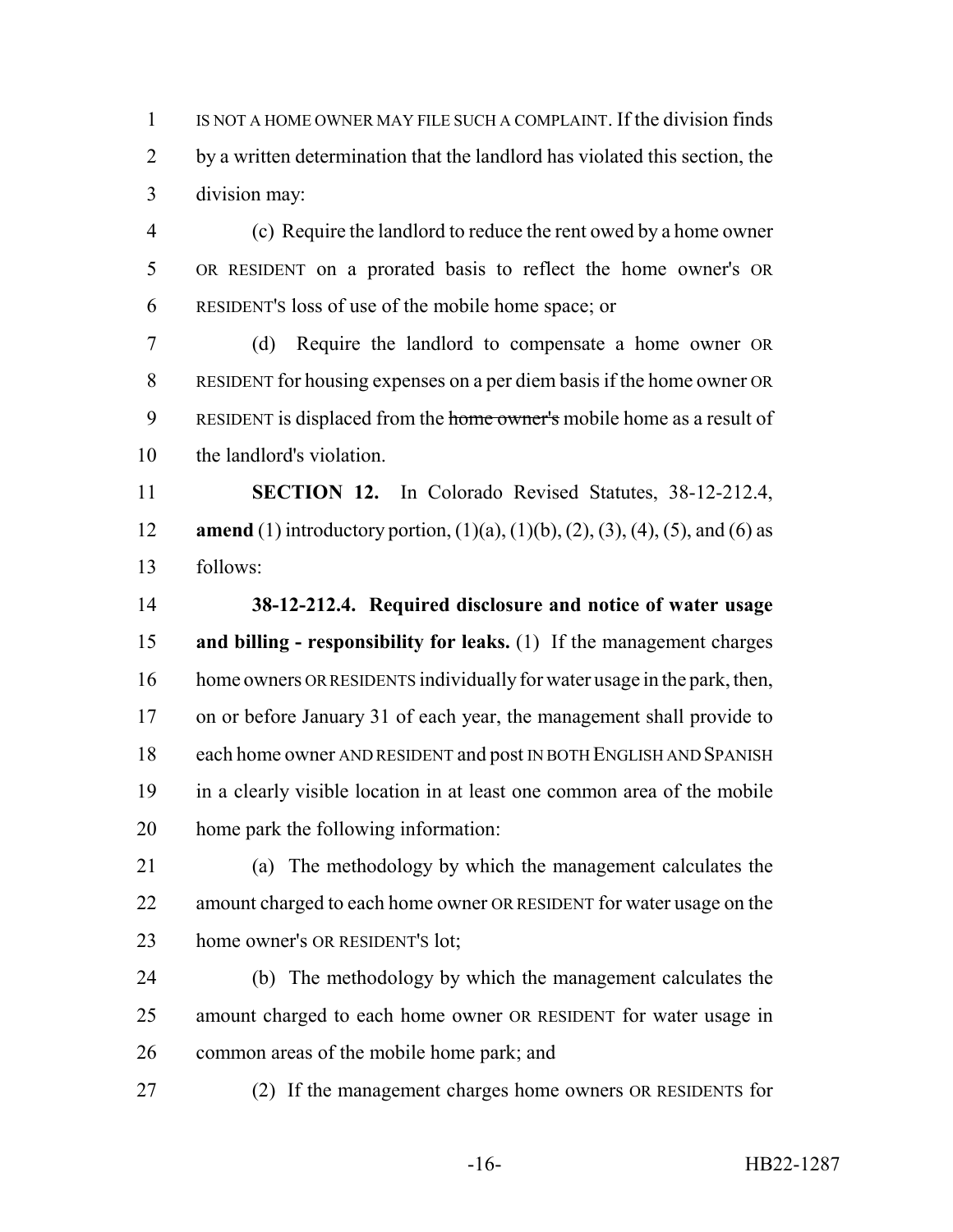water usage in the park, whether individually or in an aggregate amount, the management shall provide to each home owner OR RESIDENT a monthly water bill that indicates the amount owed by the home owner OR RESIDENT, the total amount owed by all the residents in the mobile home park, and, if the management purchases the water from a provider, the total amount paid by the management to the provider.

 (3) The management shall not charge a home owner OR RESIDENT for any costs in addition to the actual cost of water billed to the management.

 (4) The management shall use a methodology that is reasonable, equitable, and consistent for billing home owners OR RESIDENTS for any type of water usage.

 (5) If the management learns of a leak in a water line inside the 14 park, the management shall notify each home owner AND RESIDENT of the leak within twenty-four hours.

 (6) The management shall not bill a home owner OR RESIDENT for any water usage that is caused by a leak in a water line inside the park. **SECTION 13.** In Colorado Revised Statutes, 38-12-212.5, **amend** (1), (2) introductory portion, (3)(a), and (5); and **add** (2)(e) and  $20 \quad (4.5)$  as follows:

 **38-12-212.5. Prohibition on retaliation and harassment.** (1) The management shall not take retaliatory action against a home owner OR RESIDENT who exercises any right conferred upon the home owner by this part 2, part 11 of this article 12, or any other provision of law.

 (2) Except as described in subsection (3) of this section, in an action or administrative proceeding by or against a home owner OR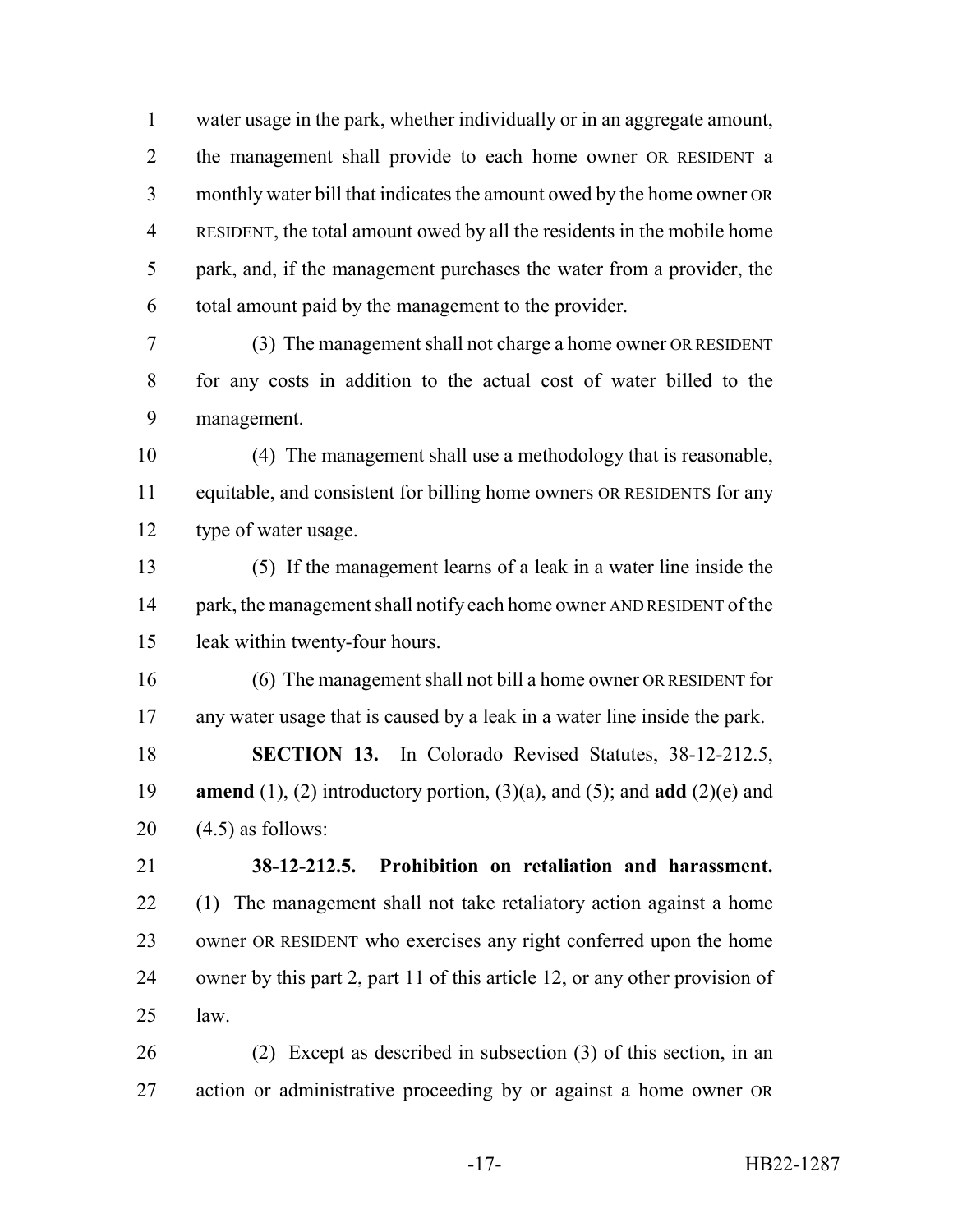RESIDENT, the management's action is presumed to be retaliatory if, within the one hundred twenty days preceding the management's action, the home owner OR RESIDENT:

 (e) PARTICIPATED IN A VOTE OR DECISION MAKING PROCESS CONCERNING THE OPPORTUNITY TO PURCHASE THE MOBILE HOME PARK PURSUANT TO SECTION 38-12-217.

 (3) The presumption of retaliatory action described in subsection (2) of this section does not apply to an action or administrative hearing where the management:

 (a) Addresses nonpayment of rent by a home owner OR RESIDENT, as described in section 38-12-204; or

12 (4.5) THE MANAGEMENT SHALL NOT:

 (a) HARASS, INTIMIDATE, OR THREATEN, OR ATTEMPT TO HARASS, INTIMIDATE, OR THREATEN, ANY PERSON FOR FILING OR ATTEMPTING TO FILE A COMPLAINT, JOINING OR ATTEMPTING TO JOIN AN ASSOCIATION OF RESIDENTS OR HOME OWNERS, ENGAGING IN ACTIVITIES TO PROMOTE THE ORGANIZING AND EDUCATION OF RESIDENTS AND HOME OWNERS, OR VOTING OR ATTEMPTING TO VOTE ON A MATTER BEFORE THE ASSOCIATION OF RESIDENTS OR HOME OWNERS; OR

(b) COERCE OR REQUIRE A PERSON TO SIGN AN AGREEMENT.

 (5) The rights and remedies provided by this section are available to home owners AND RESIDENTS in addition to the anti-retaliation protection provided in section 38-12-1105 (13).

 **SECTION 14.** In Colorado Revised Statutes, 38-12-213, **amend** (5) introductory portion; and **add** (5)(b.5) and (7) as follows:

 **38-12-213. Rental agreement - disclosure of terms in writing - prohibited provisions.** (5) A rental agreement may SHALL not include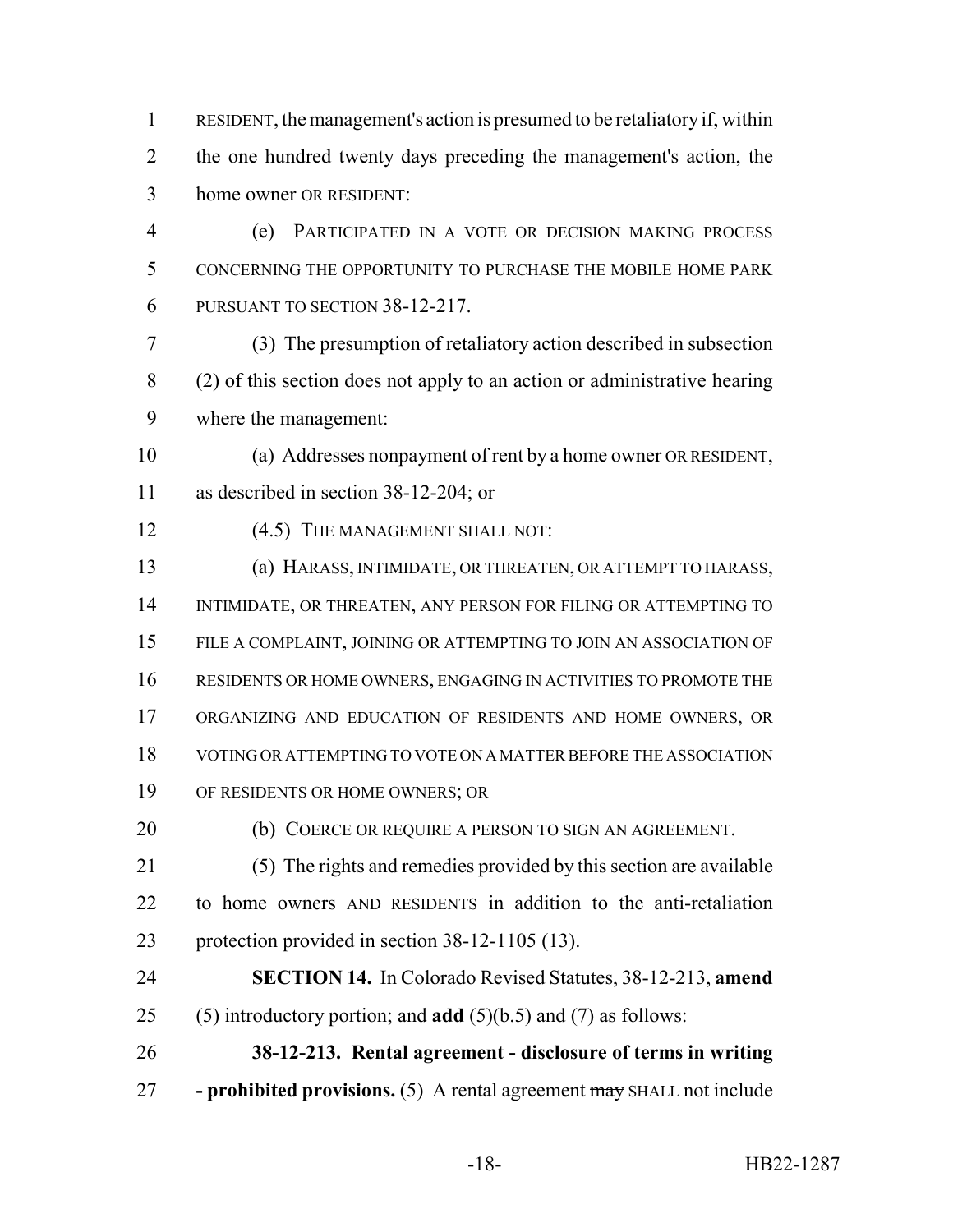any provision:

 (b.5) THAT REQUIRES A HOME OWNER TO WAIVE THE OPPORTUNITY TO PURCHASE THE PARK ALLOWED UNDER SECTION 38-12-217 OR TO PROVIDE A RIGHT OF FIRST REFUSAL TO THE LANDLORD OR ANY OTHER PARTY.

 (7) IT IS A VIOLATION OF THIS PART 2 FOR THE MANAGEMENT TO REQUIRE A HOME OWNER TO SIGN A NEW LEASE OR AGREEMENT IN VIOLATION OF THIS SECTION OR TO MISLEAD A HOME OWNER ABOUT THE HOME OWNER'S OBLIGATION TO SIGN A NEW LEASE OR AGREEMENT.

 **SECTION 15.** In Colorado Revised Statutes, 38-12-214, **amend** (1) introductory portion, (1)(e), (2), and (3)(a); and **add** (2.5) and (2.7) as follows:

 **38-12-214. Rules and regulations - amendments - notice - complaints.** (1) The management shall adopt written rules and regulations concerning RESIDENTS' OR home owners' use and occupancy of the premises. Except as otherwise provided in this section, such rules 17 and regulations are enforceable against a RESIDENT OR home owner only if:

 (e) They are established in the rental agreement at the inception of the tenancy, amended subsequently with the WRITTEN consent of the home owner, or, except as described in subsection (2) of this section, amended subsequently without the WRITTEN consent of the home owner after the management has provided written notice of the amendments to the home owner at least sixty days before the amendments become effective, and, if applicable, enforced in compliance with subsection (3) of this section.

(2) When a mobile home OR ANY ACCESSORY BUILDING OR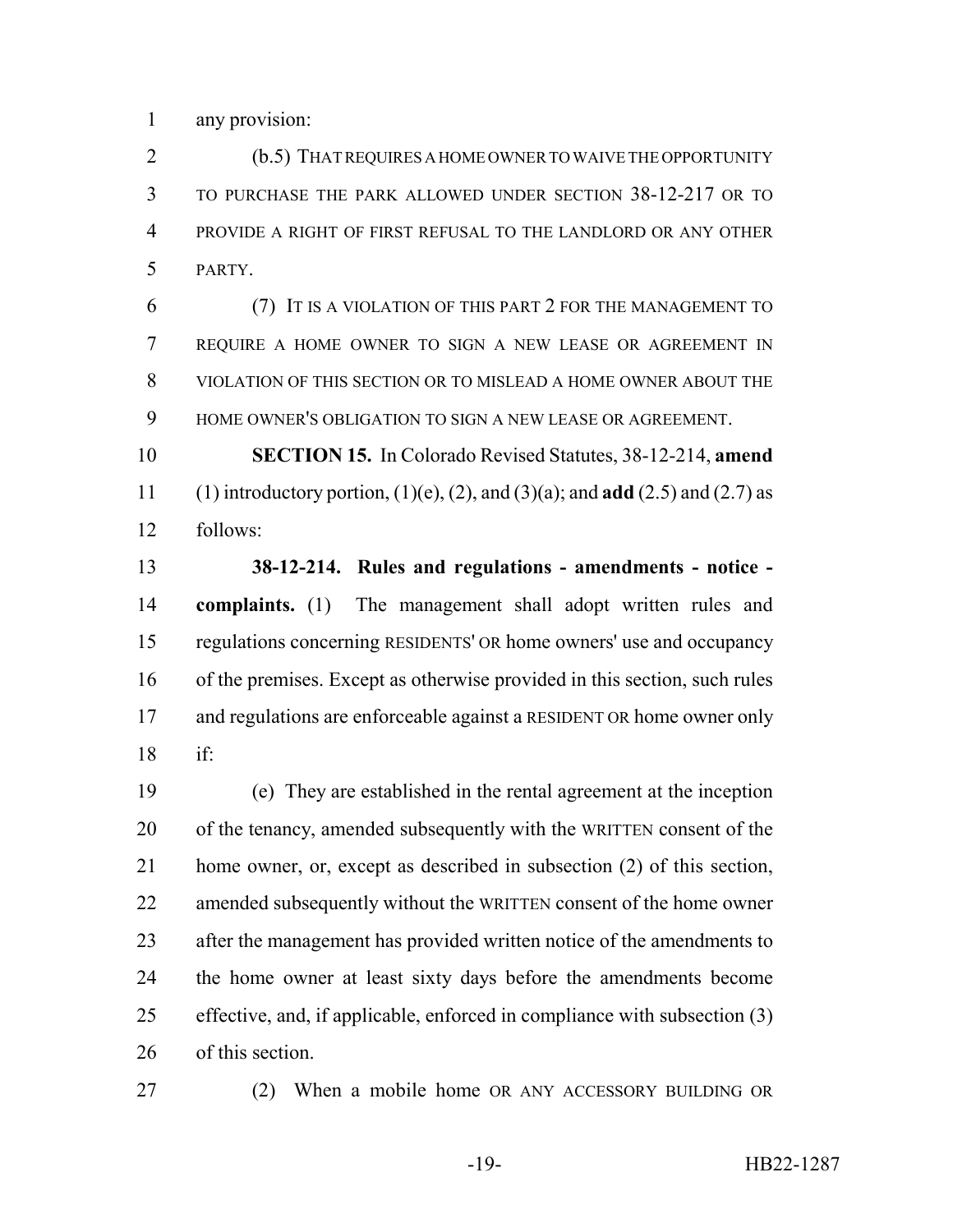1 STRUCTURE is owned by a person other than the owner of the mobile 2 home park in which the mobile home is located, the mobile home is AND 3 ACCESSORY BUILDING OR STRUCTURE ARE EACH a separate unit of 4 ownership. and rules and regulations that impose THE ACCESSORY 5 BUILDING OR STRUCTURE ARE EACH PRESUMED TO BE OWNED BY THE 6 OWNER OF THE MOBILE HOME UNLESS THERE IS A WRITTEN AGREEMENT 7 ESTABLISHING OWNERSHIP BY ANOTHER PERSON. IF A RULE OR 8 REGULATION REQUIRES A HOME OWNER TO INCUR A COST OR IMPOSES 9 restrictions or requirements on that separate unit that are adopted after the 10 home owner signs the rental agreement and without the consent of the 11 home owner are THE HOME OWNER'S RIGHT TO CONTROL WHAT HAPPENS 12 IN OR TO THEIR MOBILE HOME AND ANY ACCESSORY BUILDING OR 13 STRUCTURE AS A SEPARATE UNIT OF OWNERSHIP, INCLUDING WITHOUT 14 LIMITATION, TO CONTROL THE STRUCTURE AND APPEARANCE OF THE 15 MOBILE HOME, BUILDING, OR STRUCTURE; WHO VISITS THE MOBILE HOME, 16 BUILDING, OR STRUCTURE OR WHO RESIDES IN THE MOBILE HOME, 17 BUILDING, OR STRUCTURE, PROVIDED THE PERSON WHO RESIDES IN THE 18 MOBILE HOME, BUILDING, OR STRUCTURE WAS PREVIOUSLY APPROVED AS 19 A RESIDENT OF THE PARK; AND LAWFUL ACTIVITIES TAKING PLACE IN THE 20 MOBILE HOME, BUILDING, OR STRUCTURE THE RULE OR REGULATION IS 21 presumed unreasonable Nothing in this subsection (2) prohibits the 22 management from requiring compliance with park rules and regulations 23 at the time of sale or transfer to a new owner; except that, as used in this 24 subsection (2), "transfer" does not include a transfer of ownership 25 pursuant to death or divorce or a transfer of ownership to a new co-owner 26 pursuant to marriage PURSUANT TO SUBSECTION  $(1)(c)$  OF THIS SECTION 27 UNLESS MANAGEMENT DEMONSTRATES THAT THE RULE OR REGULATION: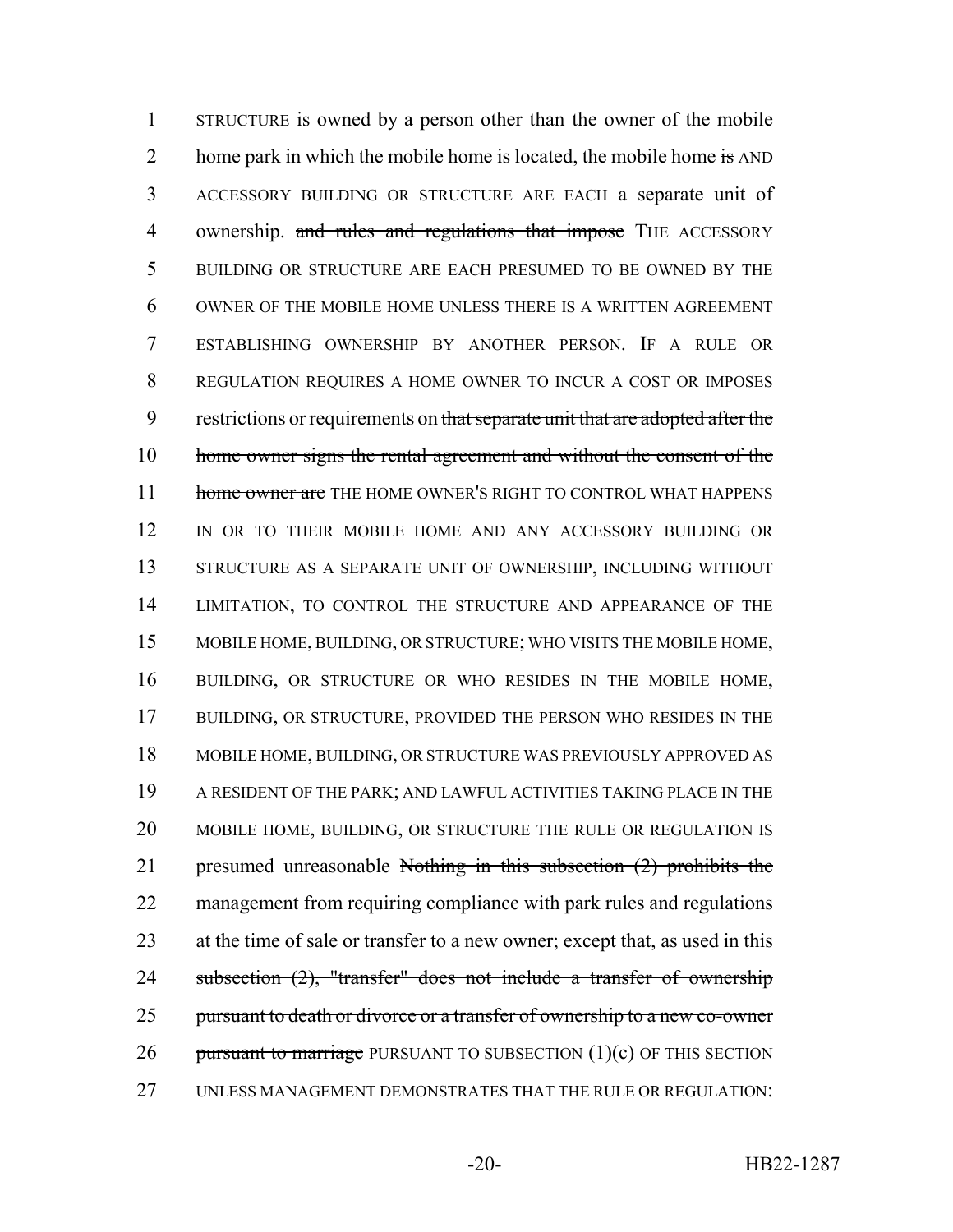(a) IS STRICTLY NECESSARY TO PROTECT THE HEALTH AND SAFETY OF PARK RESIDENTS AND THE RULE OR REGULATION PROVIDES THE PROTECTION AT THE LOWEST EXPENSE TO HOME OWNERS AS IS REASONABLY POSSIBLE;

 (b) IS STRICTLY NECESSARY TO COMPLY WITH OR ENFORCE A FEDERAL, STATE, OR LOCAL GOVERNMENT REQUIREMENT, INCLUDING LOCAL NUISANCE LAWS ENFORCED FOR THE WELFARE OF OTHER RESIDENTS;

 (c) IS VOLUNTARILY AGREED TO BY THE HOME OWNER, WITHOUT COERCION OR MISREPRESENTATION BY MANAGEMENT, IN WHICH CASE THE RULE OR REGULATION IS ONLY BINDING UPON HOME OWNERS WHO HAVE 12 COMMUNICATED THEIR WRITTEN CONSENT TO THE RULE OR REGULATION; OR

14 (d) IN A MOBILE HOME PARK MANAGED BY HOME OWNERS, WAS ESTABLISHED BY THE MANAGING HOME OWNER ORGANIZATION IN ACCORDANCE WITH THE ORGANIZATION'S BYLAWS AND MORE THAN FIFTY PERCENT OF THE HOME OWNERS ARE MEMBERS OF THE ORGANIZATION.

 (2.5) (a) SUBSECTION (2) OF THIS SECTION DOES NOT PROHIBIT THE MANAGEMENT FROM REQUIRING COMPLIANCE BY A NEW HOME OWNER WITH PARK RULES AND REGULATIONS THAT WERE NOT ENFORCEABLE AGAINST THE PREVIOUS HOME OWNER AFTER THE SALE OR TRANSFER OF 22 A MOBILE HOME OR ACCESSORY BUILDING OR STRUCTURE AS DESCRIBED 23 IN SUBSECTION (2.5)(b) OF THIS SECTION PROVIDED THAT THE RULES OR REGULATIONS COMPLY WITH THIS SECTION AND HAVE BEEN DULY NOTICED TO ALL HOME OWNERS AND RESIDENTS, INCLUDING THE SELLER, PURSUANT  $\blacksquare$  TO SUBSECTION (1)(e) OF THIS SECTION; EXCEPT THAT, AS USED IN THIS 27 SUBSECTION (2.5), "TRANSFER" DOES NOT INCLUDE A TRANSFER OF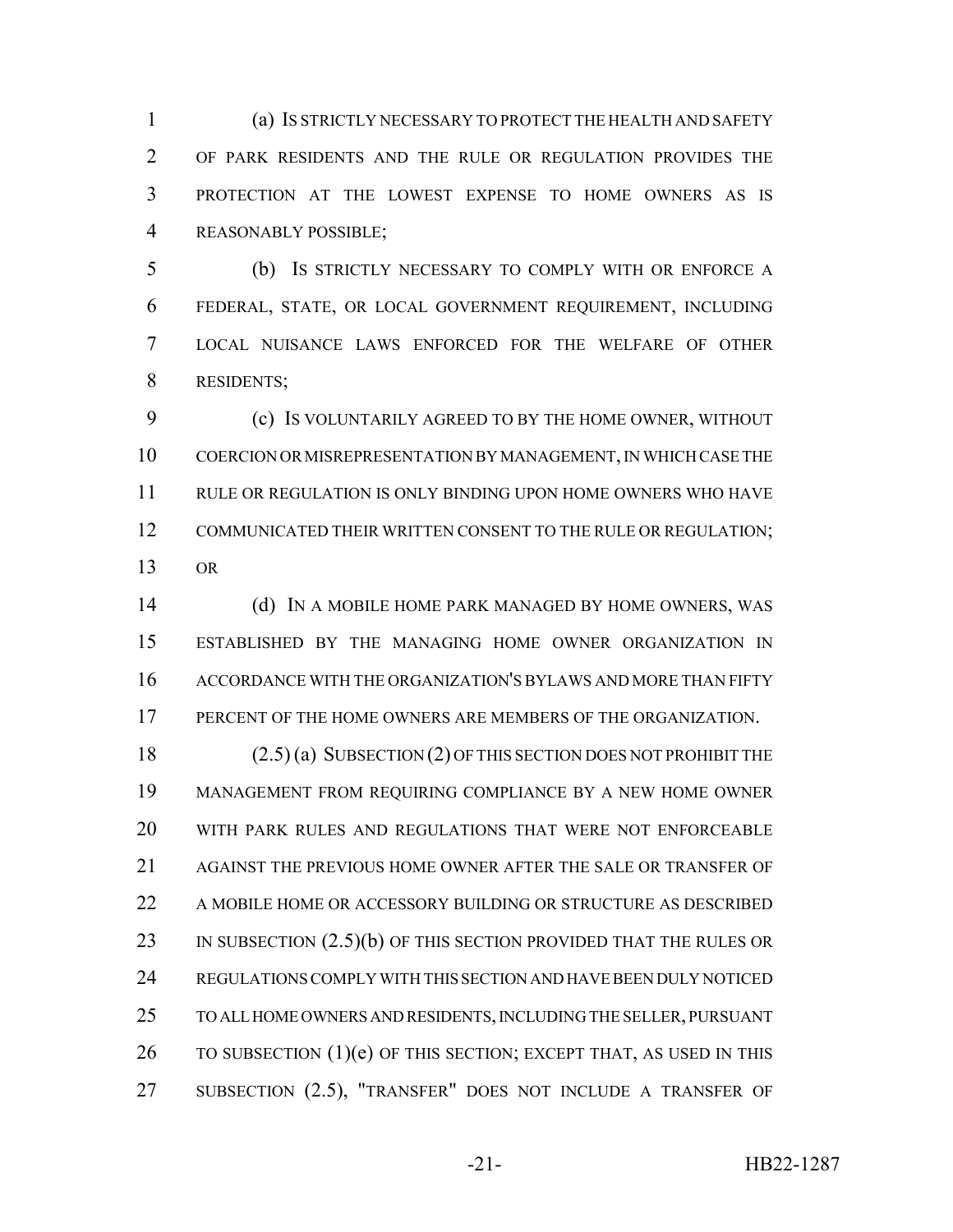OWNERSHIP PURSUANT TO DEATH OR DIVORCE OR A TRANSFER OF OWNERSHIP TO A NEW CO-OWNER WHO IS AN IMMEDIATE FAMILY MEMBER, SPOUSE, OR DOMESTIC PARTNER OF THE HOME OWNER.

 (b) THE MANAGEMENT SHALL NOT REQUIRE A HOME OWNER SELLING A MOBILE HOME OR ACCESSORY BUILDING OR STRUCTURE TO ENSURE THAT THE MOBILE HOME OR ACCESSORY BUILDING OR STRUCTURE COMPLIES WITH ANY RULES OR REGULATIONS BY THE CLOSING DATE OF THE SALE OR TO BEAR THE COSTS OF COMPLIANCE WITH ANY SUCH RULES OR REGULATIONS. IF THE MANAGEMENT REQUIRES ALL PROSPECTIVE BUYERS TO COMPLY WITH SUCH RULES AND REGULATIONS AS A CONDITION OF GAINING TENANCY IN THE PARK, THE MANAGEMENT SHALL PROMPTLY PROVIDE A WRITTEN LIST OF ITEMS FOR WHICH THE MANAGEMENT REQUIRES ACTION TO THE SELLER UPON RECEIVING NOTICE THAT THE MOBILE HOME IS FOR SALE. THE SELLER SHALL PROVIDE THE LIST TO ALL PROSPECTIVE BUYERS AND THE MANAGEMENT SHALL PROVIDE THE LIST TO THE BUYER UPON RECEIVING AN APPLICATION FOR TENANCY. THE MANAGEMENT SHALL ALLOW A REASONABLE AMOUNT OF TIME AFTER CLOSING FOR THE BUYER TO BRING THE MOBILE HOME OR ACCESSORY BUILDING OR STRUCTURE INTO COMPLIANCE, WHICH MUST BE AT LEAST 20 THIRTY DAYS FROM THE CLOSING DATE.

21 (2.7) (a) NOTWITHSTANDING ANY RENTAL AGREEMENT, THE MANAGEMENT SHALL NOT INTERFERE WITH A HOME OWNER'S RIGHT TO SELL A MOBILE HOME OR ACCESSORY BUILDING OR STRUCTURE, IN PLACE OR OTHERWISE, TO A BUYER OF THE HOME OWNER'S CHOOSING REGARDLESS OF THE AGE OF THE HOME EXCEPT AS NECESSARY FOR THE MANAGEMENT TO ENSURE:

(I) COMPLIANCE WITH PARK-WIDE AFFORDABILITY RESTRICTIONS;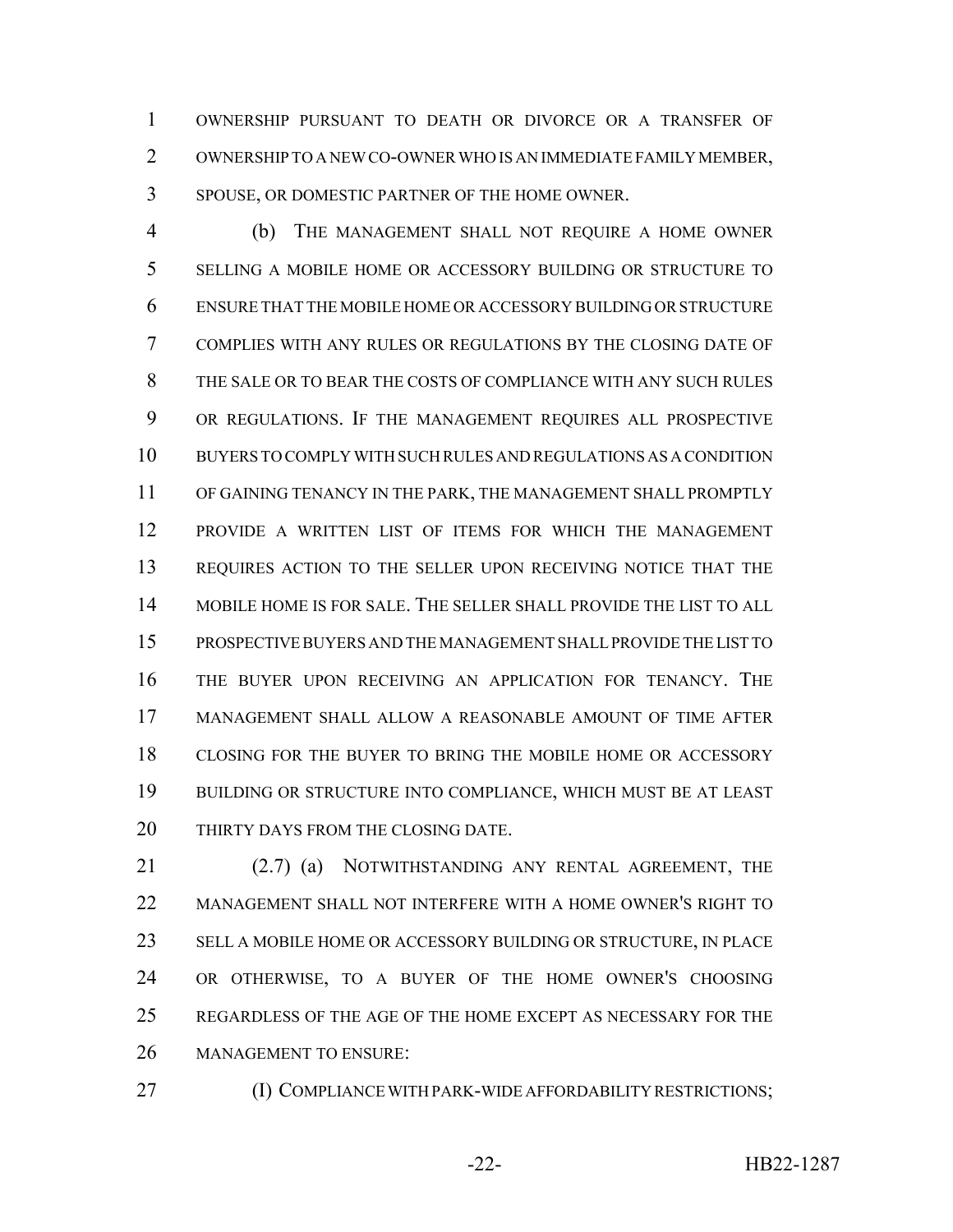(II) THE FINANCIAL ABILITY OF THE HOME BUYER TO COMPLY WITH 2 THE BUYER'S OBLIGATIONS AS A NEW TENANT;

 (III) COMPLIANCE WITH APPLICABLE LOCAL, STATE, OR FEDERAL LAW; AND

 (IV) THE ABSENCE OF A HOME BUYER'S RELEVANT CRIMINAL HISTORY THAT WOULD INDICATE A REASONABLE CHANCE OF RISK TO OTHER RESIDENTS IN ACCORDANCE WITH SECTION 38-12-904 (1)(b).

 (b) A PROVISION IN A RENTAL AGREEMENT THAT LIMITS OR RESTRICTS A HOME OWNER'S RIGHT TO SELL A MOBILE HOME OR ACCESSORY BUILDING OR STRUCTURE TO A BUYER OF THE HOME OWNER'S CHOOSING OTHER THAN AS ALLOWED BY THIS SUBSECTION (2.7) IS UNENFORCEABLE.

 (3) (a) If the management provides each home owner written notice of the management's intent to add or amend any written rule or 15 regulation as described in subsection  $(1)(e)$  of this section, a home owner may file a complaint challenging the rule, regulation, or amendment pursuant to section 38-12-1105 within sixty days after receiving the notice. If a home owner files such a complaint, and the new or amended rule or regulation will increase a cost to the home owner in an amount that equals or exceeds ten percent of the home owner's monthly rent obligation under the rental agreement, the management shall not enforce 22 the rule, regulation, or amendment unless and until the parties reach an agreement concerning the rule, regulation, or amendment or the dispute resolution process concludes and the division of housing within the department of local affairs issues a written determination, pursuant to 26 section 38-12-1105 (4), that the rule, regulation, or amendment does not constitute a violation of this part 2 and may be enforced. Notwithstanding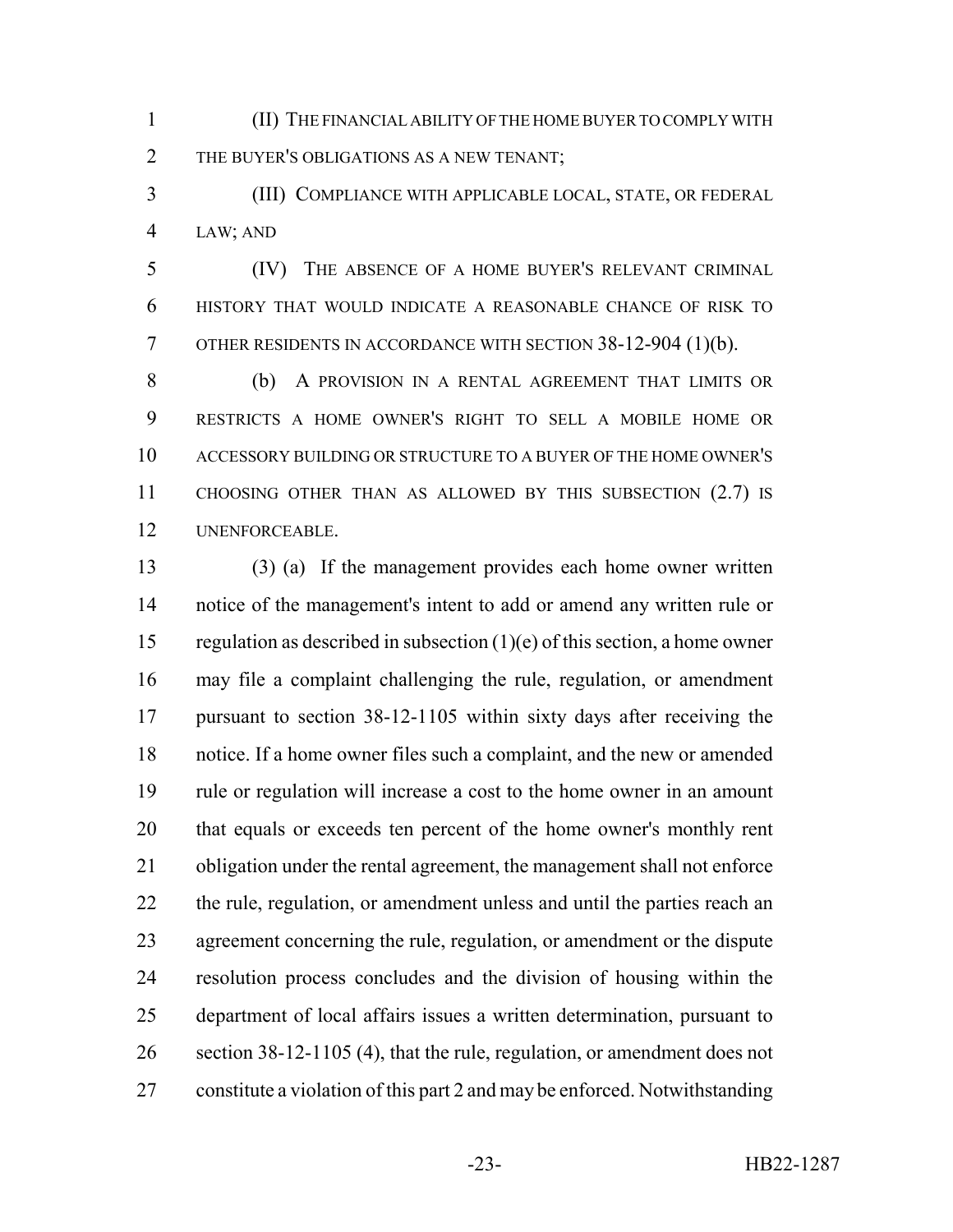1 any provision of part 11 of this article 12 to the contrary, as part of the 2 complaint process described in section 38-12-1105, the management has 3 the burden of establishing that the rule, regulation, or amendment satisfies 4 the requirements described in subsection  $(1)$  SUBSECTIONS  $(1)$  AND  $(2)$  of 5 this section.

 **SECTION 16.** In Colorado Revised Statutes, 38-12-217, **amend** 7 (1), (2), (3), (4)(a), (4)(b), (5) introductory portion, (5)(a), (5)(b), (6), (7), (8), (9), (10)(a), and (14)(a); and **repeal and reenact, with amendments,**  $(15)$  as follows:

 **38-12-217. Notice of change of use - notice of sale or closure of park - opportunity for home owners to purchase - procedures - exemptions - enforcement - private right of action - definition.** (1) Except as specified in subsection (12) of this section:

14 (a) (I) A mobile home park owner LANDLORD shall notify the 15 owners of all mobile homes in the park and the municipality in which the 16 park is situated or, if none, the county in which the park is situated 17 PROVIDE NOTICE of the park owner's LANDLORD's intent to change the use 18 of the land comprising the park or to sell the park WITHIN FOURTEEN DAYS 19 OF A TRIGGERING EVENT DEMONSTRATING THE LANDLORD'S INTENT TO 20 SELL. THE NOTICE MUST BE GIVEN IN ACCORDANCE WITH THE 21 REQUIREMENTS OF SUBSECTION (2) OF THIS SECTION.

22 **(II)** A TRIGGERING EVENT REQUIRING NOTICE UNDER THIS 23 SUBSECTION (1)(a) INCLUDES ANY TIME THE LANDLORD:

24 (A) SIGNS A CONTRACT WITH A REAL ESTATE BROKER OR 25 BROKERAGE FIRM TO LIST THE PARK FOR SALE OR TO SELL OR TRANSFER 26 THE PARK;

27 (B) SIGNS A LETTER OF INTENT, OPTION TO SELL OR BUY, OR OTHER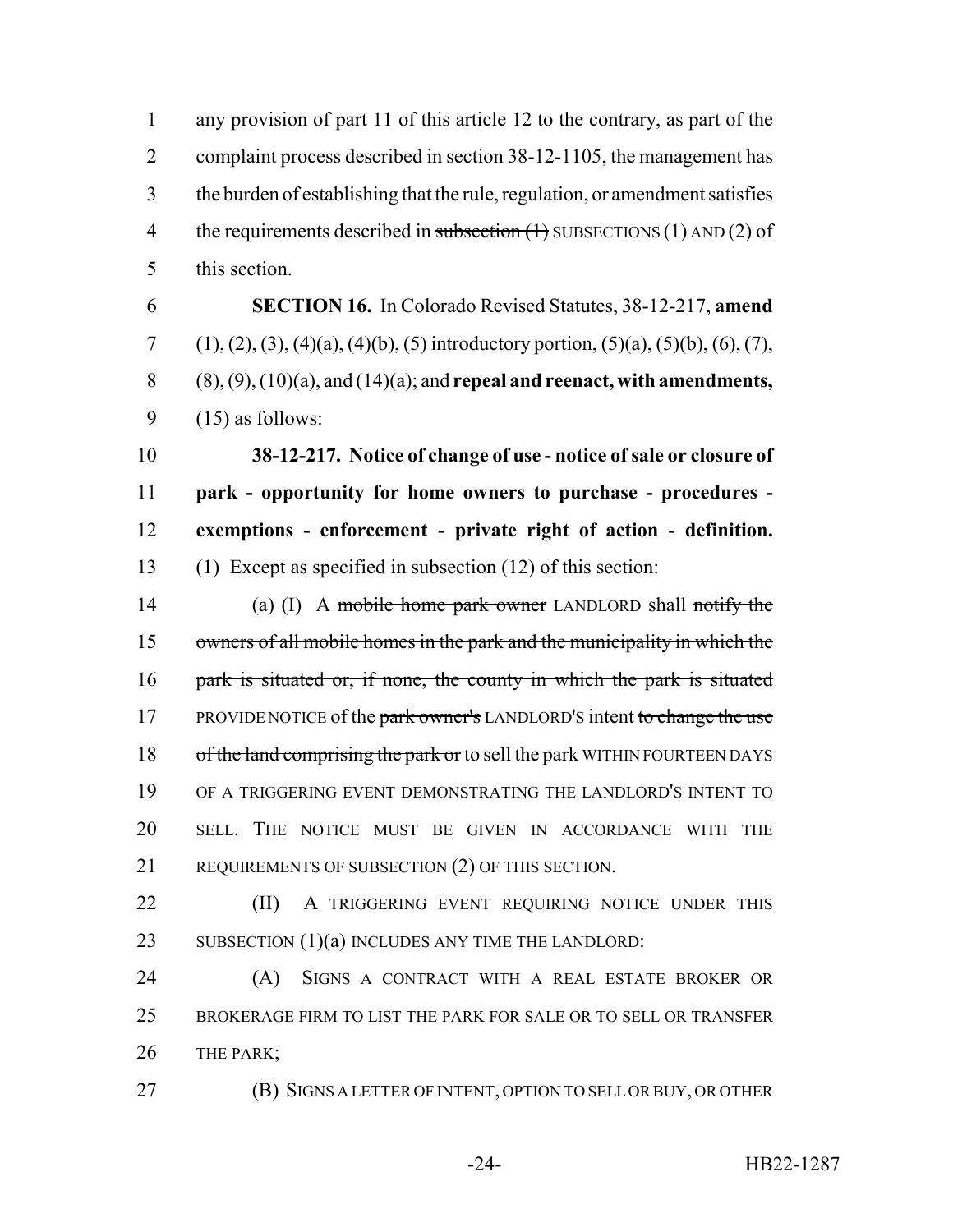CONDITIONAL WRITTEN AGREEMENT WITH A POTENTIAL BUYER FOR THE SALE OR TRANSFER OF THE PARK, WHICH INCLUDES THE ESTIMATED PRICE, TERMS, AND CONDITIONS OF THE PROPOSED SALE OR TRANSFER, EVEN IF SUCH PRICE, TERMS, OR CONDITIONS ARE SUBJECT TO CHANGE; (C) SIGNS A CONTRACT WITH A POTENTIAL BUYER'S REAL ESTATE BROKER OR BROKERAGE FIRM RELATED TO THE POTENTIAL SALE OR TRANSFER OF THE PARK; (D) ACCEPTS AN EARNEST MONEY PROMISSORY NOTE OR DEPOSIT FROM A POTENTIAL BUYER FOR THE SALE OR TRANSFER OF THE PARK; (E) RESPONDS TO A POTENTIAL BUYER'S DUE DILIGENCE REQUEST 11 FOR THE PARK; (F) PROVIDES A SIGNED PROPERTY DISCLOSURE FORM FOR THE PARK TO A POTENTIAL BUYER; 14 (G) LISTS THE PARK FOR SALE; (H) MAKES A CONDITIONAL ACCEPTANCE OF AN OFFER FOR THE 16 SALE OR TRANSFER OF THE PARK; (I) TAKES ANY OTHER ACTION DEMONSTRATING AN INTENT TO SELL THE PARK; OR (J) RECEIVES A NOTICE OF ELECTION AND DEMAND OR LIS PENDENS RELATED TO FORECLOSURE OF THE PARK PURSUANT TO PART 1 OF ARTICLE 21 38 OF THIS TITLE 38 OR A NOTICE THAT A CERTIFICATE OF LEVY HAS BEEN 22 FILED RELATED TO THE PARK PURSUANT TO SECTION 13-56-101; 23 (b) If a mobile home park owner intends A LANDLORD SHALL PROVIDE NOTICE OF THE LANDLORD'S INTENT to change the use of the land 25 comprising the mobile home park the mobile home park owner shall give 26 written notice to each home owner IN ACCORDANCE WITH THE REQUIREMENTS OF SUBSECTION (2) OF THIS SECTION at least twelve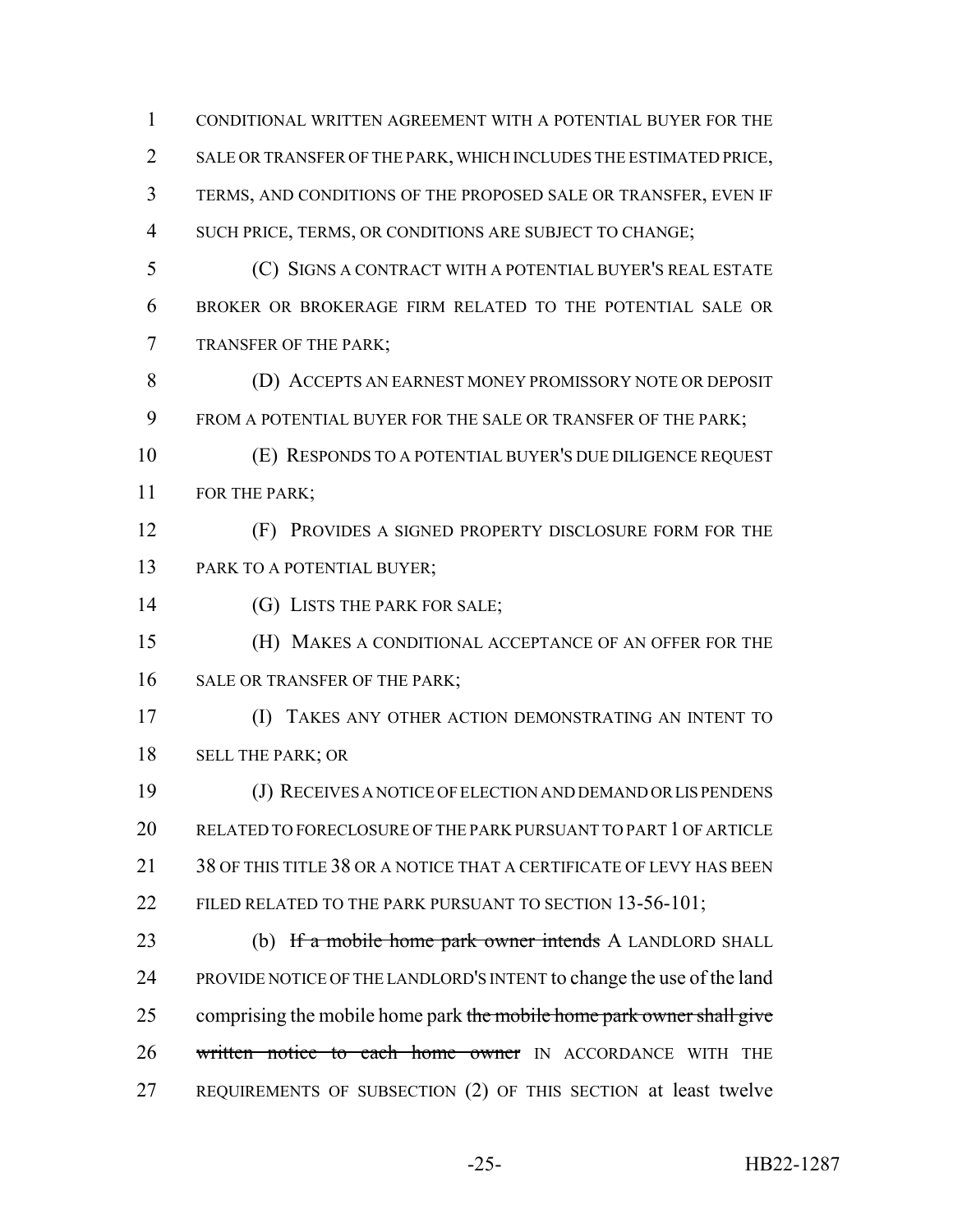1 months before the change in use will occur. The mobile home park owner 2 shall mail the written notice to each home owner at the home owner's 3 most recent address and shall post a copy of the notice in a conspicuous 4 place on the mobile home or at the main point of entry to the lot.

5 (c) No earlier than thirty NINETY days after giving the notice 6 required by this subsection  $(1)$ , or subsection  $(2)$  SUBSECTION  $(1)(a)$  of 7 this section, a mobile home park owner LANDLORD may post information 8 in a public space in the mobile home park describing the method for 9 providing a signed writing to the mobile home park owner related to the 10 opportunity to purchase. The posting may MUST include standard forms 11 CREATED BY THE DEPARTMENT OF LOCAL AFFAIRS related to the 12 opportunity to purchase AND THE RIGHTS OF MOBILE HOME PARK OWNERS 13 RELATED TO THE OPPORTUNITY TO PURCHASE, including a STANDARDIZED 14 form DEVELOPED BY THE DEPARTMENT OF LOCAL AFFAIRS for providing 15 notice that a THE LANDLORD TO USE TO REQUEST THE SIGNATURES OF 16 home owner does not wish OWNERS WHO DECLINE to participate in efforts 17 to purchase a community. If, no earlier than thirty NINETY days after a 18 mobile home park owner LANDLORD provides the notice required by this 19 subsection  $(1)$ , or subsection  $(2)$  SUBSECTION  $(1)(a)$  of this section, at least 20 fifty percent of the home owners who reside in the park provide signed 21 writings to the mobile home park owner expressing no interest LANDLORD 22 DECLINING TO PARTICIPATE in purchasing the park, then the opportunity 23 to purchase provided by subsection (4) of this section shall terminate 24 TERMINATES even if the ninety-day ONE-HUNDRED-EIGHTY-DAY period 25 provided for in subsection  $(4)(a)$  of this section has not yet elapsed.

26 (d) A mobile home park owner LANDLORD shall not solicit or 27 request a home owner's intention or a signed writing related to the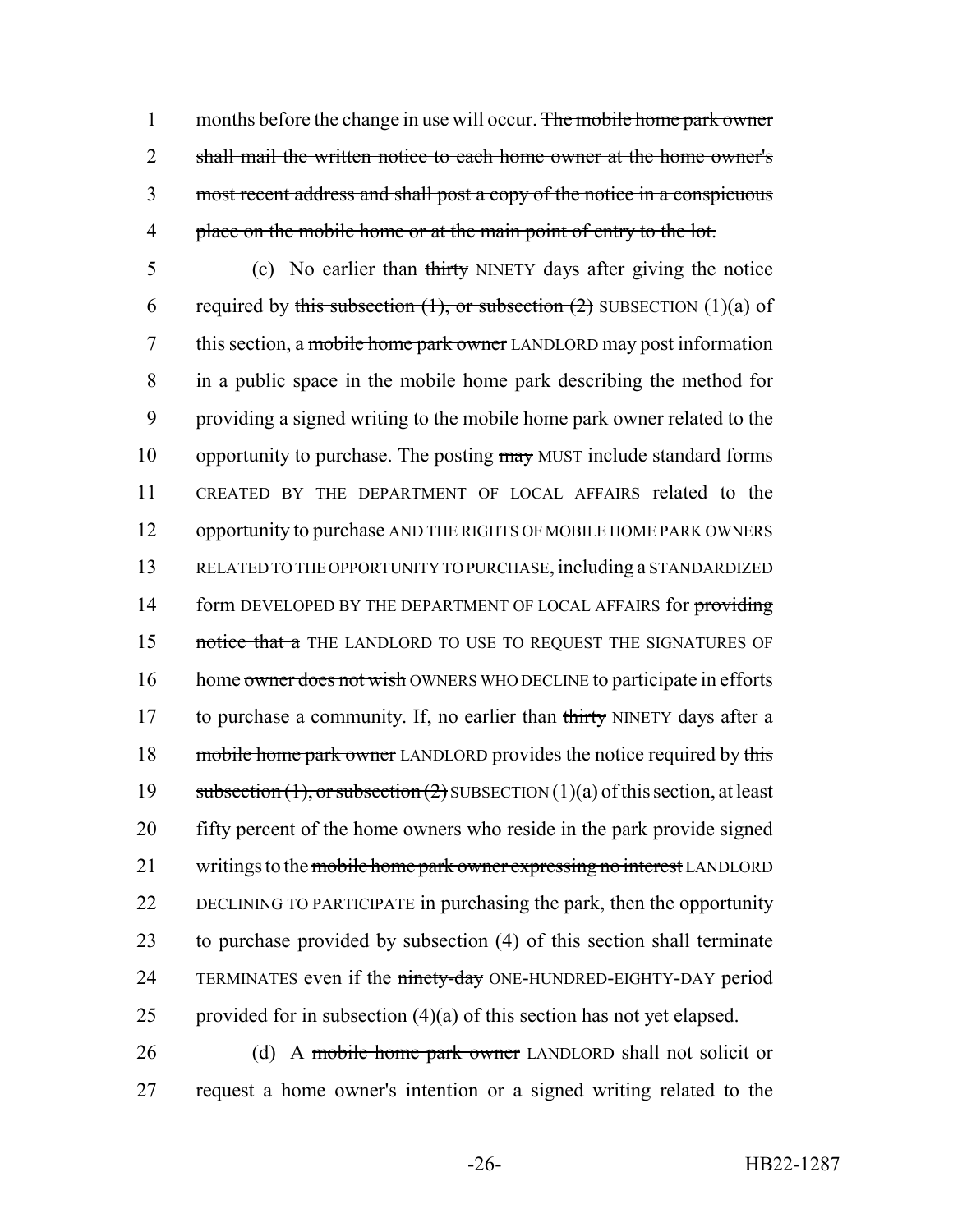| $\mathbf{1}$   | opportunity to purchase during the initial thirty NINETY days after giving         |
|----------------|------------------------------------------------------------------------------------|
| $\overline{2}$ | notice pursuant to this subsection $(1)$ . or subsection $(2)$ SUBSECTION $(1)(a)$ |
| 3              | of this section. At no time During the time period for considering an              |
| 4              | opportunity to purchase, A LANDLORD shall a mobile home park owner                 |
| 5              | NOT attempt to coerce, THREATEN, OR INTIMIDATE A HOME OWNER or                     |
| 6              | provide any financial or in-kind incentives to a home owner to influence           |
| 7              | the homeowner's HOME OWNER'S VOTE OR decision AND SHALL NOT TAKE                   |
| 8              | RETALIATORY ACTION AGAINST A HOME OWNER AFTER THE HOME OWNER'S                     |
| 9              | VOTE OR DECISION. Any complaints alleging violation of this subsection             |
| 10             | $(1)$ may be resolved under part 11 of this article 12 AND SUBSECTION $(15)$       |
| 11             | OF THIS SECTION.                                                                   |
| 12             | (2) Notice - requirements. In addition to the notice specified in                  |
| 13             | subsection $(1)$ of this section, and except as specified in subsection $(12)$     |
| 14             | of this section:                                                                   |
| 15             | (a) A landlord shall give notice to each home owner in the mobile                  |
| 16             | home park upon any of the following triggering events:                             |
| 17             | $(H)$ The landlord lists the park for sale;                                        |
| 18             | The landlord intends to make a final, unconditional<br>(H)                         |
| 19             | acceptance of an offer for the sale or transfer of the park; or                    |
| 20             | (III) The landlord receives:                                                       |
| 21             | $(A)$ A notice of election and demand or lis pendens related to                    |
| 22             | foreclosure of the park pursuant to part 1 of article 38 of this title 38; or      |
| 23             | (B) Notice that a certificate of levy has been filed related to the                |
| 24             | park pursuant to section 13-56-101.                                                |
| 25             | (b) Within fourteen days after the date on which any of the events                 |
| 26             | described in subsection $(2)(a)$ of this section occur,                            |
| 27             | TO PROVIDE NOTICE AS REQUIRED BY SUBSECTION $(1)(a)$ OR<br>(a)                     |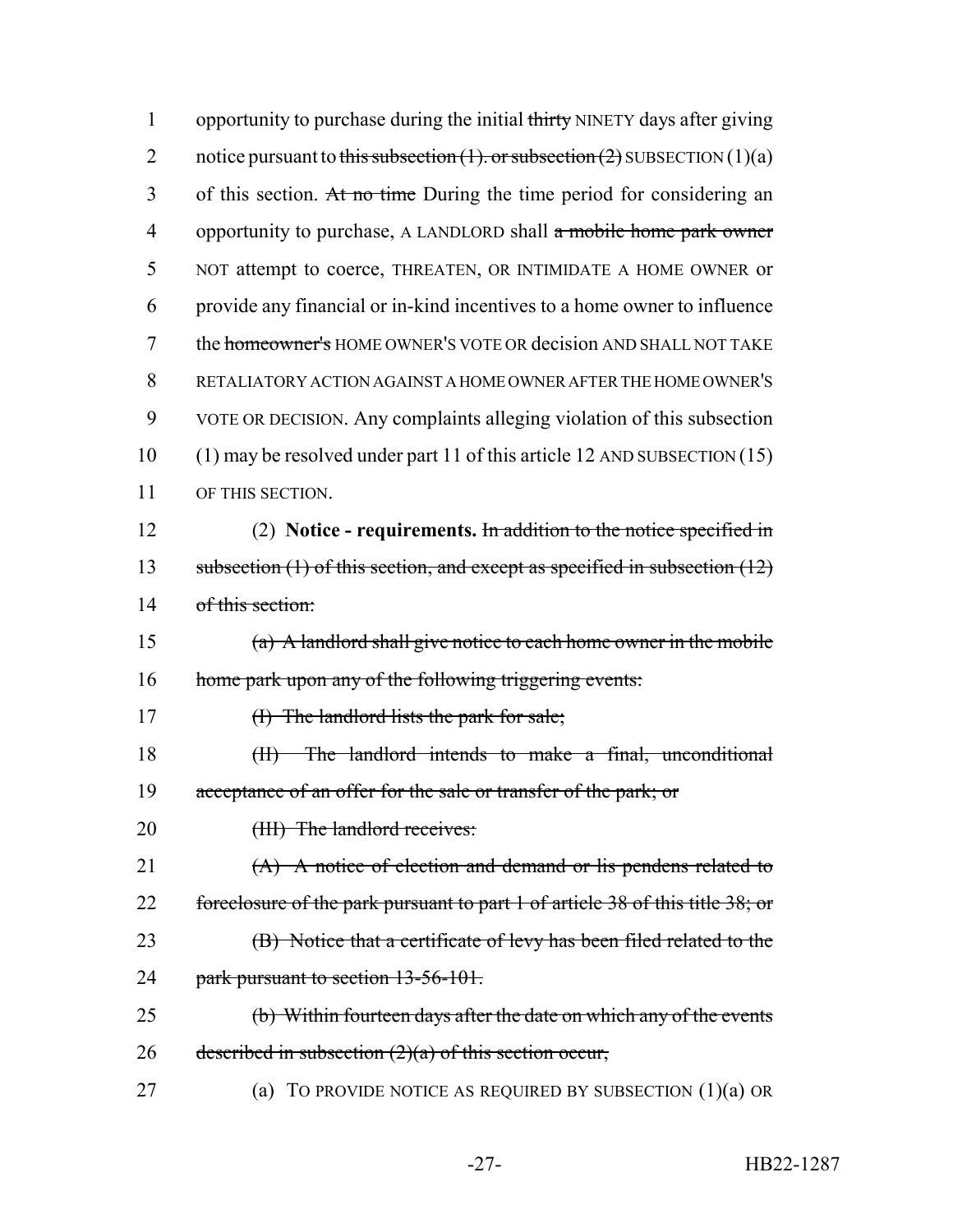(1)(b) OF THIS SECTION, the landlord shall mail the notice required by this 2 section IN BOTH ENGLISH AND SPANISH by certified mail to:

- (I) Each home owner, using the most recent address of the home owner, and shall post a copy of the notice in a conspicuous place on the mobile home or at the main point of entry to the lot;
- (II) The municipality or, if the park is in an unincorporated area, the county within which the park is located;
- (III) The division of housing in the department of local affairs; and
- (IV) Each home owners' association, residents' association, or similar body that represents the residents of the park.
- (b) IN ADDITION TO MAILING THE NOTICE, THE LANDLORD SHALL: (I) PROVIDE THE NOTICE IN BOTH ENGLISH AND SPANISH BY E-MAIL TO EACH RESIDENT WHO HAS AN E-MAIL ADDRESS ON FILE WITH THE LANDLORD; AND
- (II) POST THE NOTICE IN BOTH ENGLISH AND SPANISH IN A CLEARLY VISIBLE LOCATION IN COMMON AREAS OF THE MOBILE HOME PARK, INCLUDING ANY COMMUNITY HALL OR RECREATION HALL. THE NOTICE MUST REMAIN PUBLICLY POSTED FOR A PERIOD OF AT LEAST ONE HUNDRED EIGHTY DAYS FROM THE DATE IT IS POSTED OR UNTIL THE OPPORTUNITY TO PURCHASE HAS EXPIRED.
- (3) **Contents of notice.** The notice given pursuant to subsection 23 (1) or (2) SUBSECTION (1)(a) of this section must include notice of home 24 owners' rights AND REMEDIES under subsections  $(4)$  to  $(9)$  of this section. If the triggering event involves a POTENTIAL sale, the notice must also 26 include a description of the property to be purchased, and the price, terms, and conditions of an acceptable offer the landlord has received to sell the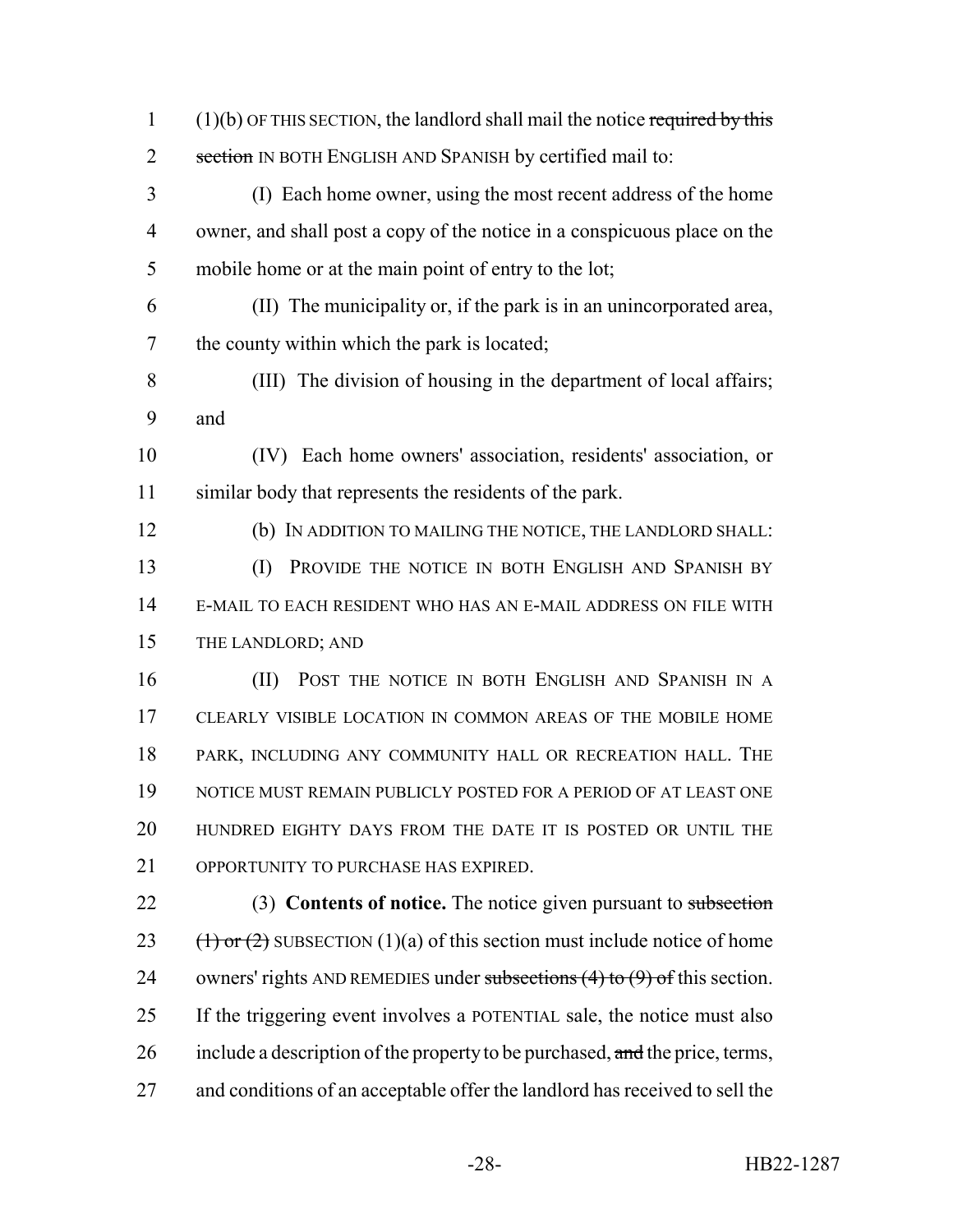mobile home park or the price or terms and conditions for which the landlord intends to sell the park, AND ANY OTHER TERMS OR CONDITIONS WHICH, IF NOT MET, WOULD BE SUFFICIENT GROUNDS, IN THE LANDLORD'S DISCRETION, TO REJECT AN OFFER FROM A GROUP OF HOME OWNERS OR THEIR ASSIGNEES. THE PRICE, TERMS, AND CONDITIONS STATED IN THE NOTICE MUST BE UNIVERSAL AND APPLICABLE TO ALL POTENTIAL BUYERS, AND MUST NOT BE SPECIFIC TO AND PROHIBITIVE OF A GROUP OR ASSOCIATION OF HOME OWNERS OR THEIR ASSIGNEES MAKING A SUCCESSFUL OFFER TO PURCHASE THE PARK. The information regarding the proposed sale and the price, terms, and conditions of an acceptable offer may be shared for the purposes of evaluating or obtaining financing for the prospective transaction, but all persons who receive the 13 information shall otherwise keep it confidential if the park owner 14 LANDLORD or the park owner's LANDLORD'S agent so requests.

 (4) **Offer to purchase - who may submit - time limits.** (a) A 16 group or association of home owners or their assignees have ninety ONE 17 HUNDRED EIGHTY days after the date that the landlord mails a notice under 18 subsection (1) or (2) REQUIRED BY SUBSECTION (1)(a) of this section to: (I) Submit to the landlord a proposed purchase and sale agreement and

21 (II) obtain a binding commitment for any necessary financing or guarantees; OR

23 (II) SUBMIT TO THE LANDLORD AN ASSIGNMENT AGREEMENT PURSUANT TO SUBSECTION (8) OF THIS SECTION.

 (b) Notwithstanding subsection (4)(a) of this section, if a 26 foreclosure sale of the park is scheduled for less than ninety ONE 27 HUNDRED EIGHTY days after the landlord mails a notice under subsection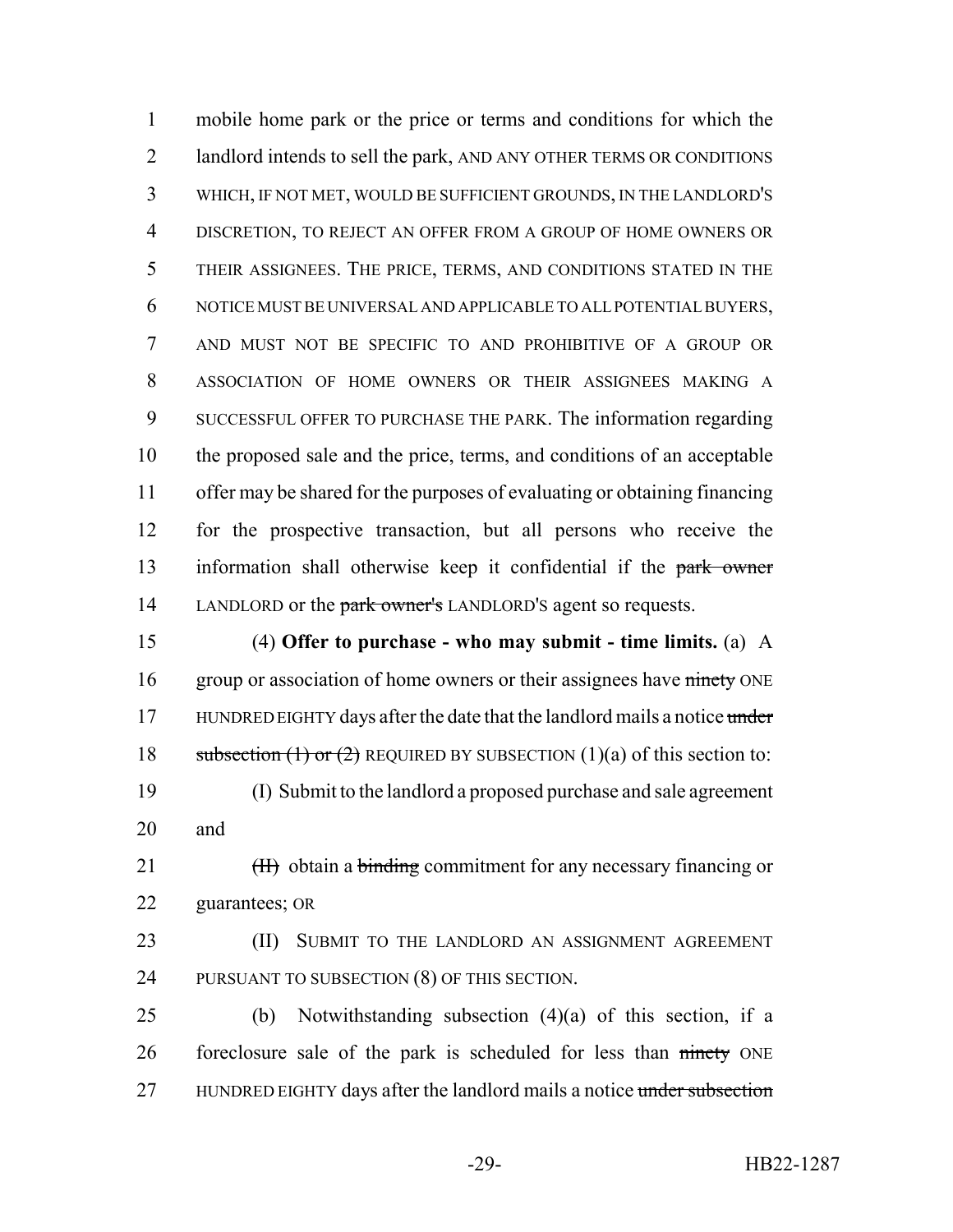1  $(\text{1})$  or (2) REQUIRED BY SUBSECTION (1)(a) of this section, the opportunity 2 granted by subsection  $(4)(a)$  of this section terminates on the date of the foreclosure sale.

 (5) **Landlord's duty to consider offer.** A landlord that receives 5 an offer pursuant to HAS GIVEN NOTICE AS REQUIRED BY SUBSECTION  $(1)(a)$  OF this section shall: not unreasonably refuse to:

 (a) Provide documents, data, and other information in response to reasonable requests for information from a group or association of home owners or their assignees participating in the opportunity to purchase that would enable them to prepare an offer. The documents, data, and other information provided may be shared for the purposes of evaluating or obtaining financing for the prospective transaction, but all persons who 13 receive the information shall otherwise keep it confidential if the park 14 owner LANDLORD or the park owner's LANDLORD'S agent so requests.

 (b) (I) Negotiate in good faith with a group or association of home owners or their assignees. or

**(II) FOR PURPOSES OF THIS SUBSECTION (5)(b), NEGOTIATING IN**  GOOD FAITH INCLUDES, BUT IS NOT LIMITED TO, PROVIDING A WRITTEN RESPONSE WITHIN SEVEN CALENDAR DAYS OF RECEIVING AN OFFER FROM A GROUP OF HOME OWNERS OR THEIR ASSIGNEES.THE WRITTEN RESPONSE MUST ACCEPT OR REJECT THE OFFER, AND IF THE OFFER IS REJECTED, MUST STATE:

 (A) THE CURRENT PRICE, TERMS, OR CONDITIONS OF AN ACCEPTABLE OFFER THAT THE LANDLORD HAS RECEIVED TO SELL THE MOBILE HOME PARK, IF THE PRICE, TERMS, OR CONDITIONS HAVE CHANGED 26 SINCE THE LANDLORD GAVE NOTICE TO THE HOME OWNERS PURSUANT TO 27 SUBSECTION (3) OF THIS SECTION; AND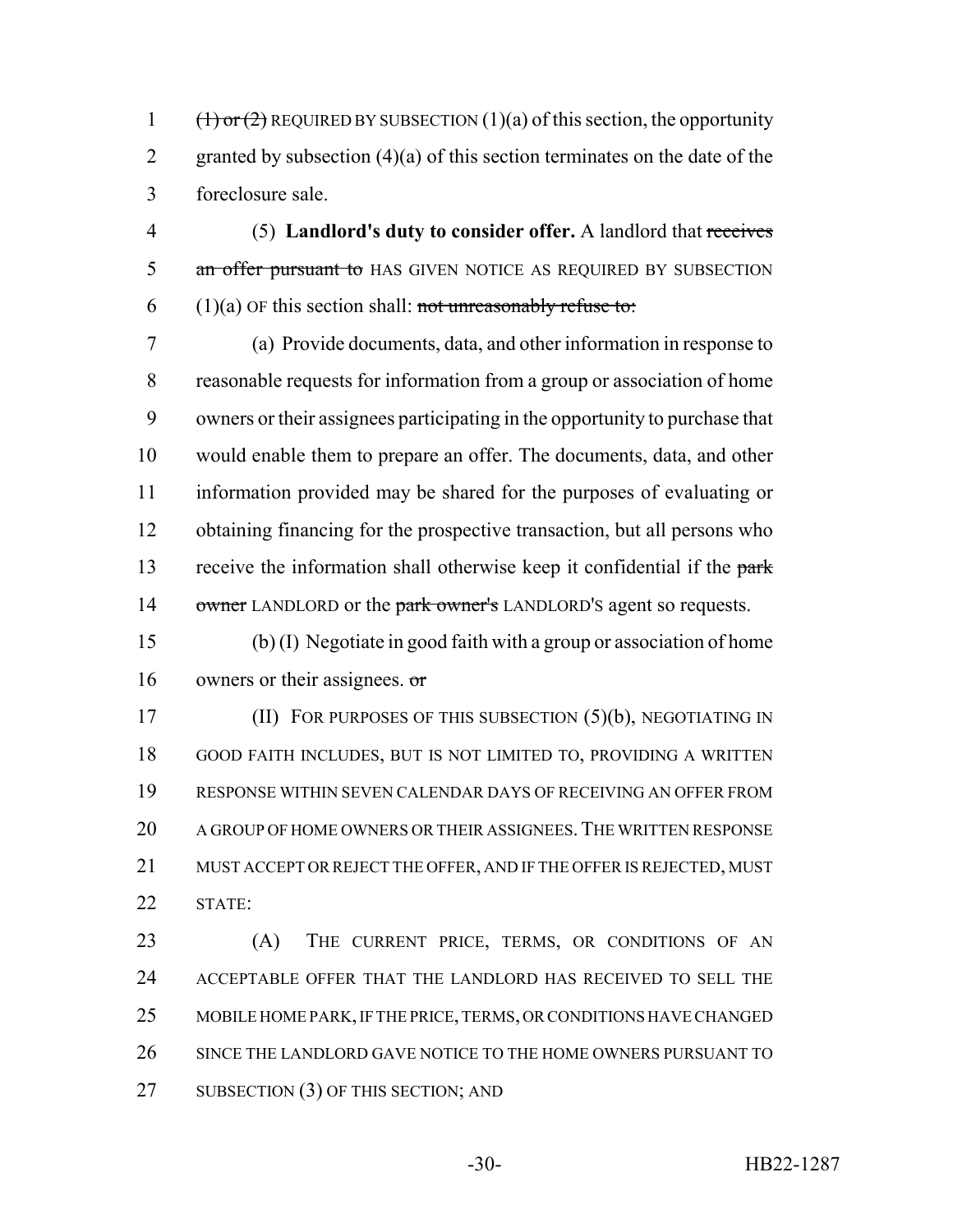(B) A WRITTEN EXPLANATION OF WHY THE LANDLORD IS REJECTING THE OFFER FROM A GROUP OF HOME OWNERS AND WHAT TERMS AND CONDITIONS MUST BE INCLUDED IN A SUBSEQUENT OFFER FOR THE LANDLORD TO POTENTIALLY ACCEPT IT.

 (III) THE PRICE, TERMS, AND CONDITIONS OF AN ACCEPTABLE OFFER STATED IN THE RESPONSE MUST BE UNIVERSAL AND APPLICABLE TO ALL POTENTIAL BUYERS, AND MUST NOT BE SPECIFIC TO AND PROHIBITIVE OF A GROUP OR ASSOCIATION OF HOME OWNERS OR THEIR ASSIGNEES MAKING A SUCCESSFUL OFFER TO PURCHASE THE PARK.

 (6) **Expiration of opportunity to purchase.** (a) If the ninety-day ONE-HUNDRED-EIGHTY-DAY period provided for in subsection (4)(a) of this section elapses and a group or association of home owners or their assignees have not submitted a proposed purchase and sale agreement or 14 obtained a binding financial commitment, the group's or association's opportunities provided by this section terminate.

 (b) A landlord shall give a group or association of home owners 17 or their assignees an additional ninety ONE HUNDRED EIGHTY days after 18 the ninety-day ONE-HUNDRED-EIGHTY-DAY period provided by subsection (4)(a) of this section to close on the purchase of the mobile home park.

 (7) **Extension or tolling of time.** (a) The ninety-day ONE-HUNDRED-EIGHTY-DAY periods described in subsections (4)(a) and (6)(b) of this section may be extended by written agreement between the 23 landlord and the group or association of home owners or their assignees. 24 (b) (I) THE GROUP OR ASSOCIATION OF HOME OWNERS OR THEIR ASSIGNEES ARE ENTITLED TO TOLLING OF THE TIME PERIODS DESCRIBED IN 26 SUBSECTION (4)(a) AND (6)(b) OF THIS SECTION IN ANY OF THE FOLLOWING CIRCUMSTANCES: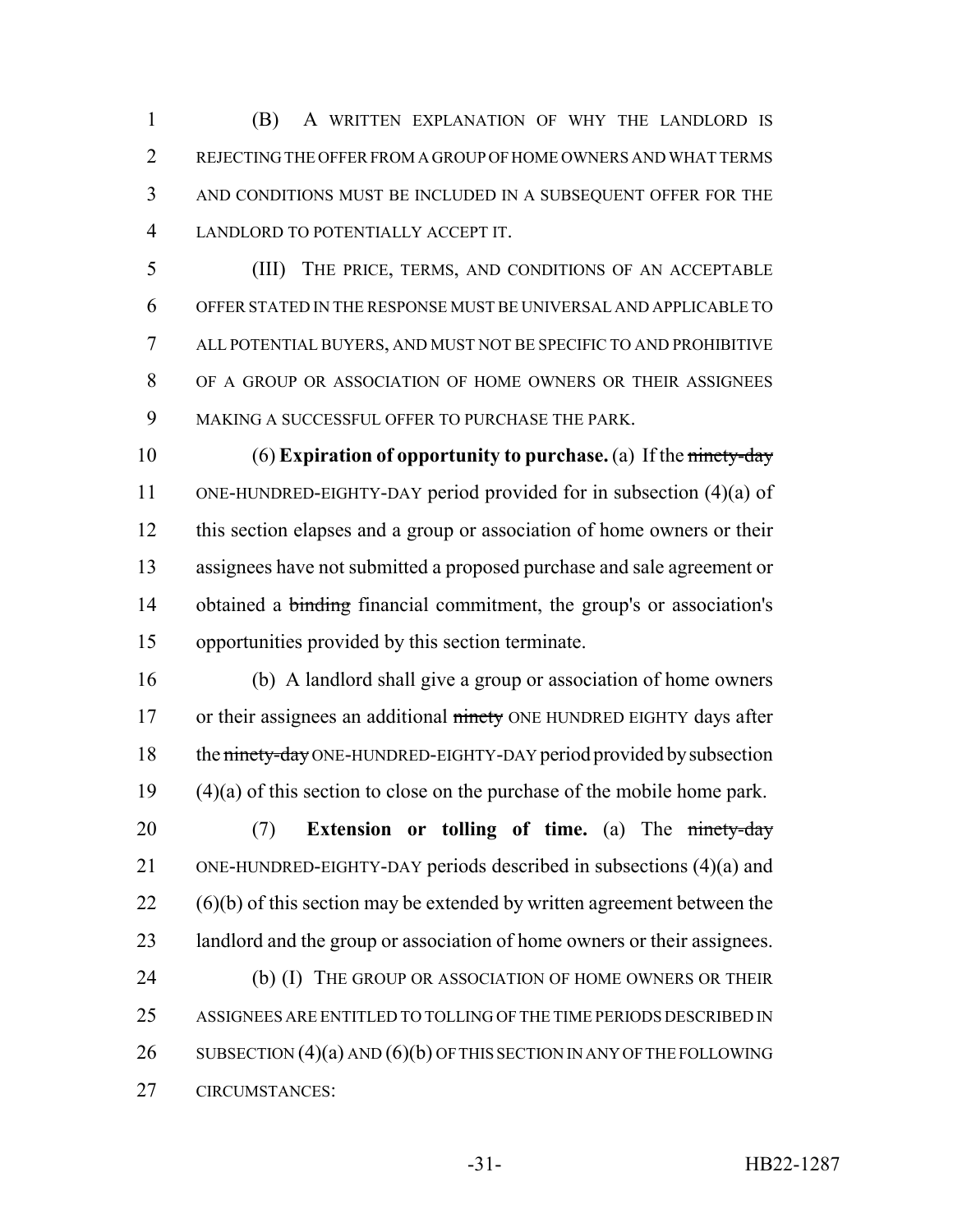(A) IF THERE IS A REASONABLE DELAY IN OBTAINING FINANCING OR A REQUIRED INSPECTION OR SURVEY OF THE LAND THAT IS OUTSIDE THE CONTROL OF THE GROUP OR ASSOCIATION OF HOME OWNERS OR THEIR ASSIGNEES, THE TIME PERIOD IS TOLLED FOR THE DURATION OF THE DELAY; (B) IF THE GROUP OR ASSOCIATION OF HOME OWNERS OR THEIR ASSIGNEE FILES A NONFRIVOLOUS COMPLAINT WITH THE DEPARTMENT OF LOCAL AFFAIRS ALLEGING A VIOLATION OF THIS SECTION, THE TIME PERIOD IS TOLLED UNTIL THE DEPARTMENT OF LOCAL AFFAIRS ISSUES A WRITTEN NOTICE OF VIOLATION OR NOTICE OF NONVIOLATION THAT HAS BECOME A FINAL AGENCY ORDER DETERMINING WHETHER A VIOLATION HAS OCCURRED OR THE PARTIES REACH A RESOLUTION BY SIGNING A SETTLEMENT AGREEMENT APPROVED BY THE DEPARTMENT OF LOCAL AFFAIRS; AND

**(C)** IF THE GROUP OR ASSOCIATION OF HOME OWNERS HAS ATTEMPTED TO ASSIGN THEIR RIGHTS PURSUANT TO SUBSECTION (8) OF THIS SECTION, THE TIME PERIOD IS TOLLED FROM THE TIME THE GROUP OR ASSOCIATION MAKES THE OFFER OF ASSIGNMENT UNTIL THE POTENTIAL ASSIGNEE EITHER CONFIRMS IN WRITING THAT THE OFFER IS REJECTED OR A WRITTEN ASSIGNMENT CONTRACT IS EXECUTED; EXCEPT THAT THE TIME PERIOD SHALL NOT BE TOLLED FOR MORE THAN NINETY DAYS PURSUANT 21 TO THIS SUBSECTION  $(7)(b)(I)(C)$ .

 (8) **Assignment of right to purchase.** (a) A group or association 23 of home owners or their assignees that have the opportunity to purchase under subsection (4) of this section may assign their purchase right to a 25 local  $\sigma$  state government, tribal government, housing authority,  $\sigma$  nonprofit with expertise related to housing, or to THE STATE OR an agency of the state, for the purpose of continuing the use of the park.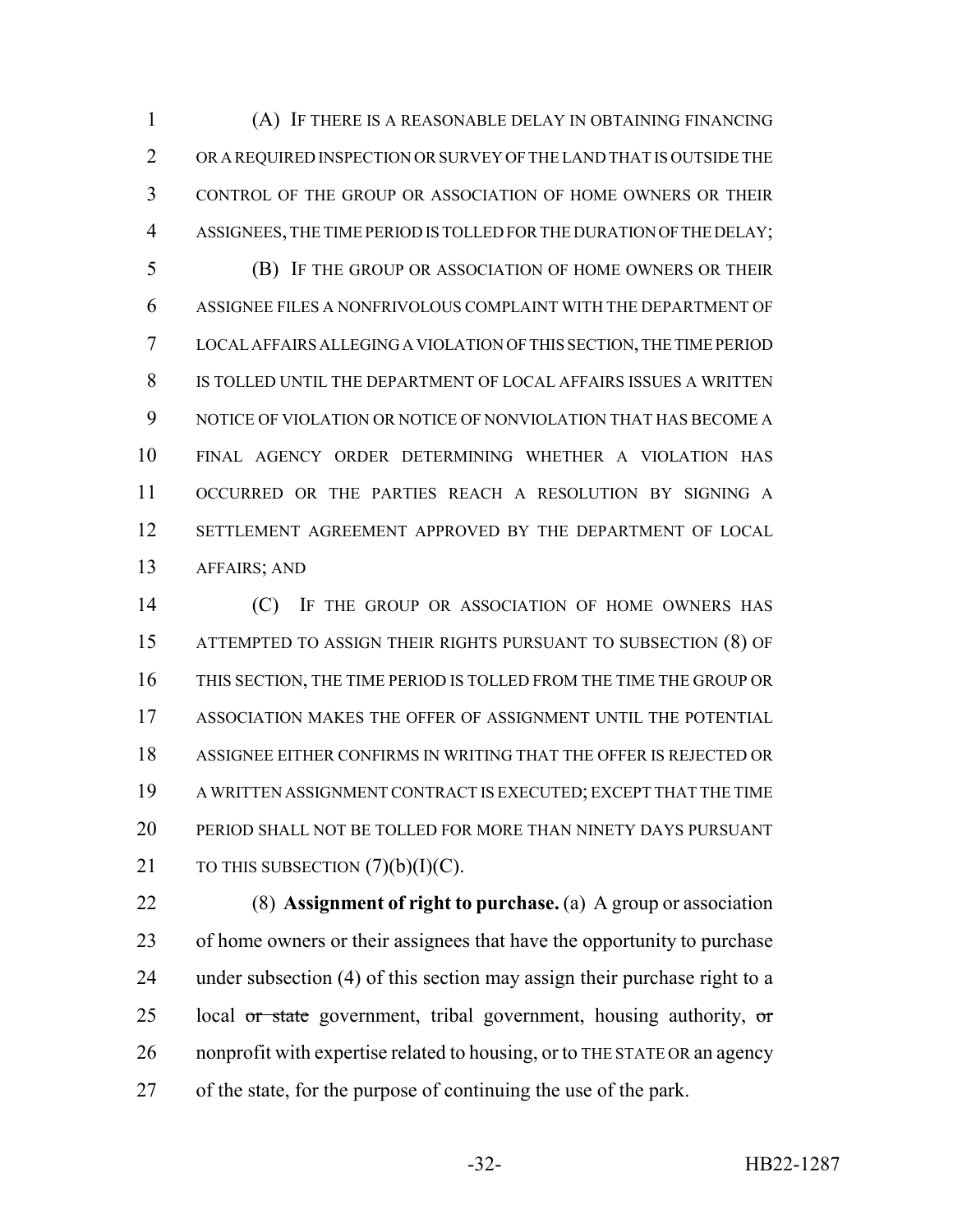(b) (I) IF A GROUP OR ASSOCIATION OF HOME OWNERS OR THEIR ASSIGNEES COMPRISING MORE THAN FIFTY PERCENT OF HOME OWNERS IN A PARK CHOOSE TO ASSIGN THEIR RIGHTS TO A PUBLIC ENTITY UNDER THIS SUBSECTION (8), THE HOME OWNERS OR THEIR ASSIGNEES SHALL ENTER INTO A WRITTEN ASSIGNMENT CONTRACT WITH THE PUBLIC ENTITY. THE ASSIGNMENT CONTRACT MUST INCLUDE THE TERMS AND CONDITIONS OF THE ASSIGNMENT AND FOR HOW THE PARK WILL BE OPERATED IF THE PUBLIC ENTITY PURCHASES THE PARK.THE ASSIGNMENT CONTRACT MUST PROVIDE THAT THE TERMS AND CONDITIONS ARE APPLICABLE TO ANY DESIGNEE SELECTED BY THE PUBLIC ENTITY PURSUANT TO SUBSECTION (8)(b)(II) OF THIS SECTION. THE TERMS AND CONDITIONS MAY INCLUDE, BUT ARE NOT LIMITED TO:

 (A) ANY DEED RESTRICTIONS THAT MAY BE REQUIRED OR 14 PERMITTED REGARDING THE LOTS OR THE HOUSES IN THE PARK;

 (B) ANY RESTRICTIONS ON RENT OR FEE INCREASES THAT APPLY IF 16 THE PUBLIC ENTITY PURCHASES THE PARK;

 (C) ANY REQUIRED CONDITIONS, SUCH AS THE REQUIRED DEMONSTRATION OF APPROVAL FROM HOME OWNERS, FOR REDEVELOPING OR CHANGING THE USE OF SOME OR ALL OF THE PARK;

**(D) A MANAGEMENT AGREEMENT FOR HOW THE PARK WILL BE** OPERATED IF THE PUBLIC ENTITY PURCHASES THE PARK; AND

 (E) ANY CHANGES TO PARK RULES OR REGULATIONS THAT APPLY 23 IF THE PUBLIC ENTITY PURCHASES THE PARK.

**(II) A PUBLIC ENTITY SHALL ONLY EXERCISE ITS RIGHT OF FIRST**  REFUSAL FOR THE PURPOSE OF PRESERVING THE MOBILE HOME PARK AS LONG-TERM AFFORDABLE HOUSING. THE PUBLIC ENTITY MAY DESIGNATE A HOUSING AUTHORITY OR OTHER POLITICAL SUBDIVISION TO PURCHASE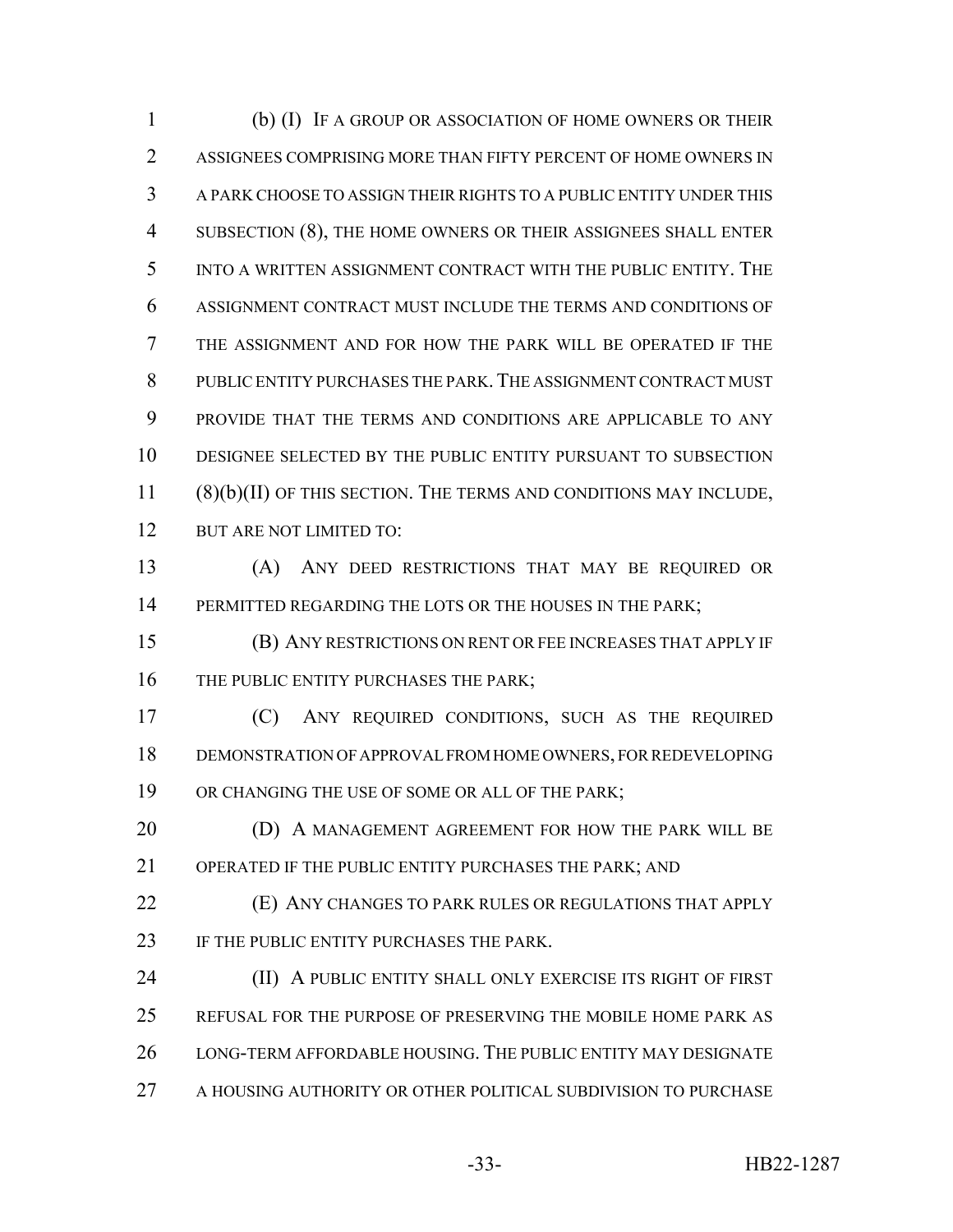THE PARK PURSUANT TO THE PUBLIC ENTITY'S RIGHT OF FIRST REFUSAL FOR THIS PURPOSE IF THE OPTION FOR A DESIGNATION IS EXPRESSLY AGREED TO IN THE ASSIGNMENT CONTRACT.

 (III) THE PUBLIC ENTITY OR ITS DESIGNEE SHALL PROMPTLY PROVIDE NOTICE OF THE ASSIGNMENT CONTRACT TO THE LANDLORD.

 (c) (I) IF A LANDLORD RECEIVES NOTICE THAT A GROUP OR ASSOCIATION OF HOME OWNERS HAS ENTERED AN ASSIGNMENT CONTRACT WITH A PUBLIC ENTITY PURSUANT TO SUBSECTION (8)(b) OF THIS SECTION, THE LANDLORD SHALL PROVIDE A RIGHT OF FIRST REFUSAL TO THE PUBLIC ENTITY OR ITS DESIGNEE.ANY PURCHASE AND SALE AGREEMENT ENTERED 11 INTO BY THE LANDLORD MUST BE CONTINGENT UPON THE RIGHT OF FIRST REFUSAL OF THE PUBLIC ENTITY OR ITS DESIGNEE TO PURCHASE THE MOBILE HOME PARK.

 (II) WITHIN THIRTY DAYS AFTER RECEIVING NOTICE OF AN ASSIGNMENT CONTRACT, THE LANDLORD SHALL PROVIDE THE PUBLIC ENTITY OR ITS DESIGNEE WITH THE TERMS UPON WHICH THE LANDLORD WOULD ACCEPT AN OFFER TO SELL THE PARK OR A CONTINGENT PURCHASE AND SALE AGREEMENT THAT IS EFFECTIVE UPON ITS EXECUTION. THE PUBLIC ENTITY HAS ONE HUNDRED EIGHTY DAYS FROM THE DATE THE PUBLIC ENTITY OR ITS DESIGNEE RECEIVES THE TERMS OR CONTINGENT PURCHASE AND SALE AGREEMENT TO NOTIFY THE LANDLORD OF THE PUBLIC ENTITY'S INTENT TO PURCHASE THE MOBILE HOME PARK OR OF THE PUBLIC ENTITY'S INTENT TO FACILITATE THE PURCHASE OF THE MOBILE HOME PARK BY ITS DESIGNEE.

 (III) THE LANDLORD SHALL SELL THE MOBILE HOME PARK TO THE 26 PUBLIC ENTITY OR ITS DESIGNEE IF, WITHIN THE ONE-HUNDRED-EIGHTY-DAY PERIOD, THE PUBLIC ENTITY OR ITS DESIGNEE: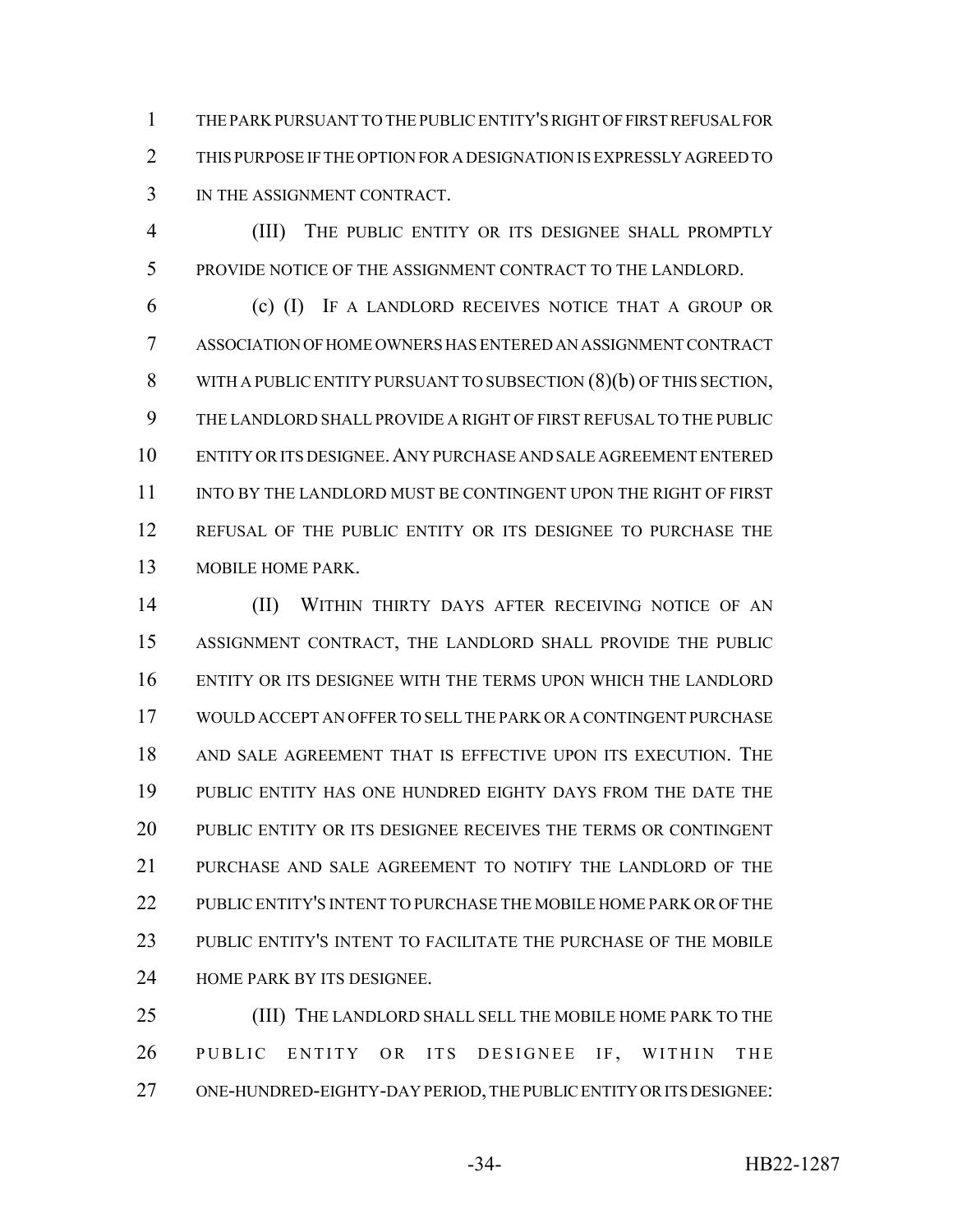(A) NOTIFIES THE LANDLORD OF ITS INTENT TO PURCHASE THE PARK OR FACILITATE THE PURCHASE OF THE PARK BY ITS DESIGNEE;

 (B) ACCEPTS THE CONTINGENT PURCHASE AND SALE AGREEMENT PROVIDED BY THE LANDLORD OR OFFERS THE LANDLORD TERMS THAT ARE ECONOMICALLY SUBSTANTIALLY IDENTICAL TO THE TERMS OF THE CONTINGENT PURCHASE AND SALE AGREEMENT OR TO THE TERMS THE LANDLORD PROVIDED PURSUANT TO SUBSECTION (8)(c)(II) OF THIS SECTION; AND

 (C) COMMITS TO CLOSE WITHIN ONE HUNDRED EIGHTY DAYS FROM THE DATE THE PUBLIC ENTITY OR ITS DESIGNEE AND THE OWNER SIGN A PURCHASE AND SALE AGREEMENT.

**IV)** FOR THE PURPOSE OF DETERMINING WHETHER THE TERMS OF AN OFFER ARE ECONOMICALLY SUBSTANTIALLY IDENTICAL UNDER 14 SUBSECTION  $(8)(c)(III)(B)$  of this section, it is immaterial how the OFFER WOULD BE FINANCED.

16 (d) A LANDLORD SHALL NOT TAKE ANY ACTION THAT WOULD PRECLUDE THE PUBLIC ENTITY OR ITS DESIGNEE FROM SUCCEEDING TO THE RIGHTS OF AND ASSUMING THE OBLIGATIONS OF THE DESIGNEE OF THE TERMS OF THE CONTINGENCY PURCHASE AND SALE AGREEMENT OR NEGOTIATING WITH THE LANDLORD FOR THE PURCHASE OF THE MOBILE HOME PARK DURING THE NOTICE PERIODS IDENTIFIED IN THIS SECTION.

 (e) IN ADDITION TO ANY OTHER TIMES, DURING THE NOTICE PERIODS IDENTIFIED IN THIS SECTION, A PUBLIC ENTITY MAY PURSUE PRESERVATION OF THE MOBILE HOME PARK AS AFFORDABLE HOUSING THROUGH NEGOTIATION FOR PURCHASE OR THROUGH CONDEMNATION.

**(f) AS USED IN THIS SUBSECTION (8), "PUBLIC ENTITY" MEANS THE** STATE, AN AGENCY OF THE STATE, A LOCAL GOVERNMENT, A TRIBAL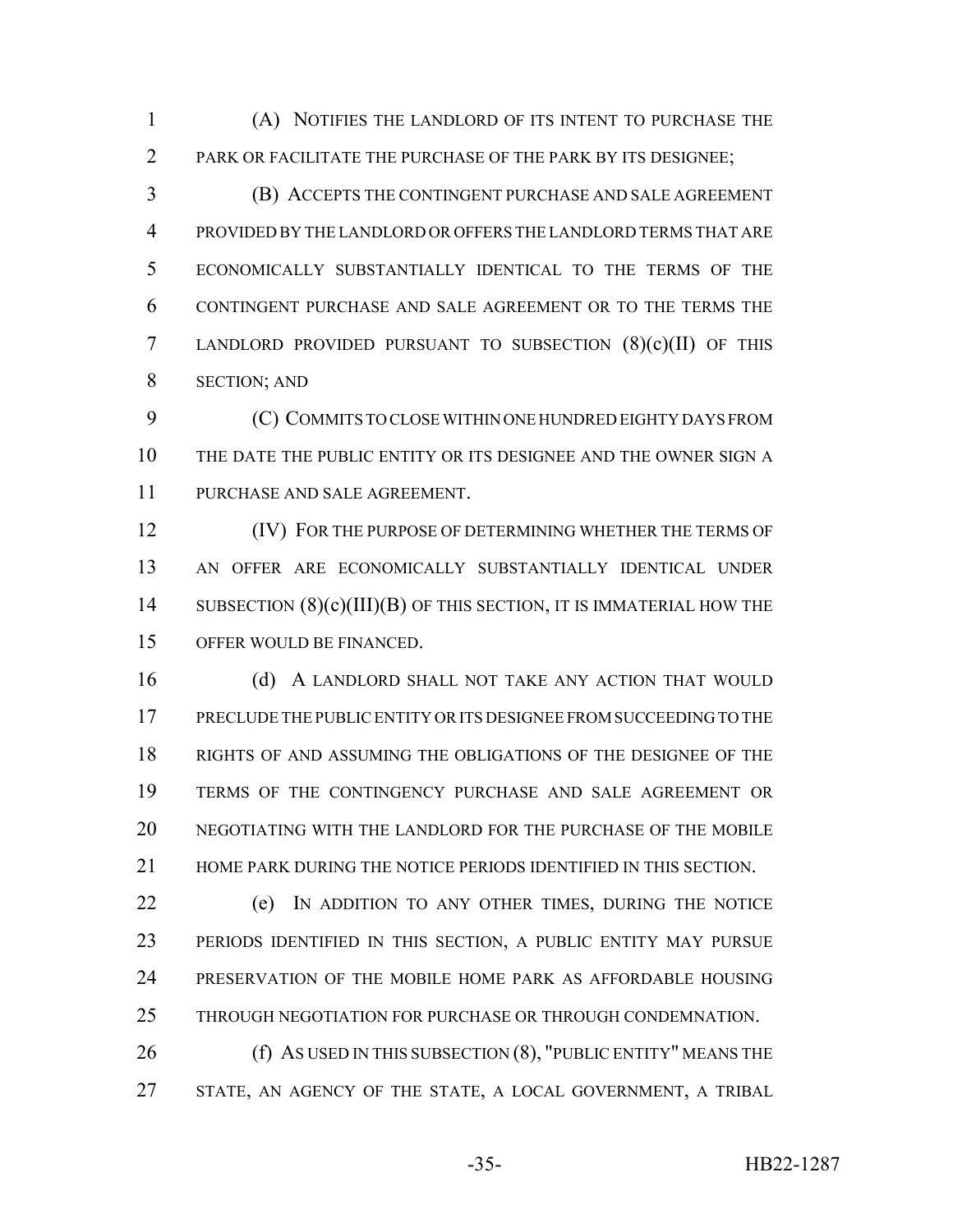GOVERNMENT, OR ANY POLITICAL SUBDIVISION OF THE STATE, A LOCAL GOVERNMENT, OR A TRIBAL GOVERNMENT.

 (9) **Independence of time limits and notice provisions.** (a) EXCEPT AS PROVIDED IN SUBSECTION (9)(b) OF THIS SECTION, each 5 occurrence of a triggering event listed in subsection  $(1)$  or  $(2)$ 6 SUBSECTION  $(1)(a)$  of this section creates an independent, ninety-day ONE-HUNDRED-EIGHTY-DAY opportunity to purchase for the group or 8 association of home owners or their assignees. If a ninety-day ONE-HUNDRED-EIGHTY-DAY opportunity to purchase is in effect and a 10 new triggering event occurs, the ongoing ninety-day 11 ONE-HUNDRED-EIGHTY-DAY time period terminates and a new ninety-day ONE-HUNDRED-EIGHTY-DAY time period begins on the latest date on which the landlord gives notice, as required by subsection (1) 14 SUBSECTION (1)(a) or (2) of this section, of the new triggering event.

 (b) (I) A LANDLORD IS NOT REQUIRED TO PROVIDE A NEW OR SUBSEQUENT NOTICE OF INTENT TO SELL FOR EACH TRIGGERING EVENT 17 LISTED IN SUBSECTION (1)(a) OF THIS SECTION IF:

18 (A) THE NEW DEMONSTRATION OF INTENT OCCURS WITHIN SIXTY CALENDAR DAYS OF THE CERTIFIED MAILING OF THE MOST RECENT NOTICE 20 UNDER SUBSECTION (2) OF THIS SECTION; AND

 (B) THERE ARE NO MATERIAL CHANGES TO THE IDENTITY OF A POTENTIAL BUYER IF THE LANDLORD HAS MADE A CONDITIONAL AGREEMENT WITH A BUYER; TO THE TIME WHEN THE PARK IS LISTED FOR SALE; OR TO THE PRICE, TERMS, AND CONDITIONS OF AN ACCEPTABLE OFFER THE LANDLORD HAS RECEIVED TO SELL THE MOBILE HOME PARK OR FOR WHICH THE LANDLORD INTENDS TO SELL THE PARK, WHICH WERE INCLUDED IN THE MOST RECENT NOTICE PROVIDED PURSUANT TO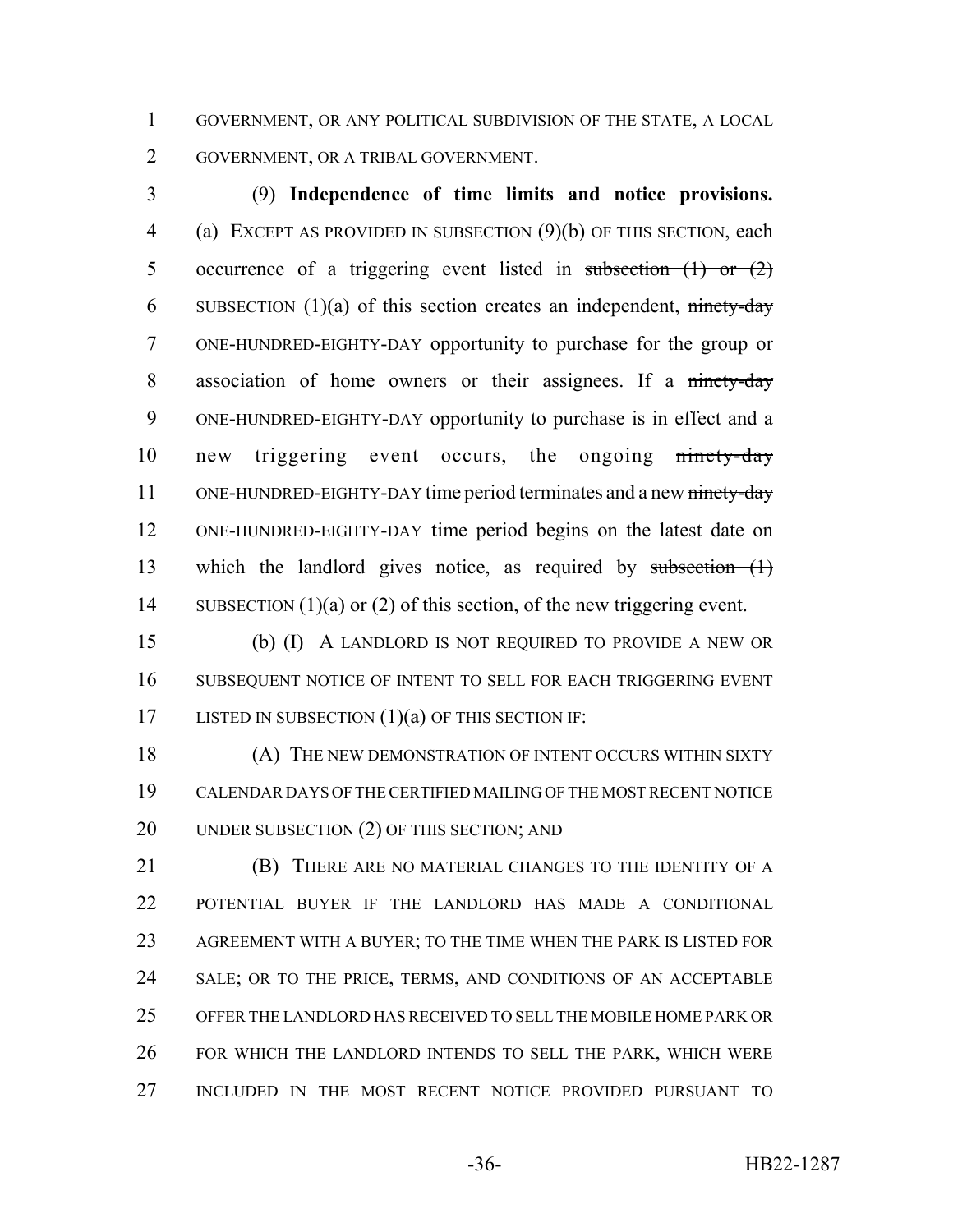1 SUBSECTION  $(1)(a)$  OF THIS SECTION.

2 (II) ANY MATERIAL CHANGE TO THE PRICE, TERMS, AND CONDITIONS OF AN ACCEPTABLE OFFER THE LANDLORD HAS RECEIVED TO SELL THE MOBILE HOME PARK OR FOR WHICH THE LANDLORD INTENDS TO SELL THE PARK IS CONSIDERED A NEW TRIGGERING EVENT, REQUIRING A 6 NEW NOTICE PURSUANT TO SUBSECTION  $(1)(a)$  of this section and CREATING A NEW ONE-HUNDRED-EIGHTY-DAY TIME PERIOD.

 $8 \left( \frac{b}{c} \right)$  (c) A notice required under this section is in addition to, and 9 does not substitute for or affect, any other notice requirement under this 10 part 2.

11 (10) A landlord shall not make a final, unconditional acceptance 12 of any offer for the sale or transfer of the park until:

13 (a) The landlord has considered an offer made by a group or 14 association of home owners or their assignees pursuant to subsections (4), 15  $\text{and } (5)$ , AND (8) of this section; or

16 (14) **Triggering events not essential.** (a) A group or association 17 of home owners or their assignees may submit an offer to purchase to a 18 landlord at any time, even if none of the events listed in subsection  $(1)$  or 19  $(2)$  SUBSECTION (1)(a) of this section has occurred.

 (15) **Penalties and enforcement.** (a) (I) ANY SALE OF A MOBILE HOME PARK IN WHICH THE LANDLORD OR SELLER OF THE PARK IS 22 SUBSTANTIALLY OUT OF COMPLIANCE WITH THIS SECTION IS NOT A LAWFUL. SALE AND IS NULL AND VOID.

24 **(II) FOR PURPOSES OF THIS TITLE 38, THE RIGHTS ACCORDED TO** 25 HOME OWNERS IN THIS SECTION ARE PROPERTY INTERESTS.

26 (III) ANY TITLE TRANSFERRED SUBSEQUENT TO THE TRIGGERING 27 EVENTS IN SUBSECTION  $(1)(a)$  OF THIS SECTION IS DEFECTIVE UNLESS THE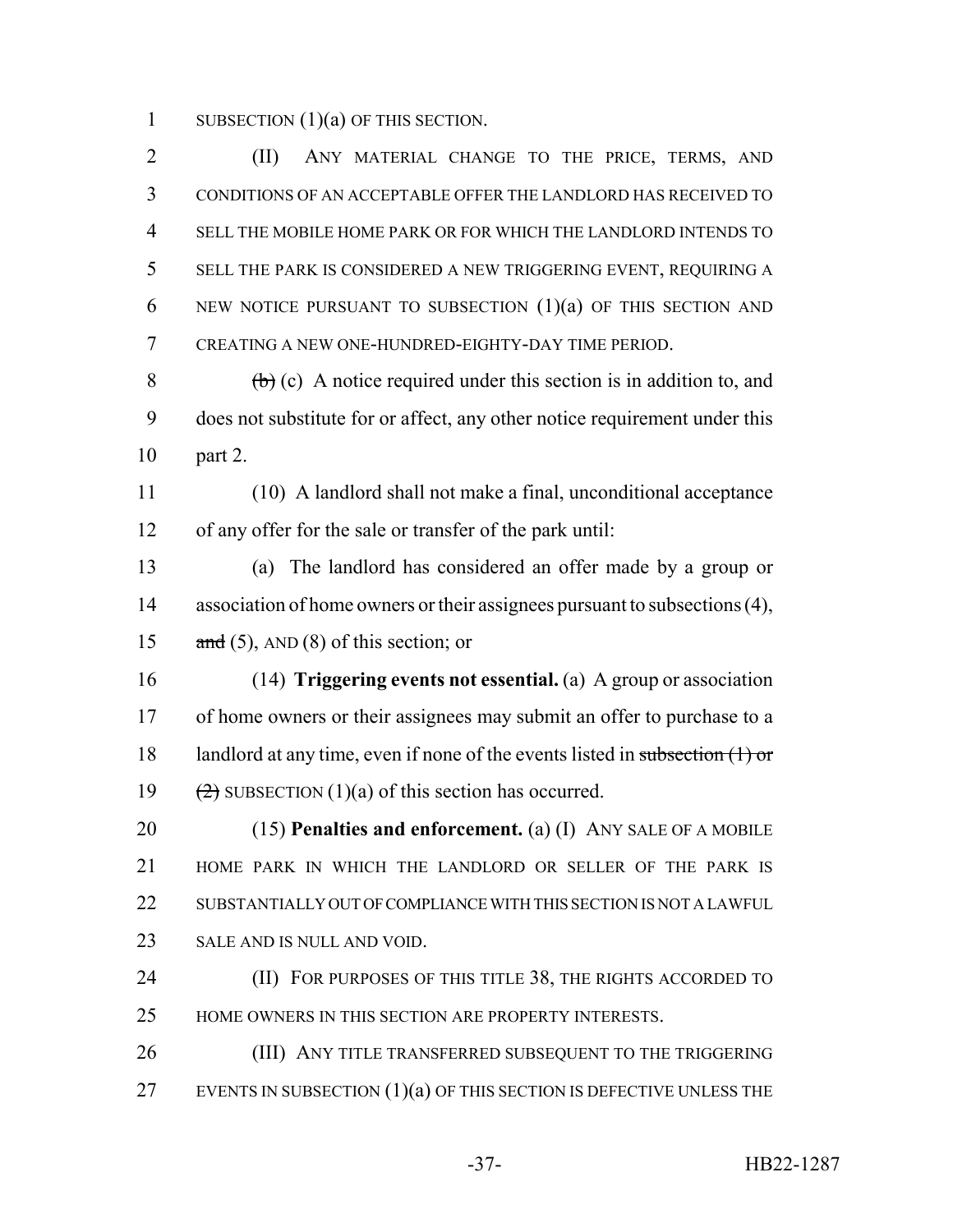PROPERTY INTERESTS OF THE HOME OWNERS AS SET FORTH IN SUBSECTION (15)(a)(II) OF THIS SECTION ARE SECURED OR UNTIL AN EQUITABLE REMEDY HAS BEEN PROVIDED.

 (b) IF THE DIVISION OF HOUSING IN THE DEPARTMENT OF LOCAL AFFAIRS RECEIVES A COMPLAINT FILED IN ACCORDANCE WITH PART 11 OF THIS ARTICLE 12, THE DIVISION SHALL INVESTIGATE THE ALLEGED VIOLATIONS AT THE DIVISION'S DISCRETION, AND, IF APPROPRIATE, FACILITATE NEGOTIATIONS BETWEEN THE COMPLAINANT AND RESPONDENT IN ACCORDANCE WITH PART 11 OF THIS ARTICLE 12. THE DIVISION MAY ALSO INVESTIGATE POSSIBLE VIOLATIONS OF THIS SECTION UPON ITS OWN INITIATIVE. IN ADDITION TO THE REMEDIES DESCRIBED IN SECTION 38-12-1105, THE DIVISION MAY:

 (I) IMPOSE A FINE ON THE SELLER OF THE MOBILE HOME PARK IN AN AMOUNT NOT TO EXCEED THIRTY PERCENT OF THE SALE OR LISTING PRICE OF THE PARK, WHICHEVER IS GREATER, WHICH THE DIVISION SHALL DISTRIBUTE TO THE HOME OWNERS IN THE PARK; OR

 (II) FILE A CIVIL ACTION FOR INJUNCTIVE OR OTHER RELIEF IN THE DISTRICT COURT FOR THE DISTRICT IN WHICH THE PARK IS LOCATED.

 (c) SUBJECT TO AVAILABLE RESOURCES, THE ATTORNEY GENERAL MAY INVESTIGATE POSSIBLE VIOLATIONS OF THIS SECTION. IF THE ATTORNEY GENERAL MAKES A PRELIMINARY FINDING THAT A LANDLORD OR SELLER OF A MOBILE HOME PARK SUBSTANTIALLY FAILED TO COMPLY WITH THIS SECTION, AND IF CONTINUATION OF THE SALE IS LIKELY TO RESULT IN SIGNIFICANT HARM TO THE PROPERTY INTERESTS OF THE HOME 25 OWNERS AS SET FORTH IN SUBSECTION  $(15)(a)(II)$  OF THIS SECTION, THE ATTORNEY GENERAL:

**(I) SHALL INFORM THE REGISTRAR OF TITLES THAT THE HOME**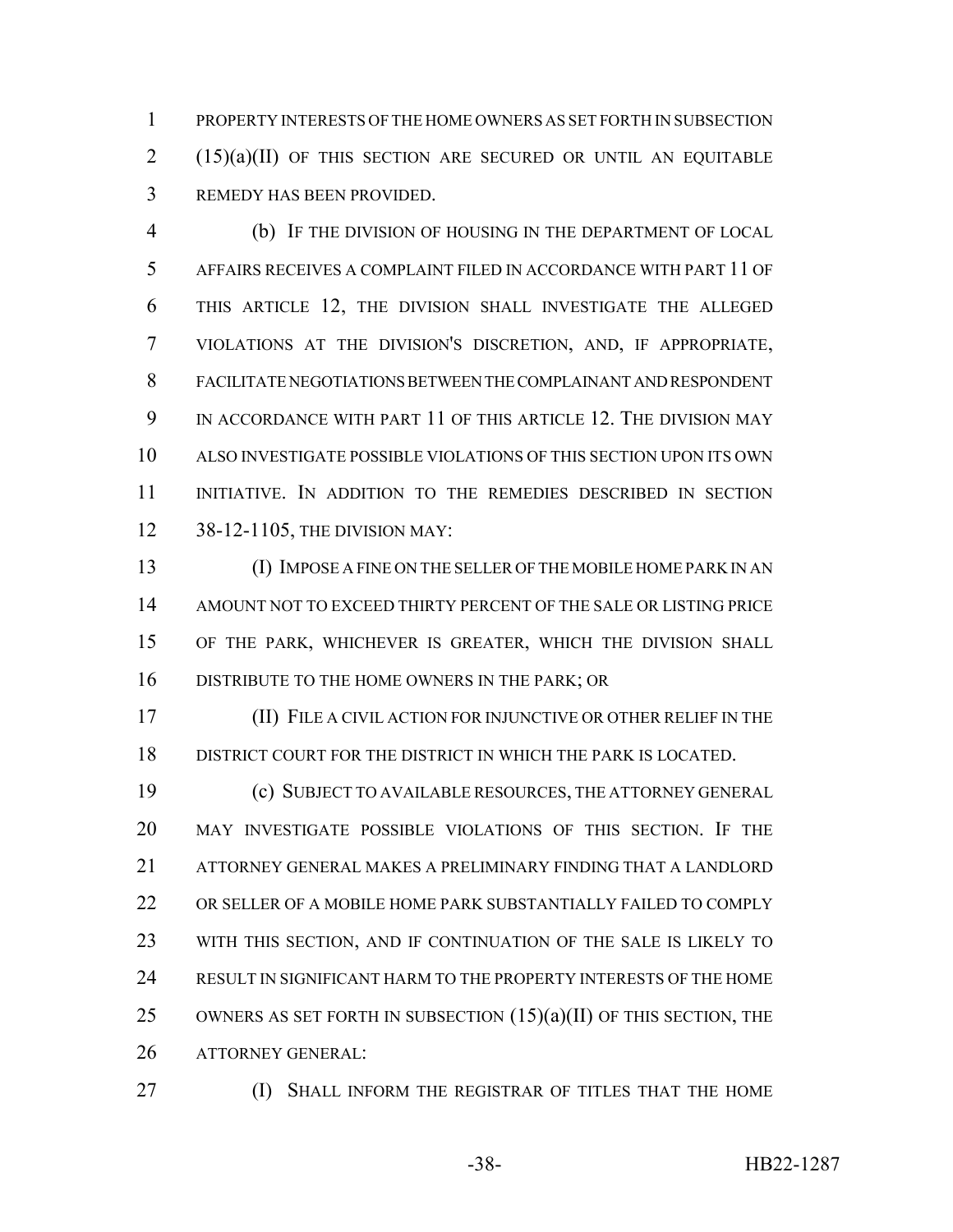OWNERS WITH PROPERTY INTERESTS UNDER THIS SECTION HAVE AN ADVERSE CLAIM ON THE PROPERTY, WHICH MUST BE RECORDED ON THE CERTIFICATE OF TITLE;

 (II) MAY, PURSUANT TO SECTION 38-36-131 AND SUBJECT TO THE TIME LIMITS OF SECTION 38-36-132, ISSUE AN ORDER PROVIDING TEMPORARY INJUNCTIVE RELIEF TO PRESERVE THE OWNERSHIP STATUS QUO IF THE ORDER IS ISSUED PRIOR TO A TRANSFER OF TITLE, OR TO REVERT THE OWNERSHIP TO STATUS QUO ANTE SUBJECT TO THE LIMITATIONS OF ARTICLE 41 OF THIS TITLE 38 IF THE ORDER IS ISSUED 10 AFTER THE TRANSFER OF TITLE:

 (III) MAY CONTINUE TO INVESTIGATE, NEGOTIATE, AND, IF 12 APPROPRIATE, FILE A CIVIL ACTION TO SECURE AND ENFORCE THE RIGHTS 13 OF HOME OWNERS UNDER THIS SECTION OR TO SECURE AN EQUITABLE REMEDY ON THEIR BEHALF.

 (d) ONE OR MORE HOME OWNERS OR THEIR ASSIGNEES MAY FILE A CIVIL ACTION ALLEGING A VIOLATION OF THIS SECTION PURSUANT TO SECTION 38-12-220.

 **SECTION 17.** In Colorado Revised Statutes, 38-12-219, **amend** (1) introductory portion and (1)(a); and **add** (2) as follows:

 **38-12-219. Home owners' and landlords' rights.** (1) Every 21 home owner and landlord shall have the HAS A PRIVATE right OF ACTION PURSUANT TO SECTION 38-12-203 OR 38-12-220 to ENFORCE the following:

 (a) Protection from abuse or disregard of state or local law by the landlord and home owners. ABUSE OR DISREGARD OF STATE OR LOCAL LAW INCLUDES, BUT IS NOT LIMITED TO:

(I) ORAL OR WRITTEN STATEMENTS THAT THREATEN EVICTION OF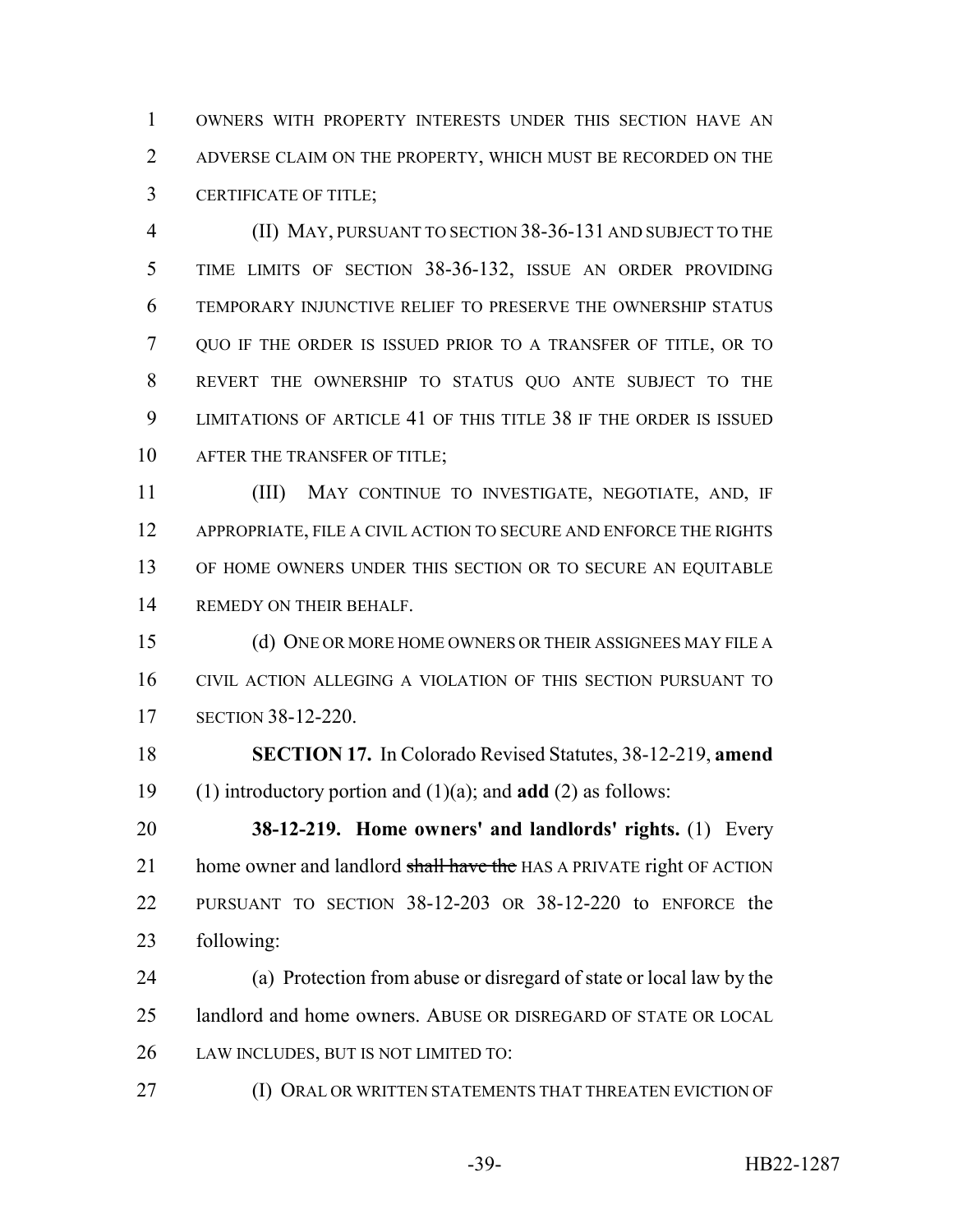A HOMEOWNER FOR VIOLATIONS THAT ARE NOT GROUNDS TO TERMINATE 2 A TENANCY UNDER SECTION 38-12-203;

 (II) MISLEADING A HOME OWNER ABOUT THE HOME OWNER'S OBLIGATION TO SIGN A NEW LEASE OR AGREEMENT; OR

 (III) TAKING, POSSESSING, OR DEPRIVING A HOME OWNER OR RESIDENT OF HIS OR HER PROPERTY OR PROPERTY RIGHTS WITHOUT DUE PROCESS OF LAW, INCLUDING THE OPPORTUNITY FOR A JUDICIAL OR ADMINISTRATIVE HEARING.

 (2) THE RIGHTS AND OBLIGATIONS SET FORTH IN SUBSECTIONS (1)(a)(III), (1)(b), AND (1)(c) OF THIS SECTION ARE NOT SUBJECT TO ENFORCEMENT THROUGH THE "MOBILE HOME PARK ACT DISPUTE RESOLUTION AND ENFORCEMENT PROGRAM " CREATED IN PART 11 OF THIS TITLE 38.

 **SECTION 18.** In Colorado Revised Statutes, **amend** 38-12-220 as follows:

 **38-12-220. Private civil right of action.** (1) A home owner, in 17 a park where the landlord has violated any provision of this article 12 has 18 a private civil right of, A RESIDENT, AN ASSOCIATION OF HOME OWNERS, OR A LANDLORD OR THE ASSIGNEE OF A HOME OWNER, A RESIDENT, AN ASSOCIATION OF HOME OWNERS, OR A LANDLORD MAY FILE A CIVIL action 21 against the landlord ALLEGING A VIOLATION OF A RENTAL AGREEMENT OR 22 OF ANY PROVISION OF THIS ARTICLE 12.

 (2) In any such action, except as described in section 38-12-105 24 (4): the home owner is entitled to actual economic damages and 25 reasonable attorney fees and costs if the home owner is successful in the 26 action.

(a) A COURT MAY AWARD ECONOMIC DAMAGES, ANY PENALTIES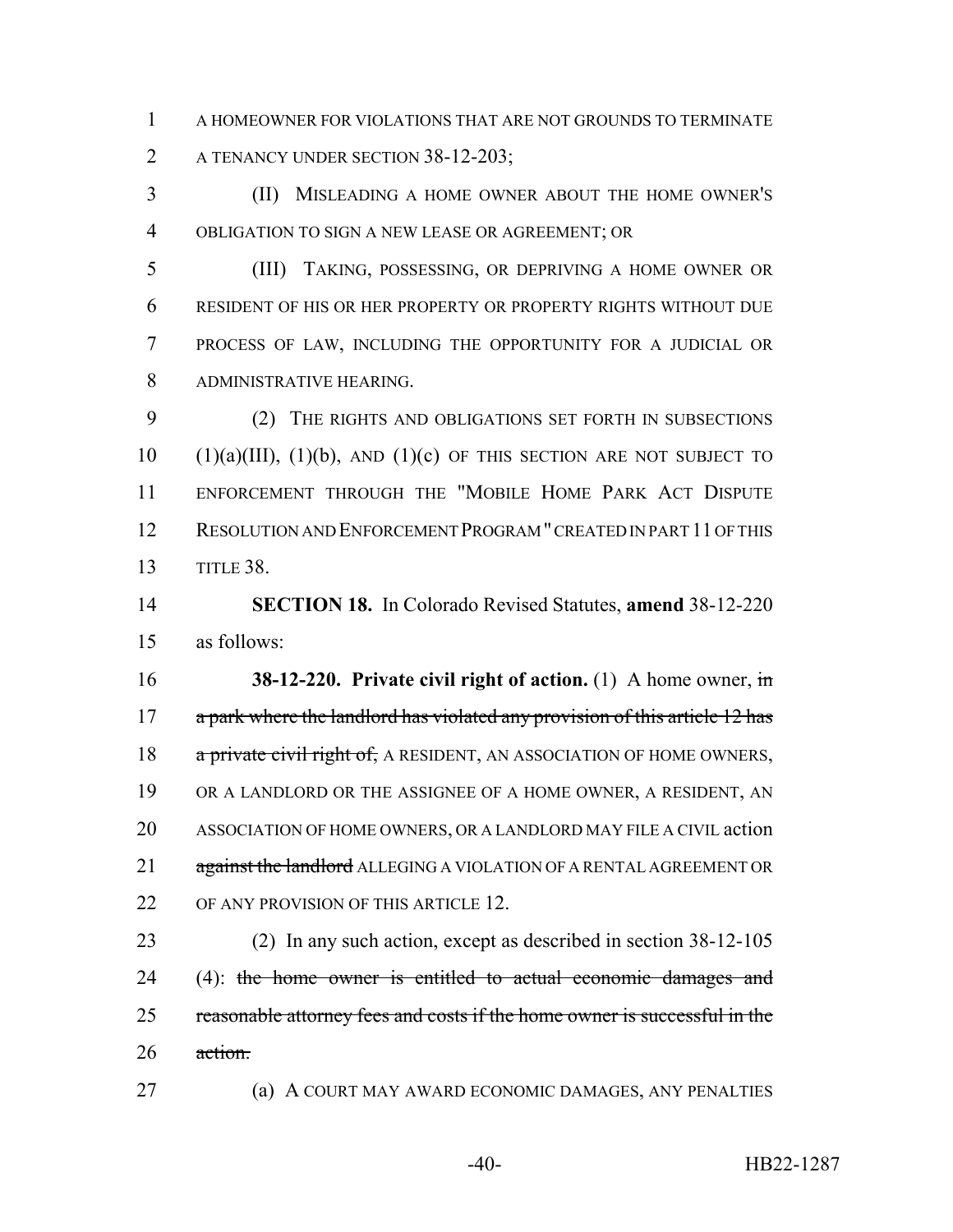AUTHORIZED BY THIS ARTICLE 12, AND SUCH EQUITABLE AND INJUNCTIVE RELIEF AS IS APPROPRIATE TO PROTECT THE RIGHTS OF THE PARTIES;

 (b) A COURT MAY AWARD REASONABLE ATTORNEY FEES AND COSTS TO A PREVAILING PARTY; EXCEPT THAT, IN AN ACTION BROUGHT BY A RESIDENT, A HOME OWNER, OR AN ASSOCIATION OF HOME OWNERS A COURT SHALL NOT:

 (I) AWARD ATTORNEY FEES TO A LANDLORD UNLESS THE COURT FINDS THAT THE RESIDENT, A HOME OWNER, OR AN ASSOCIATION OF HOME OWNERS FILED A COMPLAINT THAT WAS FRIVOLOUS, NOTWITHSTANDING 10 ANY AGREEMENT TO THE CONTRARY; OR

 (II) REQUIRE A BOND TO BE PAID INTO THE COURT AS A CONDITION 12 OF FILING THE SUIT.

 (3) IN AN ACTION ALLEGING A VIOLATION OF SECTION 38-12-217: (a) A COURT MAY ISSUE AN ORDER SUSPENDING THE ONE-HUNDRED-EIGHTY-DAY PERIODS DESCRIBED IN SECTION 38-12-217 (4)(a) AND (6)(b), STAYING OR CANCELING THE CLOSING OF ANY PENDING TRANSACTION, OR PROVIDING SUCH OTHER EQUITABLE RELIEF AS THE COURT DEEMS NECESSARY TO PROTECT THE RIGHTS OF THE HOME OWNERS UNDER SECTION 38-12-217.

 (b) IF THE COURT FINDS THE LANDLORD VIOLATED SECTION 38-12-217, IN ADDITION TO ALL OTHER REMEDIES, THE COURT SHALL AWARD A STATUTORY PENALTY OF NO LESS THAN TWENTY THOUSAND DOLLARS BUT NO MORE THAN THE DOLLAR AMOUNT CALCULATED TO BE THIRTY PERCENT OF THE PURCHASE OR LISTING PRICE OF THE PARK. THE 25 PENALTY AUTHORIZED BY THIS SUBSECTION  $(3)(b)$  is in addition to any FINE OR PENALTY IMPOSED BY OR AWARDED TO THE DIVISION OF HOUSING UNDER SECTION 38-12-217 (15).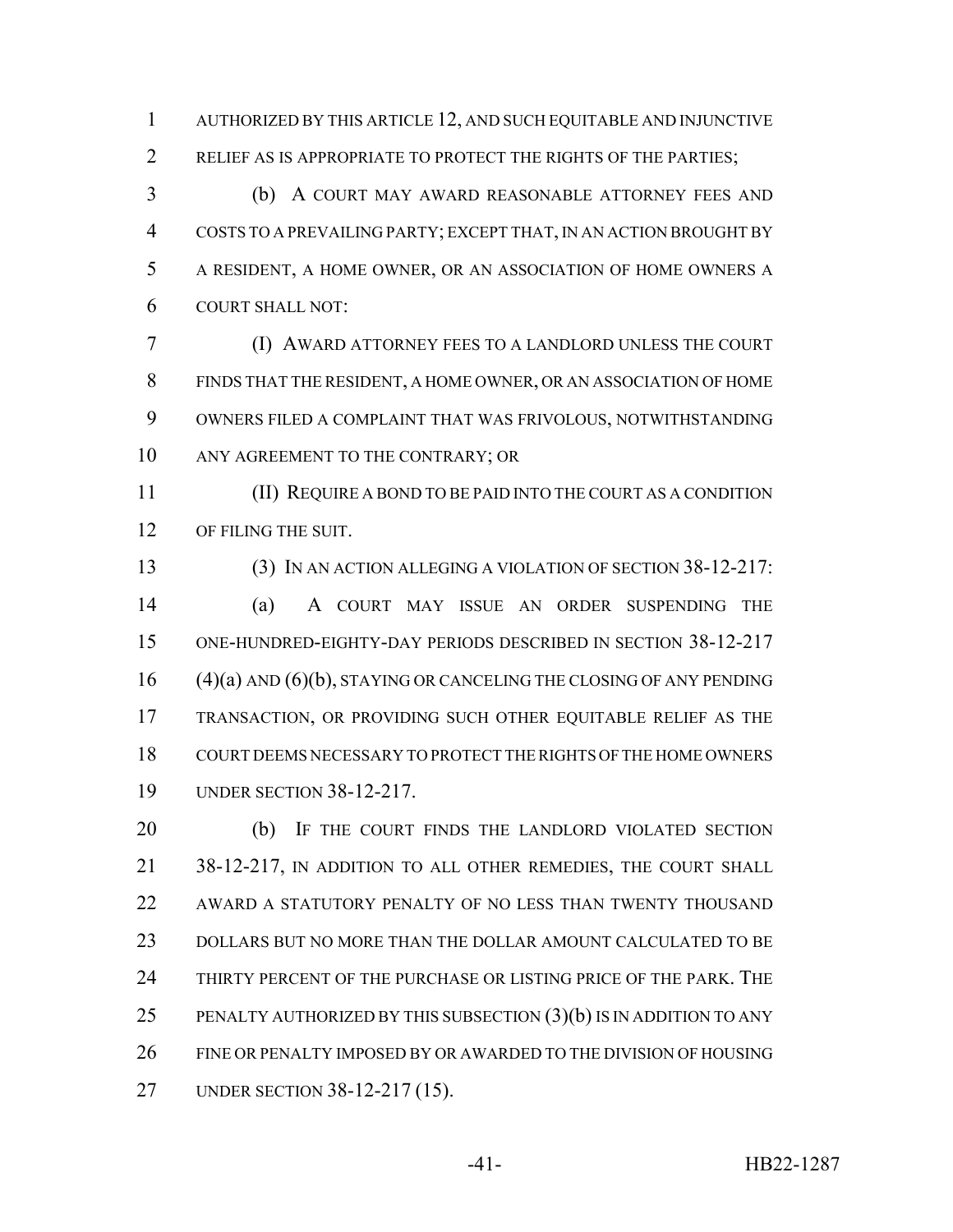**SECTION 19.** In Colorado Revised Statutes, 38-12-222, **amend** 2 (2) and (3) as follows:

 **38-12-222. Residents' right to privacy.** (2) Unless otherwise prohibited by law, the management has a right of entry to mobile home space to fulfill the duties described in section 38-12-212.3 and to ensure compliance with applicable codes, statutes, ordinances, and administrative rules; the rental agreement; and the rules and regulations of the park. A landlord shall not enter in a manner that interferes with a 9 home owner's RESIDENT's peaceful enjoyment of the mobile home space, as described in section 38-12-219 (1)(b), except in the case of an emergency.

 (3) Except when posting notices that are required by law or by a rental agreement, the management shall make a reasonable effort to notify 14 a home owner RESIDENT of the management's intention to enter the mobile home space at least forty-eight hours before entry. THE NOTIFICATION MUST INCLUDE THE DATE AND APPROXIMATE TIME OF THE PLANNED ENTRY AND MUST BE DELIVERED IN A MANNER THAT IS REASONABLY LIKELY TO BE SEEN OR HEARD BY THE RESIDENT IN A TIMELY MANNER.

 **SECTION 20.** In Colorado Revised Statutes, **add** 38-12-223 as follows:

 **38-12-223. Tenancy and park sale records.** (1) A LANDLORD SHALL RETAIN RECORDS FOR EACH HOME OWNER AND RESIDENT THROUGHOUT THE HOME OWNER'S OR RESIDENT'S TENANCY AND FOR TWELVE MONTHS AFTER THE TENANCY ENDS, INCLUDING DOCUMENTATION OF:

(a) EACH RENTAL AGREEMENT SIGNED BY THE HOME OWNER OR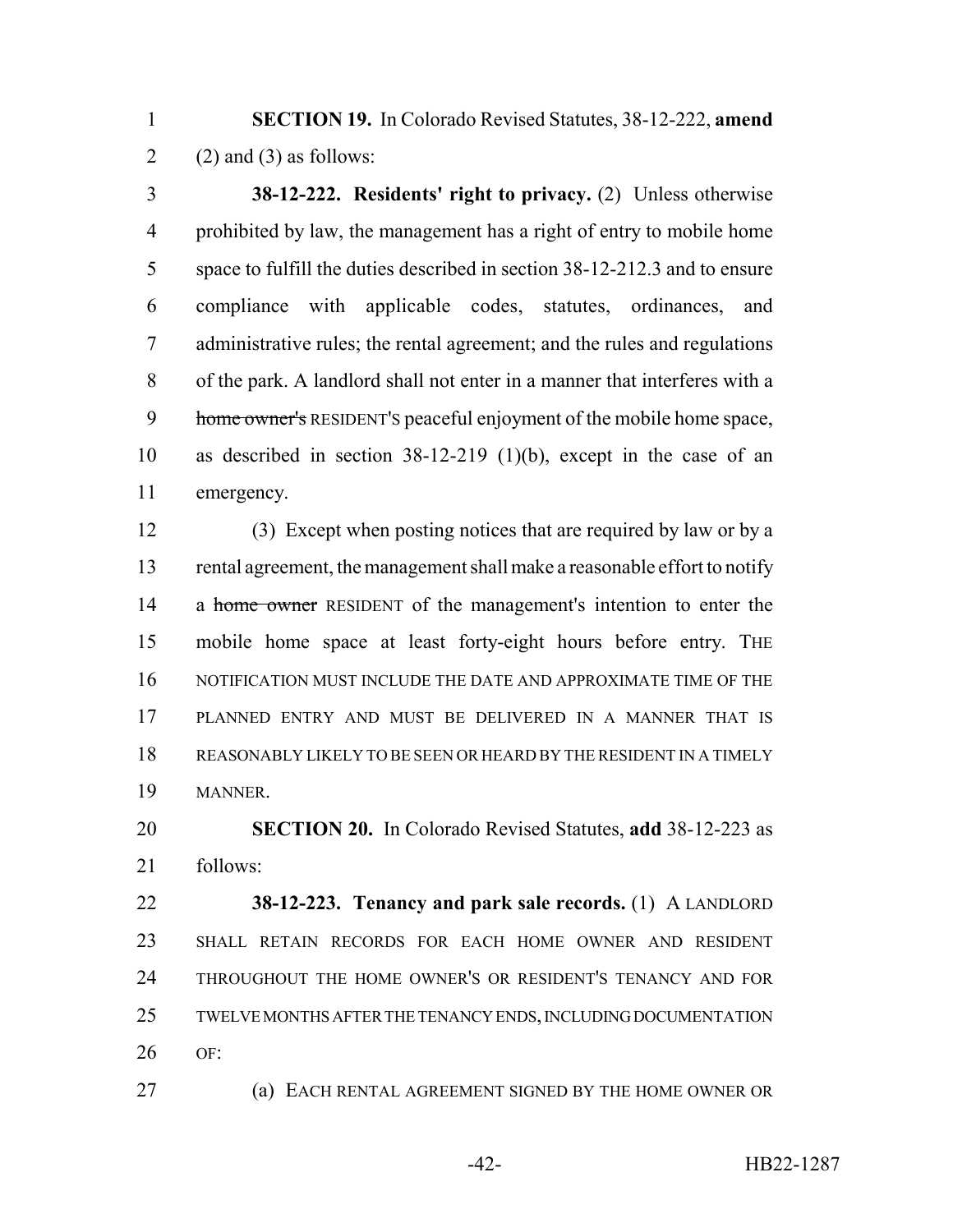1 RESIDENT AND THE CURRENT OR PREVIOUS LANDLORD;

 (b) THE DATE AND AMOUNT OF ANY CHANGE IN RENT DURING THE HOME OWNER'S OR RESIDENT'S TENANCY;

 (c) WRITTEN RULES AND REGULATIONS ADOPTED BY THE CURRENT OR PREVIOUS LANDLORD DURING THE HOME OWNER'S OR RESIDENT'S TENANCY;

 (d) EACH REQUEST FROM THE HOME OWNER OR RESIDENT RELATING TO THE FOLLOWING, INCLUDING WHETHER THE LANDLORD AT THE TIME APPROVED OR DISAPPROVED EACH REQUEST:

 (I) GUESTS, ROOMMATES, OCCUPANTS, CO-LESSEES, OR SUB-LESSEES;

**(II) PETS OR SERVICE ANIMALS;** 

 (III) ACCESSORY BUILDINGS OR STRUCTURES, INCLUDING SHEDS AND CARPORTS;

(IV) DECKS, FENCES, WHEELCHAIR RAMPS, OR OTHER STRUCTURAL

16 CHANGES TO THE HOME OR LOT; AND

 (V) USE OF PROPERTY RELATED TO PARKING OF VEHICLES AND USE OF VEHICLES.

 (2) A LANDLORD WHO IS SELLING OR TRANSFERRING A MOBILE HOME PARK SHALL MAINTAIN ALL RECORDS RELATED TO COMPLIANCE WITH SECTION 38-12-217 FOR A MINIMUM OF FORTY-EIGHT MONTHS AFTER ANY SALE OR TRANSFER OF A MOBILE HOME PARK IS COMPLETE, INCLUDING 23 BUT NOT LIMITED TO:

 (a) NOTICES MAILED OR GIVEN TO HOME OWNERS PURSUANT TO SECTION 38-12-217 (1) AND (2);

 (b) POSTINGS PURSUANT TO SECTION 38-12-217 (1)(c), INCLUDING ANY FORMS FOR HOME OWNERS TO PROVIDE NOTICE THAT THEY DO NOT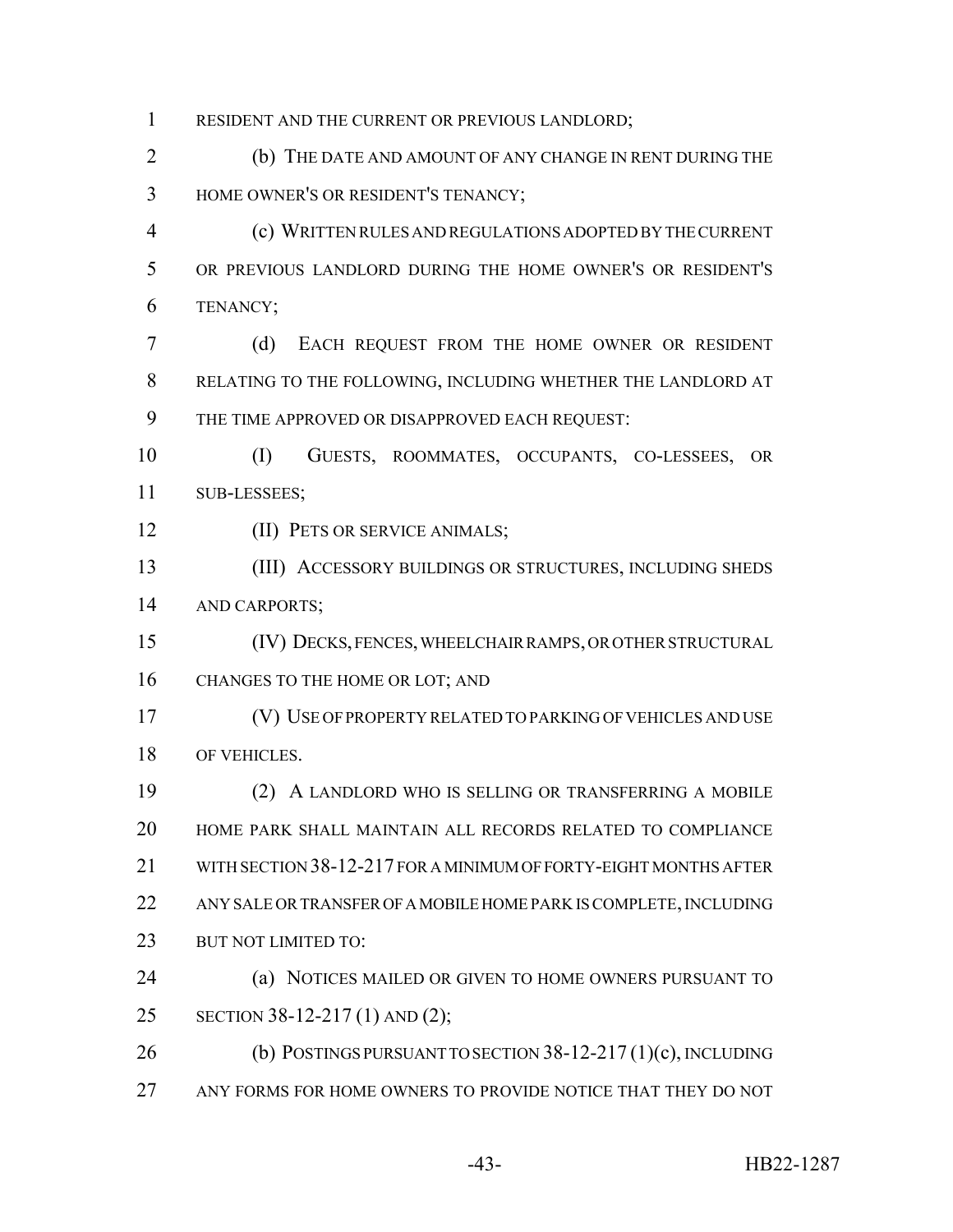WISH TO PARTICIPATE IN EFFORTS TO PURCHASE THE COMMUNITY;

 (c) SIGNED WRITINGS PROVIDED BY HOME OWNERS TO THE PARK OWNER DECLINING TO PARTICIPATE IN PURCHASING THE PARK PURSUANT TO SECTION 38-12-217 (1)(c);

 (d) OFFERS TO PURCHASE AND PROPOSED PURCHASE AND SALE AGREEMENTS SUBMITTED TO THE LANDLORD BY A GROUP OR ASSOCIATION OF HOME OWNERS OR THEIR ASSIGNEES PURSUANT TO SECTION 38-12-217 (4);

 (e) REQUESTS FOR INFORMATION FROM A GROUP OR ASSOCIATION OF HOME OWNERS OR THEIR ASSIGNEES PARTICIPATING IN THE OPPORTUNITY TO PURCHASE AND THE LANDLORD'S RESPONSES TO THE 12 REQUESTS FOR INFORMATION PURSUANT TO SECTION 38-12-217 (5)(a); AND

 (f) OFFERS TO PURCHASE AND ANY CONDITIONAL AND UNCONDITIONAL PURCHASE AND SALE AGREEMENTS SUBMITTED BY THE SUCCESSFUL PURCHASER OF THE MOBILE HOME PARK.

 (3) UPON THE SALE OR TRANSFER OF A MOBILE HOME PARK, THE SELLER MUST TRANSFER ALL RECORDS MAINTAINED UNDER SUBSECTION 19 (1) OF THIS SECTION TO THE NEW OWNER.

20 (4) IF AN ISSUE ARISES AS TO A RESIDENT'S RIGHT TO ANY OF THE 21 MATTERS DESCRIBED IN SUBSECTION  $(1)(c)$  OR  $(2)$  OF THIS SECTION AND THE LANDLORD HAS NOT RETAINED ADEQUATE RECORDS FOR THAT RESIDENT, THE LANDLORD SHALL BE PRESUMED TO HAVE VIOLATED THIS PART 2 UNLESS THE LANDLORD DEMONSTRATES COMPLIANCE BY A PREPONDERANCE OF THE EVIDENCE.

26 (5) THE DIVISION MAY PROMULGATE RULES CONCERNING THE IMPLEMENTATION OF THIS SECTION, INCLUDING REQUIREMENTS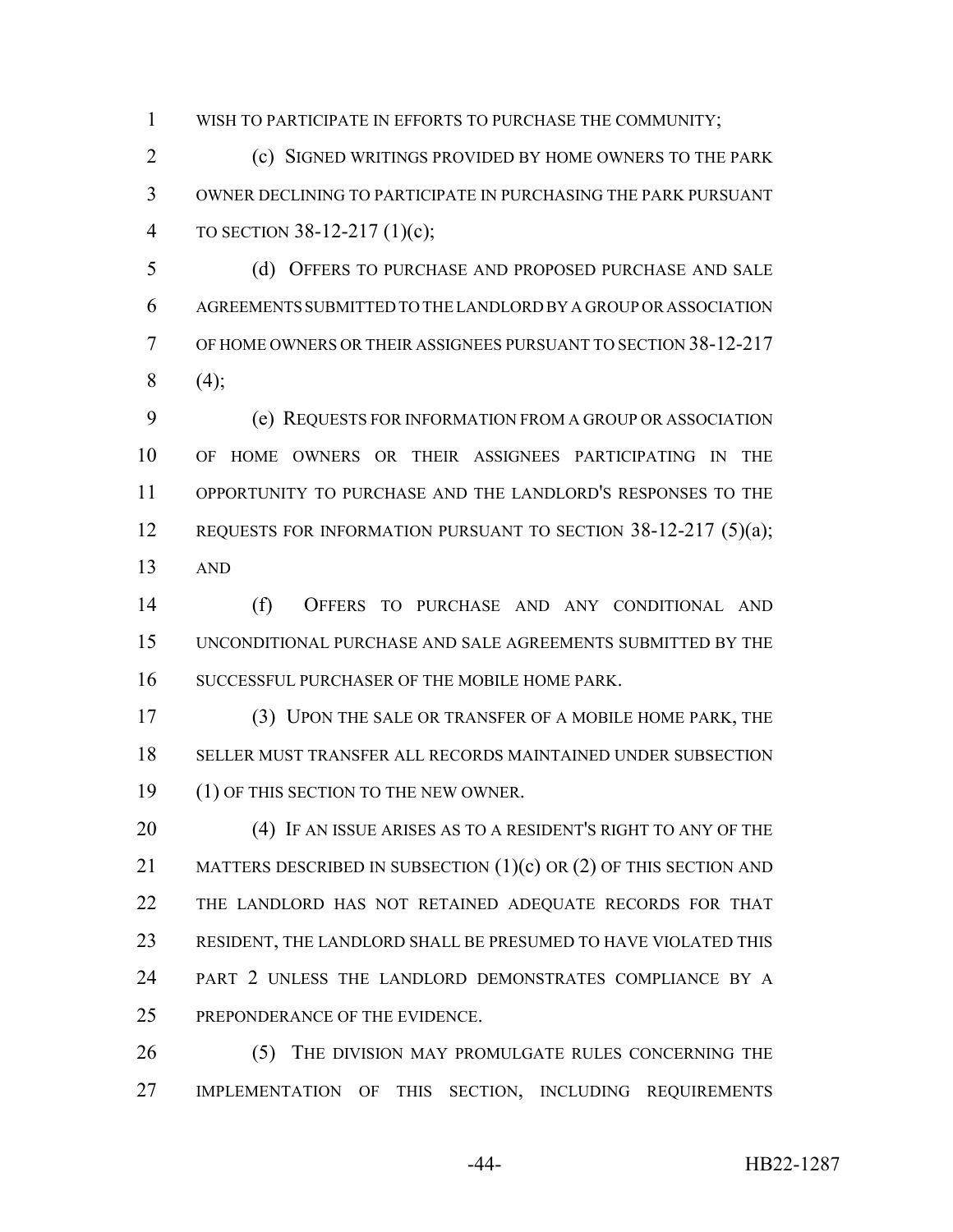CONCERNING:

 (a) HOW A PERSON MAY ACCESS OR OBTAIN COPIES OF RECORDS RETAINED PURSUANT TO THIS SECTION AND ANY RESTRICTIONS ON WHO MAY ACCESS RECORDS RETAINED PURSUANT TO THIS SECTION; (b) WHAT FEES OR COSTS, IF ANY, MAY BE IMPOSED FOR OBTAINING COPIES OF RECORDS RETAINED PURSUANT TO THIS SECTION; (c) CONFIDENTIALITY PROTECTIONS FOR PERSONALLY IDENTIFYING INFORMATION INCLUDED IN RECORDS RETAINED PURSUANT TO THIS SECTION; 10 (d) SECURE DESTRUCTION OF RECORDS ONCE THE PERIOD OF RETENTION HAS PASSED; AND (e) PENALTIES FOR VIOLATIONS OF THIS SECTION. (6) IF A LANDLORD, FORMER LANDLORD, OR A LANDLORD OR FORMER LANDLORD'S MANAGEMENT VIOLATES THIS SECTION, A HOME OWNER OR RESIDENT MAY FILE A COMPLAINT PURSUANT TO SECTION 38-12-1105. **SECTION 21.** In Colorado Revised Statutes, 38-12-1102, **amend** (1)(c) and (2); and **add** (1)(d) as follows: **38-12-1102. Legislative declaration.** (1) The general assembly hereby finds and declares that: (c) Taking legal action against a mobile home park landlord for violations of the "Mobile Home Park Act" can be a costly and lengthy process THAT IS NOT TIMELY ENOUGH TO PREVENT SIGNIFICANT HARM, and many mobile home owners AND RESIDENTS cannot afford to pursue a court process to vindicate statutory rights. Mobile home park landlords will also benefit by having access to a process that resolves disputes quickly and efficiently.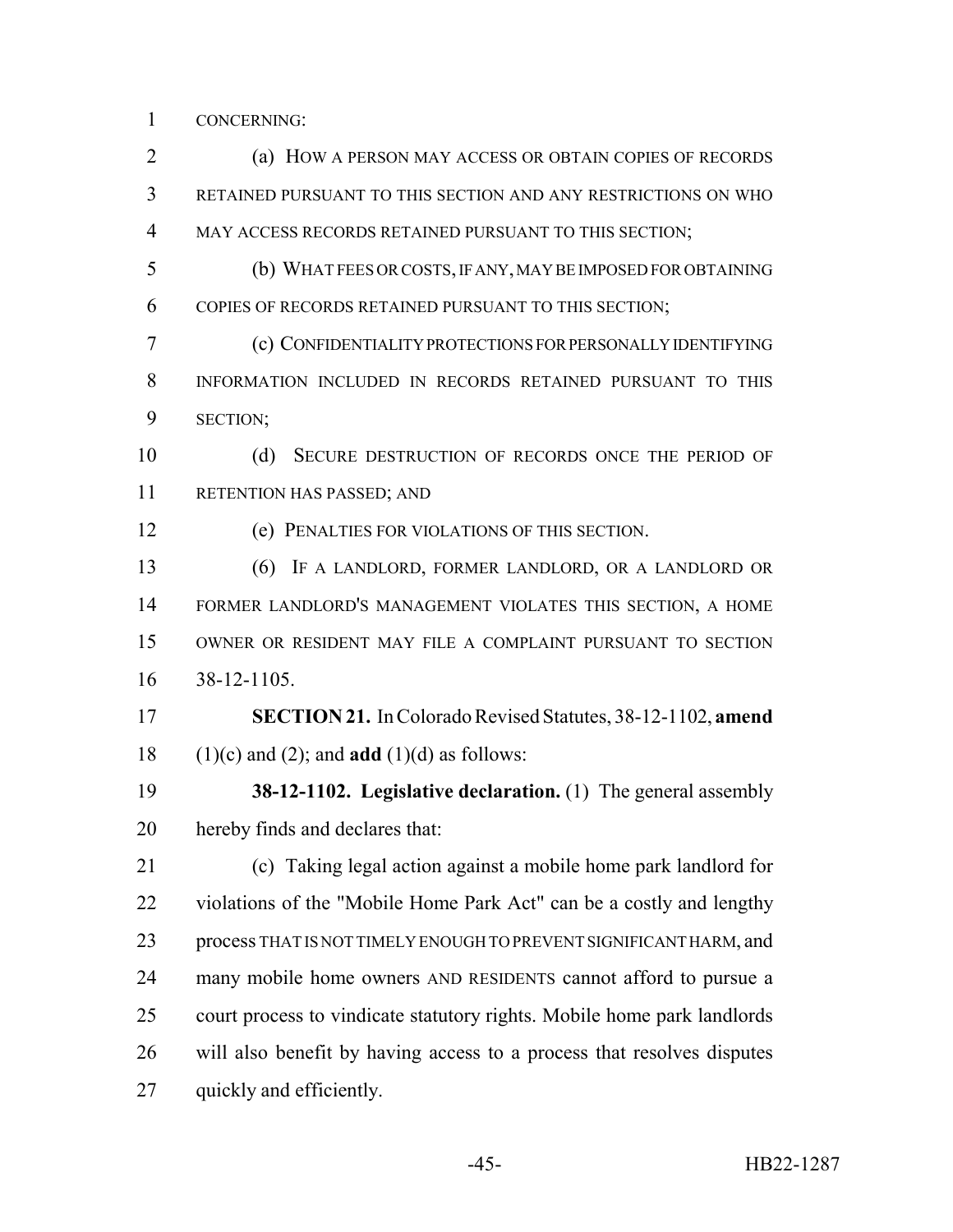(d) CERTAIN ACTIONS BY MOBILE HOME PARK LANDLORDS MAY CAUSE IMMINENT HARM TO MOBILE HOME PARK RESIDENTS.

 (2) Therefore, it is the intent of the general assembly to provide 4 an equitable as well as a less costly and more TIMELY AND efficient way for mobile home owners, MOBILE HOME PARK RESIDENTS, and mobile 6 home park landlords to resolve disputes; and to provide a mechanism for state authorities to quickly locate mobile home park landlords; AND TO GRANT THE DIVISION OF HOUSING THE AUTHORITY TO ISSUE CEASE AND DESIST ORDERS TO STOP ACTIONS BY LANDLORDS THAT POSE THE POTENTIAL FOR IMMINENT HARM.

 **SECTION 22.** In Colorado Revised Statutes, 38-12-1103, **amend** (2) and (7); and **add** (8) as follows:

 **38-12-1103. Definitions.** As used in this part 11, unless the context otherwise requires:

 (2) (a) "Complainant" means a landlord, or home owner, OR GROUP OF HOME OWNERS who has filed a complaint alleging a violation of the act, THIS PART 11, OR A RULE or the complainant's agent, employee, or representative authorized to act on the complainant's behalf.

 (b) ON AND AFTER JULY 1, 2024, OR EARLIER IF ALLOWED BY THE DIVISION, "COMPLAINANT" ALSO INCLUDES A RESIDENT, LOCAL GOVERNMENT, OR NONPROFIT WHO HAS FILED A COMPLAINT ALLEGING A 22 VIOLATION OF THE ACT, THIS PART 11, OR A RULE.

 (7) "Respondent" means a landlord, FORMER LANDLORD, or home owner alleged to have committed a violation of the act, THIS PART 11, OR A RULE or the respondent's agent, employee, or representative authorized 26 to act on the respondent's behalf.

(8) "RULE" MEANS A RULE PROMULGATED BY THE DIVISION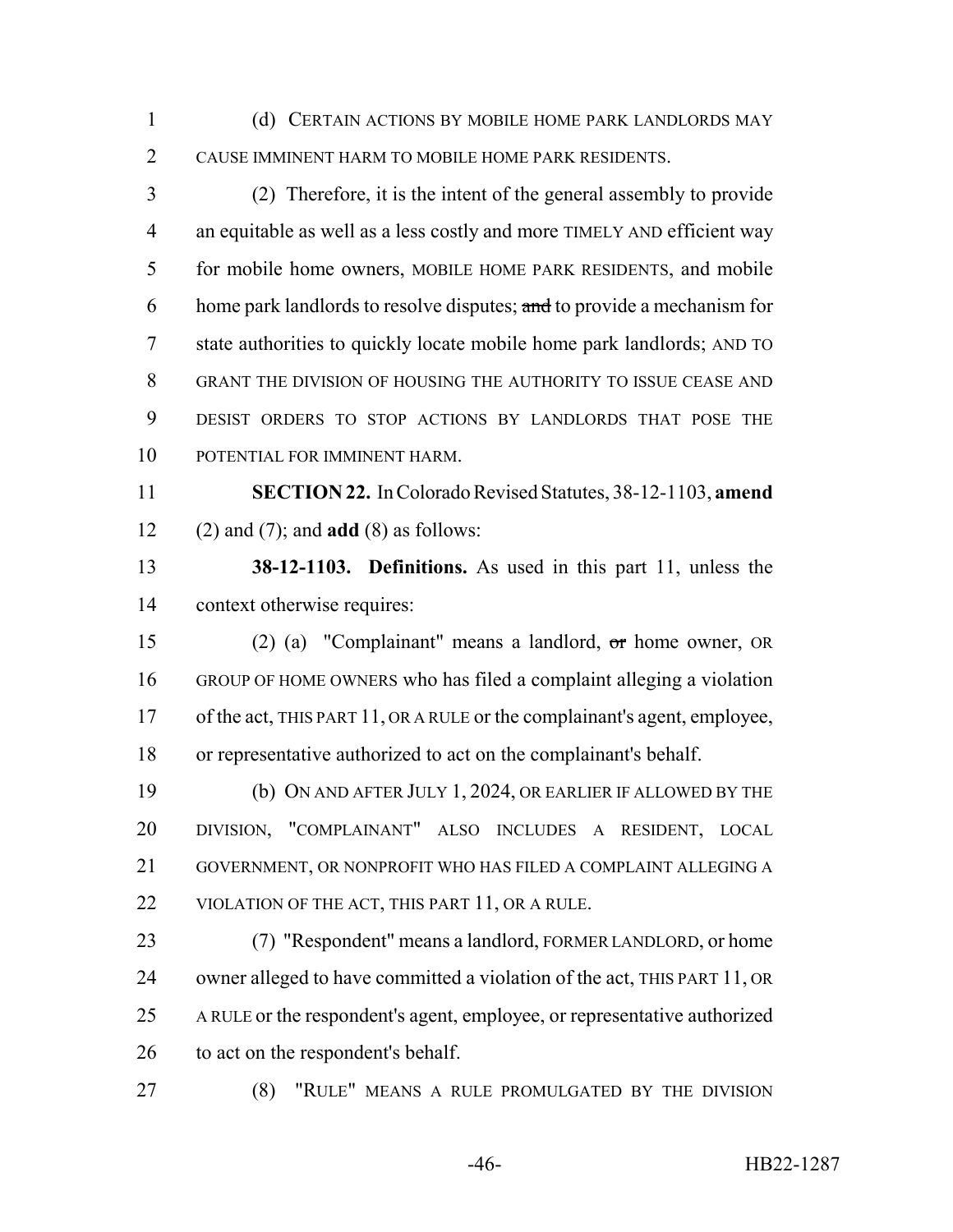1 PURSUANT TO THE ACT OR THIS PART 11.

 **SECTION 23.** In Colorado Revised Statutes, 38-12-1104, **amend** (2)(a) and (2)(h); and **add** (4) as follows:

 **38-12-1104. Dispute resolution program - creation - division of housing - duties - report - rules.** (2) The division shall:

 (a) Produce educational materials regarding the act and the program. These materials must be in both English and Spanish and must include a notice in a format that a landlord can reasonably post in a mobile home park. The notice must summarize home owner AND RESIDENT rights and responsibilities UNDER THE ACT AND THIS PART 11, provide information on how to file a complaint with the division, describe 12 the protections afforded home owners under section 38-12-1105 (13), and 13 provide a toll-free telephone number and website that landlords, and 14 home owners, AND RESIDENTS can use to seek additional information and communicate complaints specific to the program;

 (h) Receive complaints and perform dispute resolution AND ENFORCEMENT activities related to the program, including investigations, negotiations, COMMUNICATIONS, determinations of violations, AWARDS OF DAMAGES, and imposition of penalties as described in section 38-12-1105;

 (4) THE ATTORNEY GENERAL MAY, AT THE ATTORNEY GENERAL'S DISCRETION, INVESTIGATE AND ENFORCE COMPLIANCE WITH THE ACT AND 23 THIS PART 11.

 **SECTION 24.** In Colorado Revised Statutes, 38-12-1105, **amend** 25 (1), (2), (3)(a), (4), (7)(a)(II), (7)(a)(III), (7)(b), (10), (12), and (13); and **add** (3)(c), (6.5), and (15) as follows:

**38-12-1105. Dispute resolution program - complaint process.**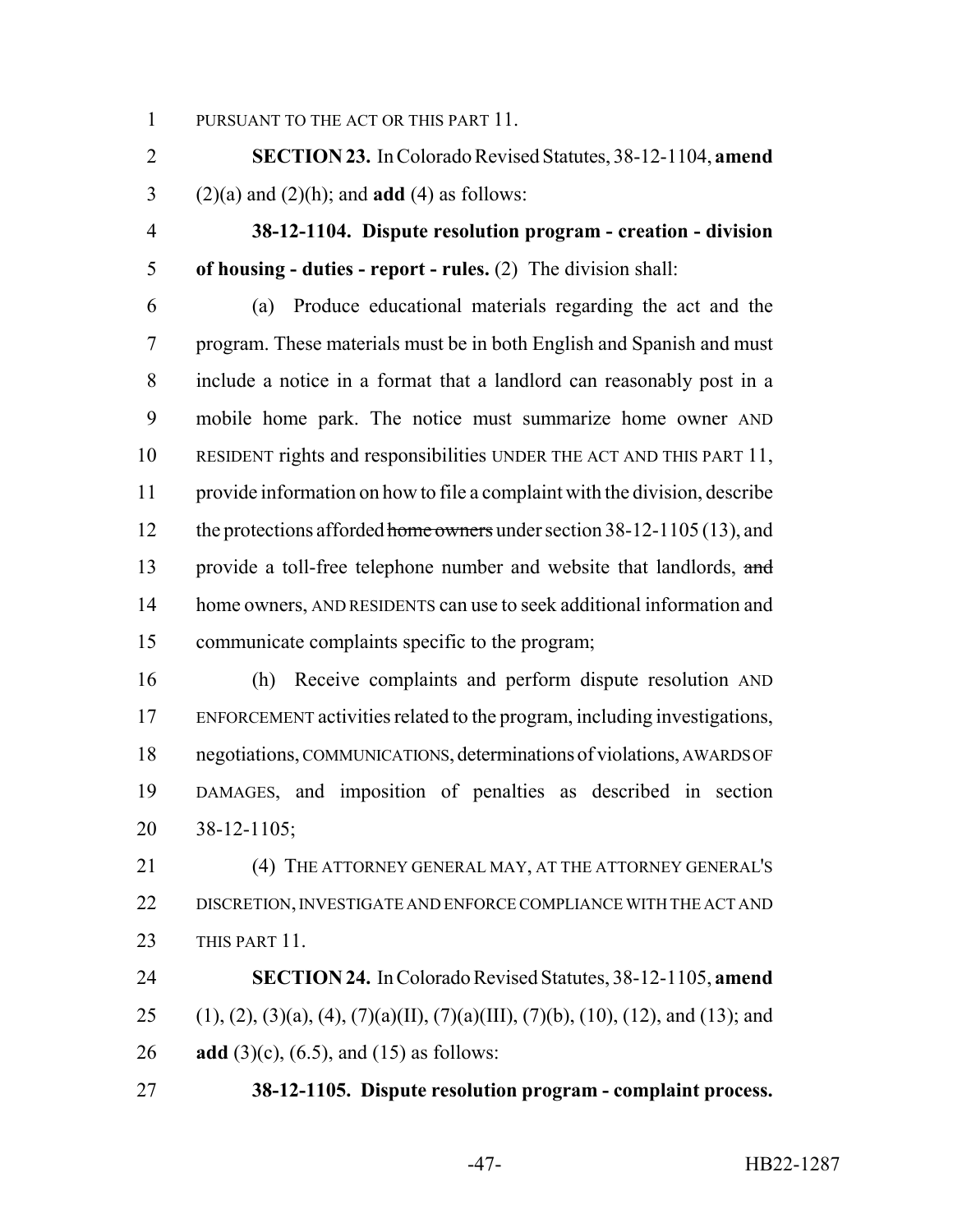(1) (a) Beginning on June 30, 2020, Any aggrieved party may file a complaint with the division ON A FORM PRESCRIBED BY THE DIVISION 3 alleging a violation of the act,  $\sigma$ r this part 11, OR A RULE, regardless of whether the provision allegedly violated contains a specific reference to this section.

 (b) NO LATER THAN JULY 1, 2023, THE DIVISION SHALL PROVIDE A SIMPLIFIED FORM FOR FILING A COMPLAINT THAT INVOLVES ONLY A RECENT DOCUMENTED COMMUNICATION OR ACTION BY A LANDLORD THAT IS SUPPORTED BY EVIDENCE AND IS ALLEGED TO VIOLATE THE ACT, THIS PART 11, OR A RULE AND THAT IS LIKELY, WITHIN NINETY DAYS, TO AFFECT MULTIPLE HOME OWNERS IN A MOBILE HOME PARK. THE SIMPLIFIED FORM MUST REQUIRE THE COMPLAINANT'S CONTACT INFORMATION, A COPY OF THE EVIDENCE DOCUMENTING THE COMMUNICATION OR ACTION, THE NAME OF THE PARK, THE PHYSICAL OR MAILING ADDRESS OF THE PARK, AND ANY OTHER SUPPORTING DOCUMENTATION.

 (2) (a) After receiving a complaint under this part 11, the division 17 shall investigate the alleged violations at the division's discretion. and, THE DIVISION MAY, if appropriate, facilitate negotiations between the complainant and the respondent. THE DIVISION MAY ON ITS OWN INITIATIVE INVESTIGATE POTENTIAL VIOLATIONS OF THE ACT, THIS PART 21 11, OR A RULE WHEN IT RECEIVES EVIDENCE OF A POTENTIAL VIOLATION 22 FROM A SOURCE OTHER THAN A FILED COMPLAINT AND MAY MAKE DETERMINATIONS AND TAKE ENFORCEMENT ACTIONS PURSUANT TO THIS SECTION FOLLOWING SUCH AN INVESTIGATION.

 (b) IF A COMPLAINT OR INVESTIGATION CONCERNS ONLY A DOCUMENTED COMMUNICATION OR ACTION BY A LANDLORD THAT IS ALLEGED TO VIOLATE THE ACT, THIS PART 11, OR A RULE AND THAT IS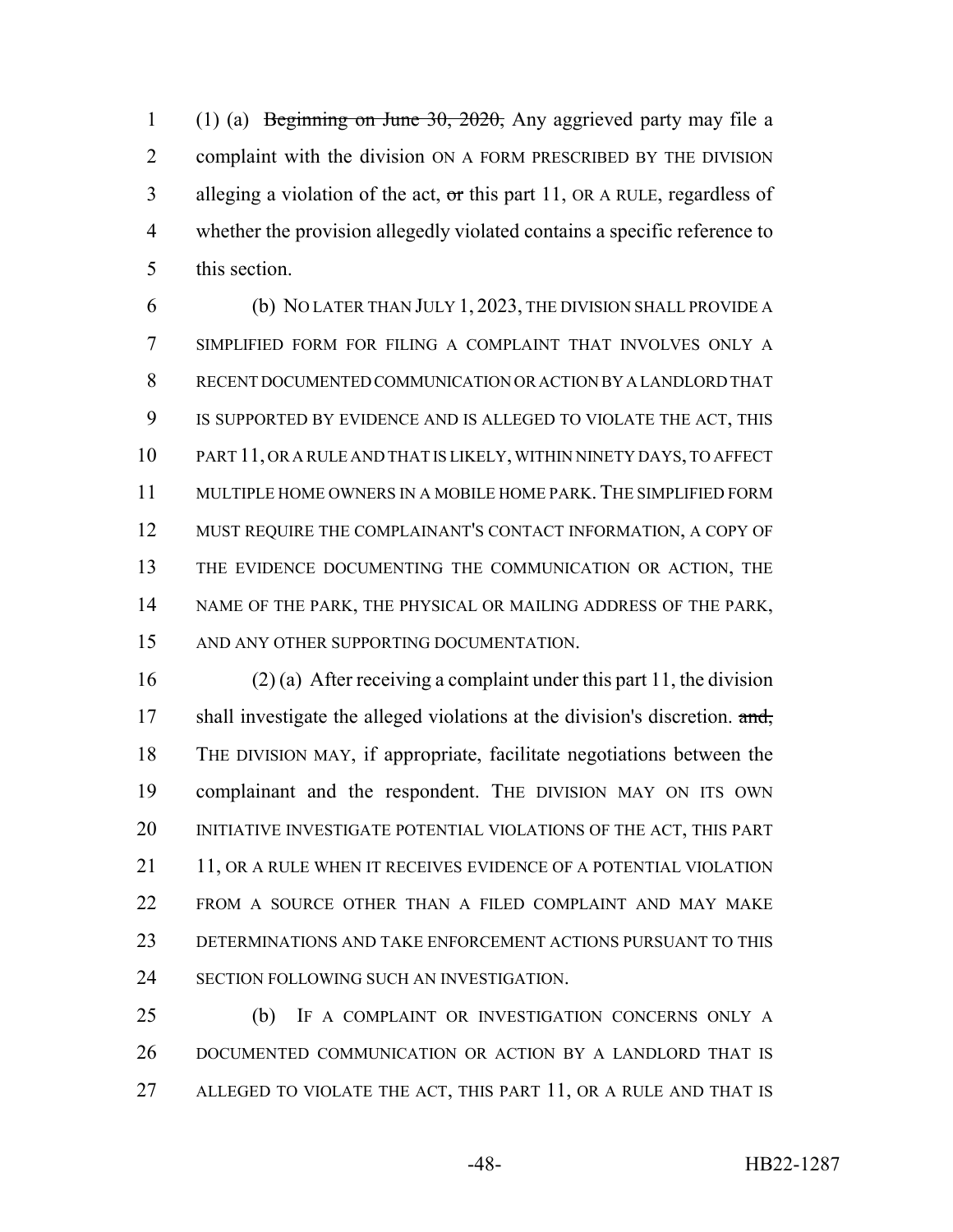LIKELY TO AFFECT MULTIPLE HOME OWNERS IN A MOBILE HOME PARK WITHIN NINETY DAYS, NOTWITHSTANDING ANY OTHER PROVISION OF THIS SECTION:

 (I) THE DIVISION SHALL PROMPTLY EVALUATE THE EVIDENCE SUBMITTED TO DETERMINE WHETHER IT IS MORE LIKELY THAN NOT THAT THE COMMUNICATION OR ACTION VIOLATES OR WILL LEAD TO A VIOLATION 7 OF THE ACT, THIS PART 11, OR A RULE;

 (II) IF THE DIVISION DETERMINES THAT IT IS MORE LIKELY THAN NOT THAT THE COMMUNICATION OR ACTION VIOLATES OR WILL LEAD TO 10 A VIOLATION OF THE ACT, THIS PART 11, OR A RULE, THE DIVISION SHALL PROMPTLY NOTIFY THE LANDLORD AND ANY KNOWN MOBILE HOME PARK MANAGERS OR AGENTS THAT THEY ARE OR WILL SOON BE IN VIOLATION OF 13 THE ACT, THIS PART 11, OR A RULE. THE DIVISION MAY ISSUE A CEASE AND 14 DESIST ORDER PURSUANT TO SUBSECTION (6.5) OF THIS SECTION.

 (III) IF THE DIVISION DOES NOT DETERMINE THAT THE COMMUNICATION OR ACTION VIOLATES OR WILL LEAD TO A VIOLATION OF THE ACT, THIS PART 11, OR A RULE OR IS UNABLE TO MAKE A DETERMINATION ON THE INFORMATION IN ITS POSSESSION, THE DIVISION MAY, IN ITS DISCRETION, ISSUE A WRITTEN NOTICE OF NONVIOLATION PURSUANT TO SUBSECTION (4) OF THIS SECTION OR CONTINUE TO INVESTIGATE THE COMPLAINT OR POTENTIAL VIOLATION PURSUANT TO 22 THIS SECTION.

 (3) (a) Complainants and respondents shall cooperate with the division in the course of an investigation by responding to subpoenas issued by the division. The subpoenas may COMPEL TESTIMONY, TAKE EVIDENCE, OR seek access to papers or other documents and provide site access to the mobile home parks relevant to the investigation.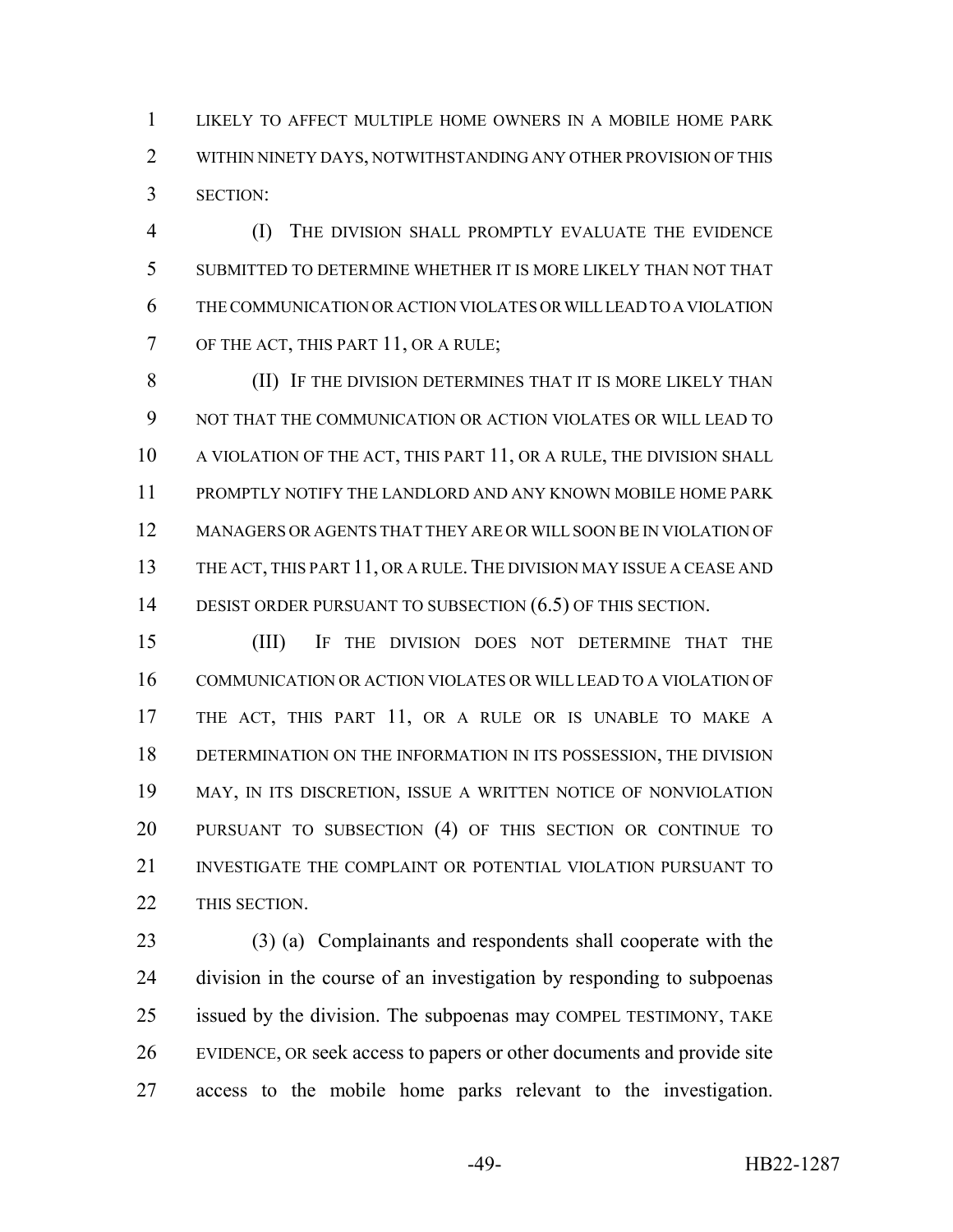Complainants and respondents must respond to the division's subpoenas within fourteen days of the division sending the subpoenas by certified mail.

 (c) IF A COMPLAINANT OR RESPONDENT FAILS TO RESPOND TO A SUBPOENA WITHIN THE TIME REQUIRED BY SUBSECTION (3)(a) OF THIS SECTION, THE DIVISION MAY IMPOSE A PENALTY OF UP TO FIVE THOUSAND DOLLARS PER VIOLATION PER DAY FOR EACH DAY THE COMPLAINANT OR RESPONDENT FAILS TO RESPOND. THE DIVISION MAY DELAY OR DISMISS THE IMPOSITION OF THE PENALTY IF THE COMPLAINANT OR RESPONDENT MAKES A GOOD-FAITH EFFORT TO COMPLY WITHIN SEVEN DAYS.

 (4) (a) If, after an investigation, the division determines that the parties are unable to come to an agreement OR THAT FACILITATING NEGOTIATIONS BETWEEN THE PARTIES IS NOT APPROPRIATE TO RESOLVE THE ALLEGED VIOLATION, the division shall make a written determination on whether a violation of the act, THIS PART 11, OR A RULE has occurred.

 (b) If the division finds by a written determination that a violation 17 of the act, THIS PART 11, OR A RULE has occurred, the division shall deliver a written notice of violation by certified mail to both the complainant and the respondent. The notice of violation must specify the basis for the division's determination, the violation, the action required to cure the violation, the time within which that action must be taken, the penalties that will be imposed if that action is not taken within the specified time period, and the process for contesting the determination, required action, and penalties by means of an administrative hearing.

 (c) If the division finds by a written determination that a violation 26 of the act, THIS PART 11, OR A RULE has not occurred, the division shall 27 deliver a written notice of nonviolation to both the complainant and the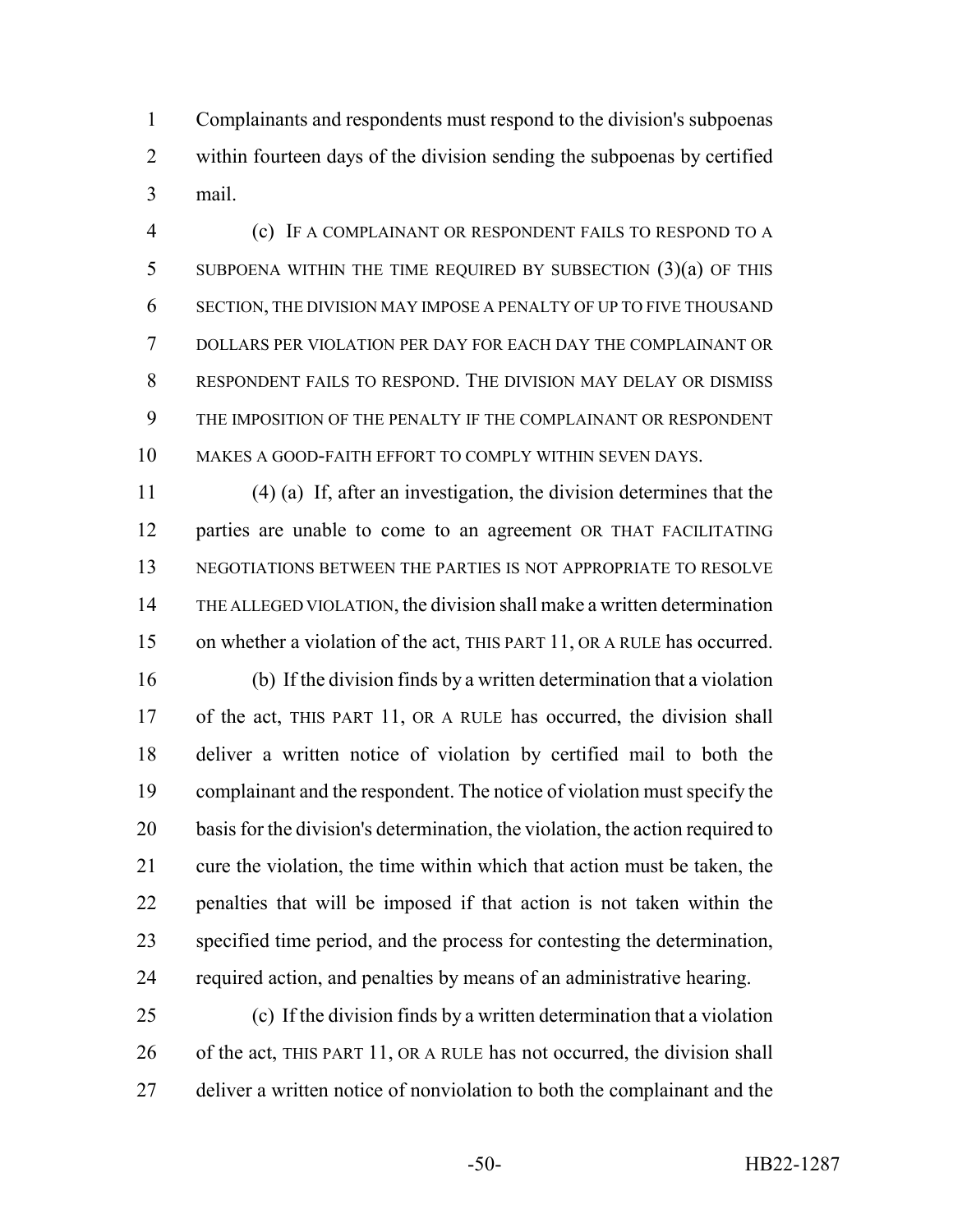respondent by certified mail. The notice of nonviolation must include the basis for the division's determination and the process for contesting the determination included in the notice of nonviolation by means of an administrative hearing.

 (6.5) (a) WHENEVER THE DIVISION HAS REASONABLE CAUSE TO BELIEVE THAT A VIOLATION OF THE ACT, THIS PART 11, OR A RULE HAS OCCURRED OR WILL SOON OCCUR, AND THAT IMMEDIATE ENFORCEMENT IS NECESSARY, THE DIVISION MAY IMMEDIATELY ISSUE A CEASE AND DESIST ORDER. A WRITTEN DETERMINATION AND NOTICE OF VIOLATION IS NOT REQUIRED WHEN THE DIVISION ISSUES A CEASE AND DESIST ORDER 11 PURSUANT TO THIS SUBSECTION (6.5). THE ORDER MUST SET FORTH THE PROVISIONS ALLEGED TO HAVE BEEN VIOLATED, THE FACTS ALLEGED TO HAVE CONSTITUTED THE VIOLATION, AND THE REQUIREMENT THAT ALL ACTIONS IMMEDIATELY CEASE.

 (b) WITHIN FIFTEEN BUSINESS DAYS AFTER SERVICE OF THE ORDER, THE PERSON RECEIVING THE ORDER MAY REQUEST AN ADMINISTRATIVE HEARING PURSUANT TO SUBSECTION (7)(a) OF THIS SECTION TO DETERMINE WHETHER OR NOT THE ALLEGED VIOLATION HAS OCCURRED. (c) IF A PERSON WHO IS THE SUBJECT OF AN ORDER TO CEASE AND DESIST FAILS TO COMPLY WITH THE ORDER WITHIN FORTY-EIGHT HOURS, 21 THE DIVISION MAY BRING AN ACTION IN CIVIL COURT FOR A TEMPORARY RESTRAINING ORDER AND FOR INJUNCTIVE RELIEF TO PREVENT FURTHER 23 OR CONTINUED VIOLATION OF THE ACT, THIS PART 11, OR A RULE. A COURT SHALL NOT STAY AN ORDER TO CEASE AND DESIST UNTIL AFTER HOLDING 25 A HEARING INVOLVING BOTH PARTIES ON THE MATTER.

 (7) (a) A complainant or respondent may request an administrative hearing before an administrative law judge to contest: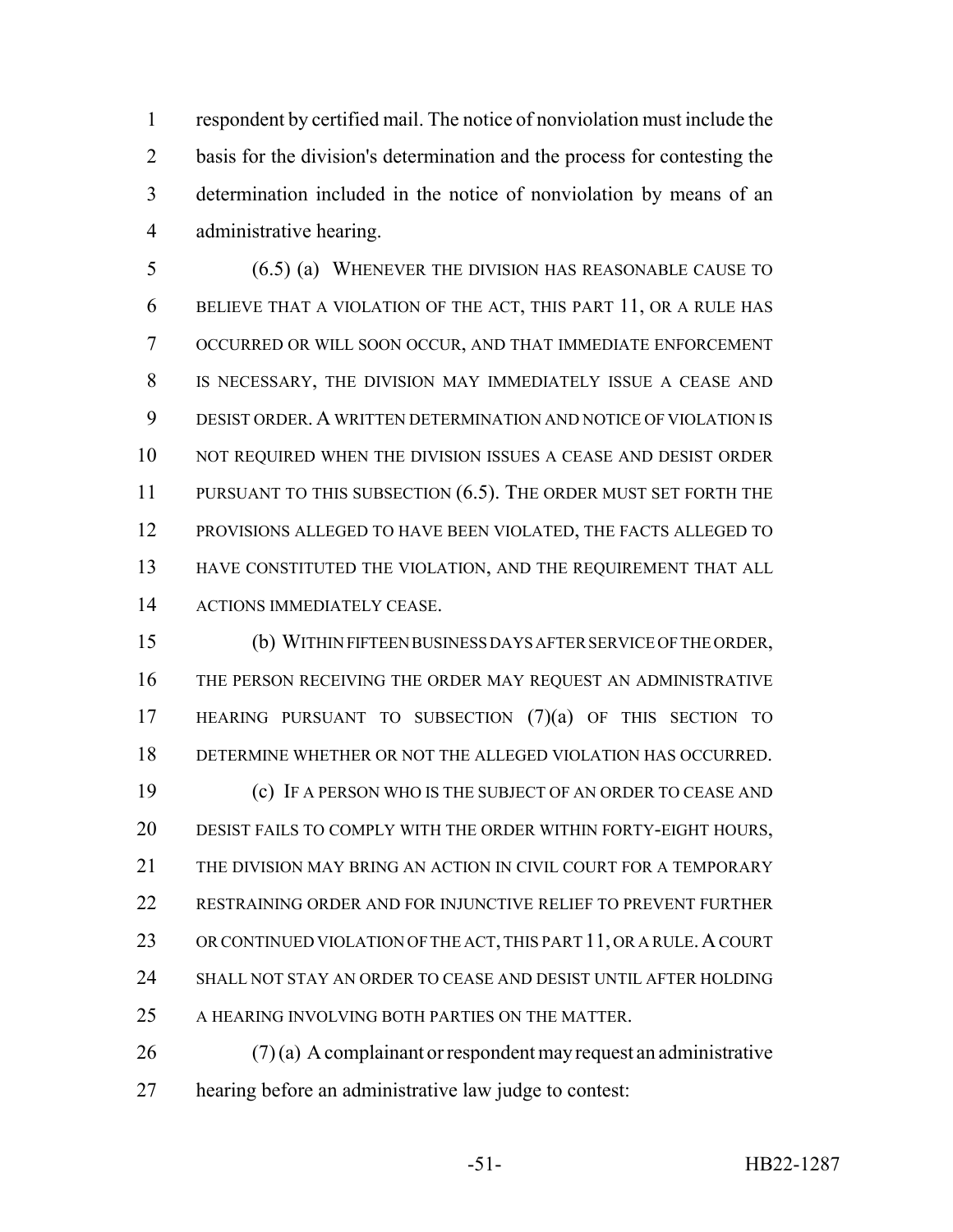- (II) A penalty imposed under subsection (3) OR (5) of this section;
- or
- (III) An order to cease and desist or an order to take actions under 4 subsection (6) OR (6.5) of this section.

 (b) If the complainant or respondent requests an administrative 6 hearing pursuant to subsection  $(7)(a)$  of this section, the complainant or 7 respondent must file the request within fifteen business days of receipt AFTER SERVICE of a notice of violation, notice of nonviolation penalty, order, or action. If an administrative hearing is not requested within this 10 time period, the notice of violation,  $\sigma$ r notice of nonviolation, OR CEASE AND DESIST ORDER constitutes a final agency order of the division and is not subject to review by any court or agency.

 (10) When the division imposes any penalty against a respondent 14 landlord under this part 11, the respondent may not seek any recovery or 15 reimbursement of the penalty from a complainant or from any other home owner OR RESIDENT.

 (12) This section does not provide an exclusive remedy and does 18 not limit the right of landlords, or home owners, OR RESIDENTS to take legal action against another party as provided in the act or otherwise. Exhaustion of the administrative remedy provided in this section is not 21 required before a landlord,  $\sigma$ r home owner, OR RESIDENT may bring a legal action.

23 (13) A landlord may SHALL not take any retaliatory actions against a home owner OR RESIDENT FOR FILING A COMPLAINT AND SHALL NOT HARASS OR INTIMIDATE A HOME OWNER OR RESIDENT IN VIOLATION OF SECTION 38-12-212.5 (4.5). If the division determines that a landlord has retaliated against a home owner OR RESIDENT OR VIOLATED SECTION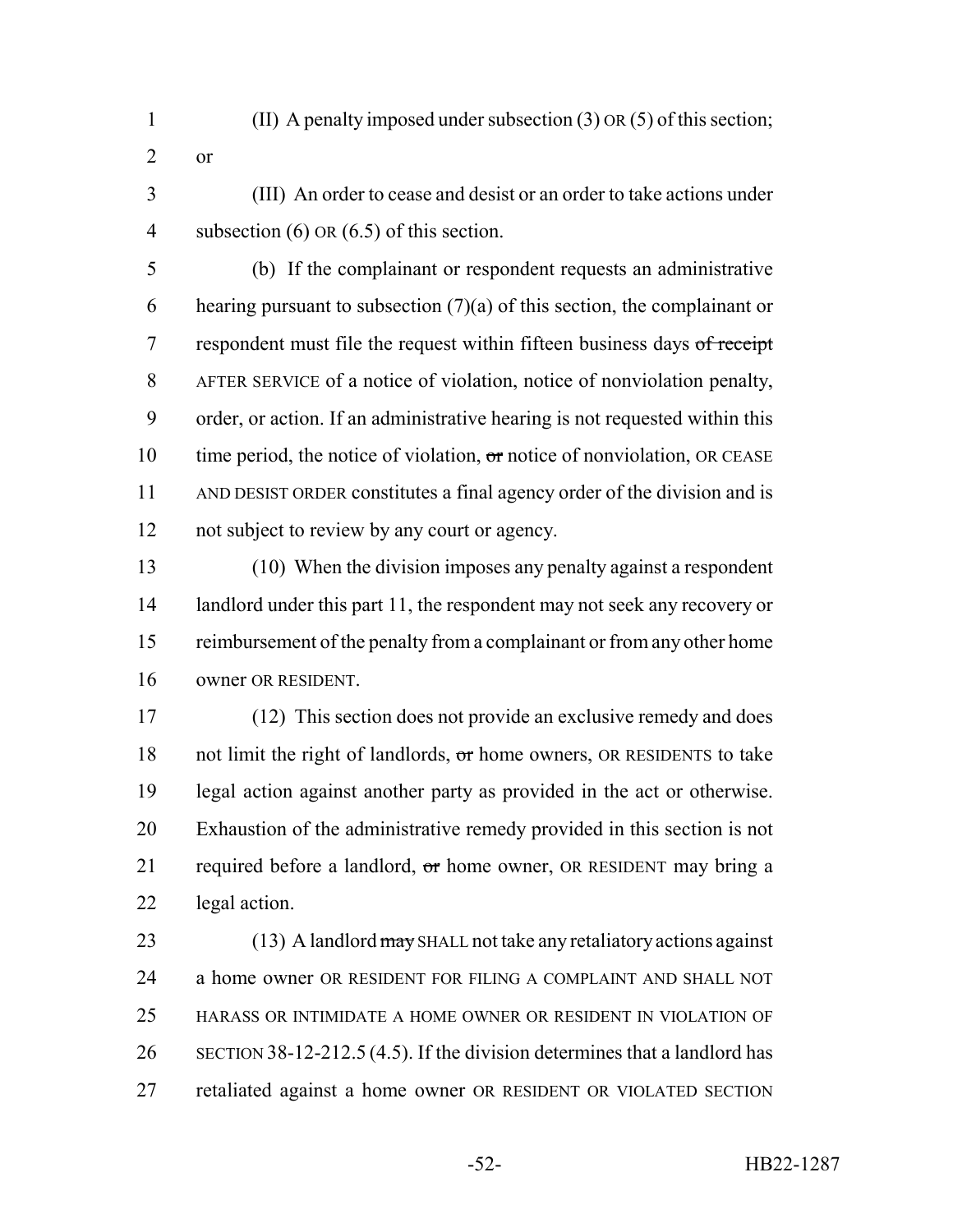1 38-12-212.5 (4.5), the division may impose a fine of up to ten thousand dollars on the landlord.

 (15) THE DIVISION SHALL TAKE ALL REASONABLE STEPS TO AVOID DISCLOSING THE COMPLAINANT'S IDENTITY TO THE LANDLORD DURING OR AFTER THE INVESTIGATION WITHOUT THE COMPLAINANT'S PERMISSION IF A COMPLAINT ALLEGES A VIOLATION THAT IS OF A GENERAL NATURE AFFECTING MULTIPLE HOME OWNERS OR RESIDENTS, INCLUDING BUT NOT LIMITED TO A COMPLAINT ALLEGING THAT A LANDLORD'S RULES OR RULE ENFORCEMENT PRACTICES VIOLATE THE ACT, THIS PART 11, OR A RULE AND THE DIVISION CAN ADEQUATELY INVESTIGATE THE COMPLAINT WITHOUT REVEALING THE COMPLAINANT'S IDENTITY. A PERSON SHALL NOT OBTAIN ACCESS TO THE RECORD THROUGH SUBPOENA, DISCOVERY, OR UNDER ANY STATUTORY AUTHORITY. THIS SUBSECTION (15) DOES NOT PROHIBIT THE DIVISION FROM REQUIRING OR KNOWING THE IDENTITY OF A COMPLAINANT.

 **SECTION 25.** In Colorado Revised Statutes, 38-12-1106, **amend** (2)(d), (2)(e), (7)(d), (7)(e), and (8); and **add** (7)(f) as follows:

 **38-12-1106. Registration of mobile home parks - process - fees.** (2) The division shall send registration notifications and information packets to all known landlords of unregistered mobile home parks. These information packets must include:

 (d) Registration assessment information, including registration due dates and late fees, and the collections procedures, liens, and charging costs to home owners OR RESIDENTS; and

 (e) A description of the protections afforded home owners AND RESIDENTS under section 38-12-1105 (13).

(7) The registration forms provided by the division must require